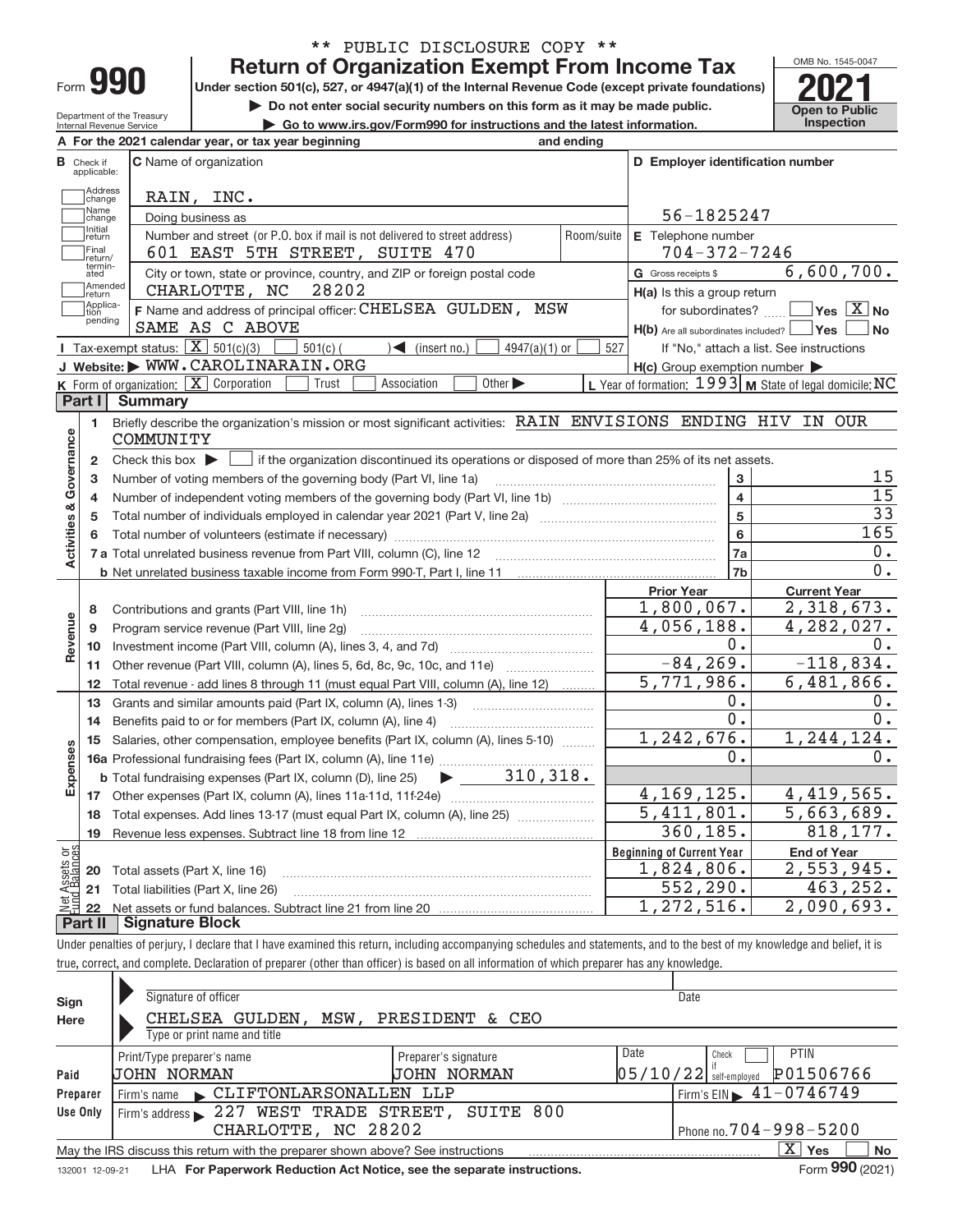|                | Form 990 (2021)                                                                                                                                                                                     |
|----------------|-----------------------------------------------------------------------------------------------------------------------------------------------------------------------------------------------------|
| 4e             | (Expenses \$<br>(Revenue \$<br>including grants of \$<br>5, 255, 472.<br>Total program service expenses                                                                                             |
| 4d             | Other program services (Describe on Schedule O.)                                                                                                                                                    |
|                |                                                                                                                                                                                                     |
|                |                                                                                                                                                                                                     |
|                |                                                                                                                                                                                                     |
|                |                                                                                                                                                                                                     |
|                |                                                                                                                                                                                                     |
|                |                                                                                                                                                                                                     |
| 4c             | ) (Revenue \$<br>(Code:<br>(Expenses \$<br>including grants of \$                                                                                                                                   |
|                |                                                                                                                                                                                                     |
|                |                                                                                                                                                                                                     |
|                |                                                                                                                                                                                                     |
|                |                                                                                                                                                                                                     |
|                |                                                                                                                                                                                                     |
|                |                                                                                                                                                                                                     |
| 4b             | ADDRESS THE NEEDS OF EACH PATIENT. EACH CLIENT HAS AN INDIVIDUALIZED                                                                                                                                |
|                | MEDICAL CARE, ACCESS TO SUPPORT SERVICES AND COMMUNITY REFERRALS TO                                                                                                                                 |
|                | --MEDICAL CASE MANAGEMENT - PROVIDES LINKAGE AND RETENTION IN HIV                                                                                                                                   |
|                | OFFERED AS WELL AS PERIODIC GROUPS FOR PARENTS. IN 2021, 68 INDIVIDUALS<br>WERE SERVED THROUGH THE EPY PROGRAM.                                                                                     |
|                | NAVIGATORS WORK WITH YOUTH, CONNECTING THEM TO HEALTH CARE, MEDICATION,<br>HIV EDUCATION, EMERGENCY ASSISTANCE. SUPPORT GROUPS FOR YOUTH ARE ALSO                                                   |
|                | -EPY - EMPOWERING POSITIVE YOUTH - A UNIQUE SUPPORT PROGRAM FOR YOUTH<br>AND YOUNG ADULTS LIVING WITH HIV BETWEEN THE AGES OF 13 - 24. EPY PEER                                                     |
|                |                                                                                                                                                                                                     |
| 4a             | PROGRAM SERVICES INCLUDE:                                                                                                                                                                           |
|                | Section 501(c)(3) and 501(c)(4) organizations are required to report the amount of grants and allocations to others, the total expenses, and<br>revenue, if any, for each program service reported. |
| 4              | If "Yes," describe these changes on Schedule O.<br>Describe the organization's program service accomplishments for each of its three largest program services, as measured by expenses.             |
| 3              | $\boxed{\phantom{1}}$ Yes $\boxed{\text{X}}$ No<br>Did the organization cease conducting, or make significant changes in how it conducts, any program services?                                     |
|                | $\boxed{\phantom{1}}$ Yes $\boxed{\text{X}}$ No<br>If "Yes," describe these new services on Schedule O.                                                                                             |
| $\overline{2}$ | Did the organization undertake any significant program services during the year which were not listed on the                                                                                        |
|                | AND STIGMA FREE.                                                                                                                                                                                    |
|                | RAIN EMPOWERS PERSONS LIVING WITH HIV AND THOSE AT RISK TO BE HEALTHY                                                                                                                               |
| 1.             | Briefly describe the organization's mission:                                                                                                                                                        |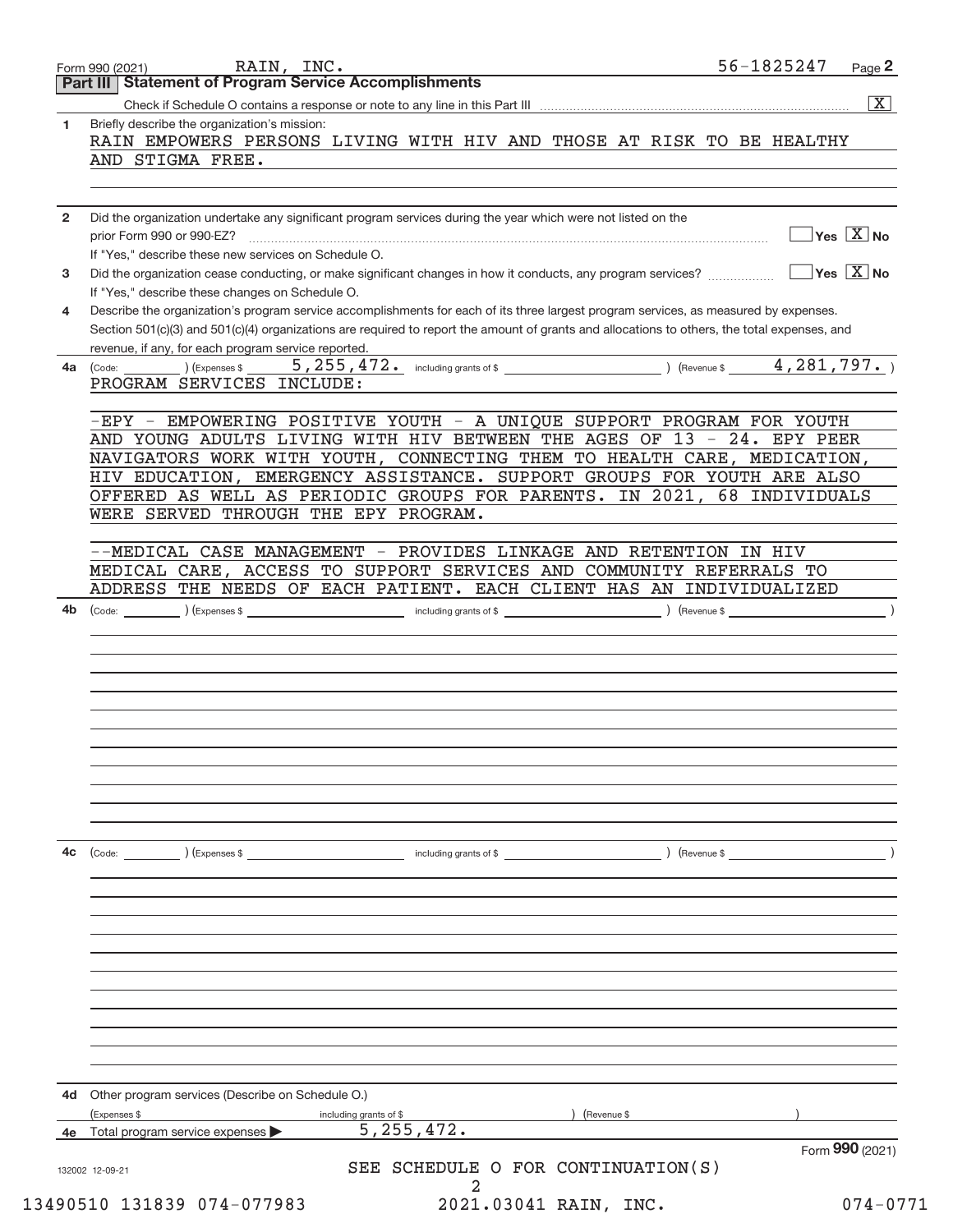|          | <b>Part IV   Checklist of Required Schedules</b>                                                                                  |                       |                         |                         |
|----------|-----------------------------------------------------------------------------------------------------------------------------------|-----------------------|-------------------------|-------------------------|
|          |                                                                                                                                   |                       | Yes                     | No                      |
| 1.       | Is the organization described in section $501(c)(3)$ or $4947(a)(1)$ (other than a private foundation)?                           |                       |                         |                         |
|          |                                                                                                                                   | 1                     | Х                       |                         |
| 2        |                                                                                                                                   | $\overline{2}$        | $\overline{\textbf{X}}$ |                         |
| 3        | Did the organization engage in direct or indirect political campaign activities on behalf of or in opposition to candidates for   |                       |                         |                         |
|          |                                                                                                                                   | 3                     |                         | X                       |
| 4        | Section 501(c)(3) organizations. Did the organization engage in lobbying activities, or have a section 501(h) election in effect  |                       |                         |                         |
|          |                                                                                                                                   | 4                     |                         | X.                      |
| 5        | Is the organization a section 501(c)(4), 501(c)(5), or 501(c)(6) organization that receives membership dues, assessments, or      |                       |                         |                         |
|          |                                                                                                                                   | 5                     |                         | X.                      |
| 6        | Did the organization maintain any donor advised funds or any similar funds or accounts for which donors have the right to         |                       |                         |                         |
|          | provide advice on the distribution or investment of amounts in such funds or accounts? If "Yes," complete Schedule D, Part I      | 6                     |                         | X.                      |
| 7        | Did the organization receive or hold a conservation easement, including easements to preserve open space,                         |                       |                         | X.                      |
|          |                                                                                                                                   | $\overline{7}$        |                         |                         |
| 8        | Did the organization maintain collections of works of art, historical treasures, or other similar assets? If "Yes," complete      | 8                     |                         | X                       |
| 9        | Did the organization report an amount in Part X, line 21, for escrow or custodial account liability, serve as a custodian for     |                       |                         |                         |
|          | amounts not listed in Part X; or provide credit counseling, debt management, credit repair, or debt negotiation services?         |                       |                         |                         |
|          |                                                                                                                                   | 9                     |                         | X.                      |
| 10       | Did the organization, directly or through a related organization, hold assets in donor-restricted endowments                      |                       |                         |                         |
|          |                                                                                                                                   | 10                    |                         | x                       |
| 11       | If the organization's answer to any of the following questions is "Yes," then complete Schedule D, Parts VI, VII, VIII, IX, or X, |                       |                         |                         |
|          | as applicable.                                                                                                                    |                       |                         |                         |
|          | a Did the organization report an amount for land, buildings, and equipment in Part X, line 10? If "Yes," complete Schedule D,     |                       |                         |                         |
|          |                                                                                                                                   | 11a                   | Х                       |                         |
|          | b Did the organization report an amount for investments - other securities in Part X, line 12, that is 5% or more of its total    |                       |                         |                         |
|          |                                                                                                                                   | 11 <sub>b</sub>       |                         | X                       |
| c        | Did the organization report an amount for investments - program related in Part X, line 13, that is 5% or more of its total       |                       |                         |                         |
|          |                                                                                                                                   | 11c                   |                         | X.                      |
|          | d Did the organization report an amount for other assets in Part X, line 15, that is 5% or more of its total assets reported in   |                       |                         |                         |
|          |                                                                                                                                   | 11d                   |                         | X                       |
| е        | Did the organization report an amount for other liabilities in Part X, line 25? If "Yes," complete Schedule D, Part X             | 11e                   |                         | $\overline{\mathbf{X}}$ |
| f        | Did the organization's separate or consolidated financial statements for the tax year include a footnote that addresses           |                       |                         |                         |
|          | the organization's liability for uncertain tax positions under FIN 48 (ASC 740)? If "Yes," complete Schedule D, Part X            | 11f                   | Х                       |                         |
|          | 12a Did the organization obtain separate, independent audited financial statements for the tax year? If "Yes," complete           |                       |                         |                         |
|          |                                                                                                                                   | 12a                   | х                       |                         |
|          | b Was the organization included in consolidated, independent audited financial statements for the tax year?                       |                       |                         |                         |
|          | If "Yes," and if the organization answered "No" to line 12a, then completing Schedule D, Parts XI and XII is optional             | 12 <sub>b</sub><br>13 |                         | X<br>X                  |
| 13       | Did the organization maintain an office, employees, or agents outside of the United States?                                       | 14a                   |                         | $\mathbf X$             |
| 14a<br>b | Did the organization have aggregate revenues or expenses of more than \$10,000 from grantmaking, fundraising, business,           |                       |                         |                         |
|          | investment, and program service activities outside the United States, or aggregate foreign investments valued at \$100,000        |                       |                         |                         |
|          |                                                                                                                                   | 14b                   |                         | X.                      |
| 15       | Did the organization report on Part IX, column (A), line 3, more than \$5,000 of grants or other assistance to or for any         |                       |                         |                         |
|          |                                                                                                                                   | 15                    |                         | X                       |
| 16       | Did the organization report on Part IX, column (A), line 3, more than \$5,000 of aggregate grants or other assistance to          |                       |                         |                         |
|          |                                                                                                                                   | 16                    |                         | X                       |
| 17       | Did the organization report a total of more than \$15,000 of expenses for professional fundraising services on Part IX,           |                       |                         |                         |
|          |                                                                                                                                   | 17                    |                         | x                       |
| 18       | Did the organization report more than \$15,000 total of fundraising event gross income and contributions on Part VIII, lines      |                       |                         |                         |
|          |                                                                                                                                   | 18                    | х                       |                         |
| 19       | Did the organization report more than \$15,000 of gross income from gaming activities on Part VIII, line 9a? If "Yes."            |                       |                         |                         |
|          |                                                                                                                                   | 19                    |                         | X                       |
| 20a      |                                                                                                                                   | 20a                   |                         | X                       |
| b        | If "Yes" to line 20a, did the organization attach a copy of its audited financial statements to this return?                      | 20 <sub>b</sub>       |                         |                         |
| 21       | Did the organization report more than \$5,000 of grants or other assistance to any domestic organization or                       |                       |                         |                         |
|          |                                                                                                                                   | 21                    |                         | X.                      |
|          | 132003 12-09-21                                                                                                                   |                       |                         | Form 990 (2021)         |

## 13490510 131839 074‐077983 2021.03041 RAIN, INC. 074‐0771

3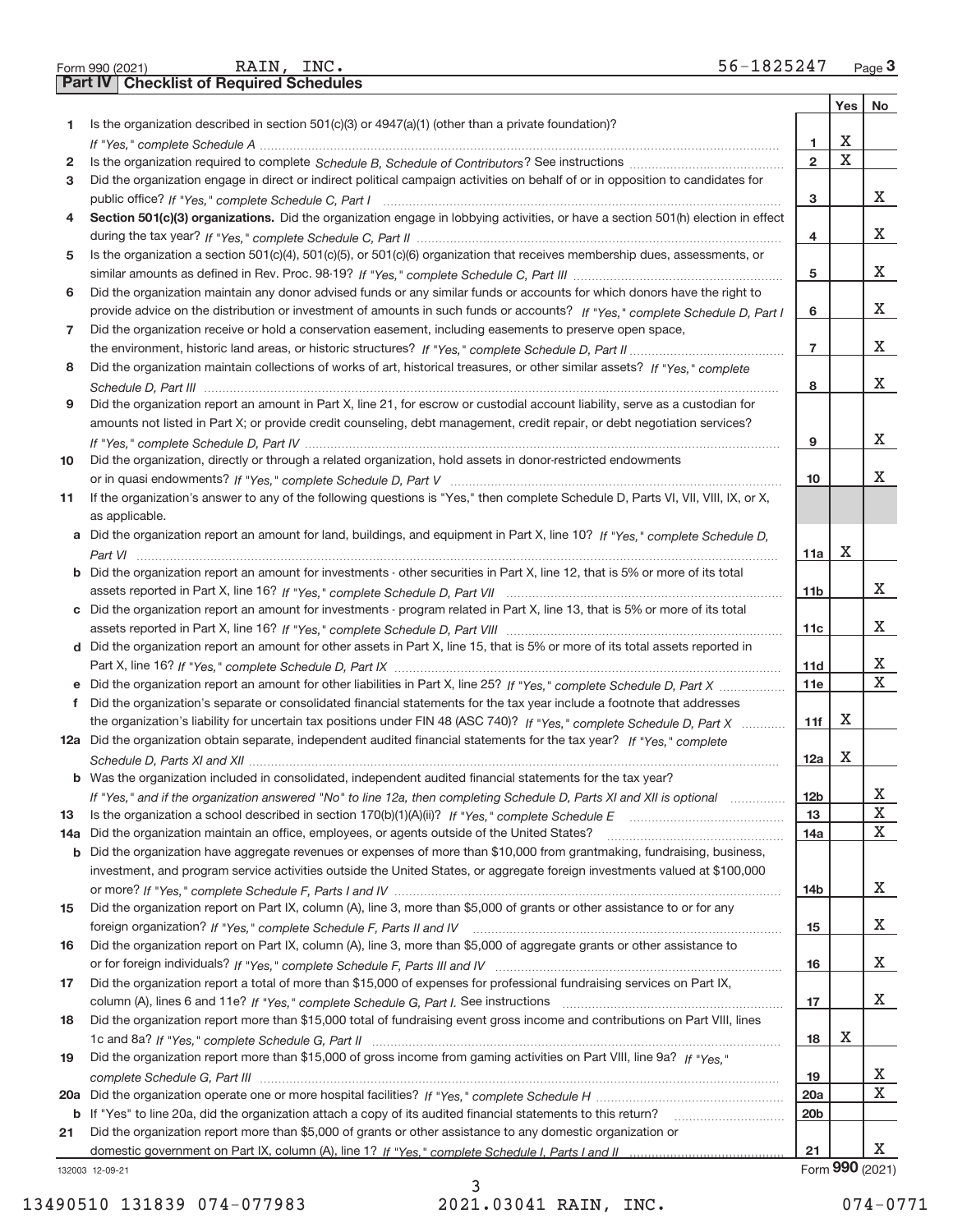| Form 990 (2021) | -----<br>INC.<br>RAIN | 1825247<br>56– | -<br>Page |
|-----------------|-----------------------|----------------|-----------|
|-----------------|-----------------------|----------------|-----------|

|               |                                                                                                                                       |                 | Yes | No              |
|---------------|---------------------------------------------------------------------------------------------------------------------------------------|-----------------|-----|-----------------|
| 22            | Did the organization report more than \$5,000 of grants or other assistance to or for domestic individuals on                         |                 |     |                 |
|               |                                                                                                                                       | 22              |     | X               |
| 23            | Did the organization answer "Yes" to Part VII, Section A, line 3, 4, or 5, about compensation of the organization's current           |                 |     |                 |
|               | and former officers, directors, trustees, key employees, and highest compensated employees? If "Yes." complete                        |                 |     |                 |
|               |                                                                                                                                       | 23              |     | х               |
|               | 24a Did the organization have a tax-exempt bond issue with an outstanding principal amount of more than \$100,000 as of the           |                 |     |                 |
|               | last day of the year, that was issued after December 31, 2002? If "Yes," answer lines 24b through 24d and complete                    |                 |     |                 |
|               |                                                                                                                                       | 24a             |     | x               |
|               | <b>b</b> Did the organization invest any proceeds of tax-exempt bonds beyond a temporary period exception?                            | 24b             |     |                 |
|               | c Did the organization maintain an escrow account other than a refunding escrow at any time during the year to defease                |                 |     |                 |
|               |                                                                                                                                       | 24c             |     |                 |
|               |                                                                                                                                       | 24d             |     |                 |
|               | 25a Section 501(c)(3), 501(c)(4), and 501(c)(29) organizations. Did the organization engage in an excess benefit                      |                 |     | x               |
|               |                                                                                                                                       | 25a             |     |                 |
|               | b Is the organization aware that it engaged in an excess benefit transaction with a disqualified person in a prior year, and          |                 |     |                 |
|               | that the transaction has not been reported on any of the organization's prior Forms 990 or 990-EZ? If "Yes," complete                 |                 |     | х               |
|               | Schedule L. Part I<br>Did the organization report any amount on Part X, line 5 or 22, for receivables from or payables to any current | 25 <sub>b</sub> |     |                 |
| 26            | or former officer, director, trustee, key employee, creator or founder, substantial contributor, or 35%                               |                 |     |                 |
|               |                                                                                                                                       | 26              |     | x               |
| 27            | Did the organization provide a grant or other assistance to any current or former officer, director, trustee, key employee,           |                 |     |                 |
|               | creator or founder, substantial contributor or employee thereof, a grant selection committee member, or to a 35% controlled           |                 |     |                 |
|               | entity (including an employee thereof) or family member of any of these persons? If "Yes," complete Schedule L, Part III              | 27              |     | x               |
| 28            | Was the organization a party to a business transaction with one of the following parties (see the Schedule L, Part IV,                |                 |     |                 |
|               | instructions for applicable filing thresholds, conditions, and exceptions):                                                           |                 |     |                 |
|               | a A current or former officer, director, trustee, key employee, creator or founder, or substantial contributor? If                    |                 |     |                 |
|               |                                                                                                                                       | 28a             |     | х               |
|               |                                                                                                                                       | 28 <sub>b</sub> |     | X               |
|               | c A 35% controlled entity of one or more individuals and/or organizations described in line 28a or 28b? If                            |                 |     |                 |
|               |                                                                                                                                       | 28c             |     | х               |
| 29            |                                                                                                                                       | 29              |     | $\mathbf X$     |
| 30            | Did the organization receive contributions of art, historical treasures, or other similar assets, or qualified conservation           |                 |     |                 |
|               |                                                                                                                                       | 30              |     | х               |
| 31            | Did the organization liquidate, terminate, or dissolve and cease operations? If "Yes," complete Schedule N, Part I                    | 31              |     | X               |
| 32            | Did the organization sell, exchange, dispose of, or transfer more than 25% of its net assets? If "Yes," complete                      |                 |     |                 |
|               |                                                                                                                                       | 32              |     | x               |
| 33            | Did the organization own 100% of an entity disregarded as separate from the organization under Regulations                            |                 |     |                 |
|               |                                                                                                                                       | 33              |     | X               |
| 34            | Was the organization related to any tax-exempt or taxable entity? If "Yes," complete Schedule R, Part II, III, or IV, and             |                 |     |                 |
|               |                                                                                                                                       | 34              |     | х               |
|               | 35a Did the organization have a controlled entity within the meaning of section 512(b)(13)?                                           | 35a             |     | $\mathbf X$     |
|               | b If "Yes" to line 35a, did the organization receive any payment from or engage in any transaction with a controlled entity           |                 |     |                 |
|               |                                                                                                                                       | 35 <sub>b</sub> |     |                 |
| 36            | Section 501(c)(3) organizations. Did the organization make any transfers to an exempt non-charitable related organization?            |                 |     |                 |
|               |                                                                                                                                       | 36              |     | х               |
| 37            | Did the organization conduct more than 5% of its activities through an entity that is not a related organization                      |                 |     | х               |
|               |                                                                                                                                       | 37              |     |                 |
| 38            | Did the organization complete Schedule O and provide explanations on Schedule O for Part VI, lines 11b and 19?                        | 38              | х   |                 |
| <b>Part V</b> | Note: All Form 990 filers are required to complete Schedule O<br><b>Statements Regarding Other IRS Filings and Tax Compliance</b>     |                 |     |                 |
|               | Check if Schedule O contains a response or note to any line in this Part V                                                            |                 |     |                 |
|               |                                                                                                                                       |                 | Yes | No              |
|               | 14<br>1a Enter the number reported in box 3 of Form 1096. Enter -0- if not applicable<br>1a                                           |                 |     |                 |
|               | 0<br><b>b</b> Enter the number of Forms W-2G included on line 1a. Enter -0- if not applicable<br>1 <sub>b</sub>                       |                 |     |                 |
|               | c Did the organization comply with backup withholding rules for reportable payments to vendors and reportable gaming                  |                 |     |                 |
|               | (gambling) winnings to prize winners?                                                                                                 | 1c              |     |                 |
|               | 132004 12-09-21                                                                                                                       |                 |     | Form 990 (2021) |

*(continued)*

**Part IV Checklist of Required Schedules**

4 13490510 131839 074‐077983 2021.03041 RAIN, INC. 074‐0771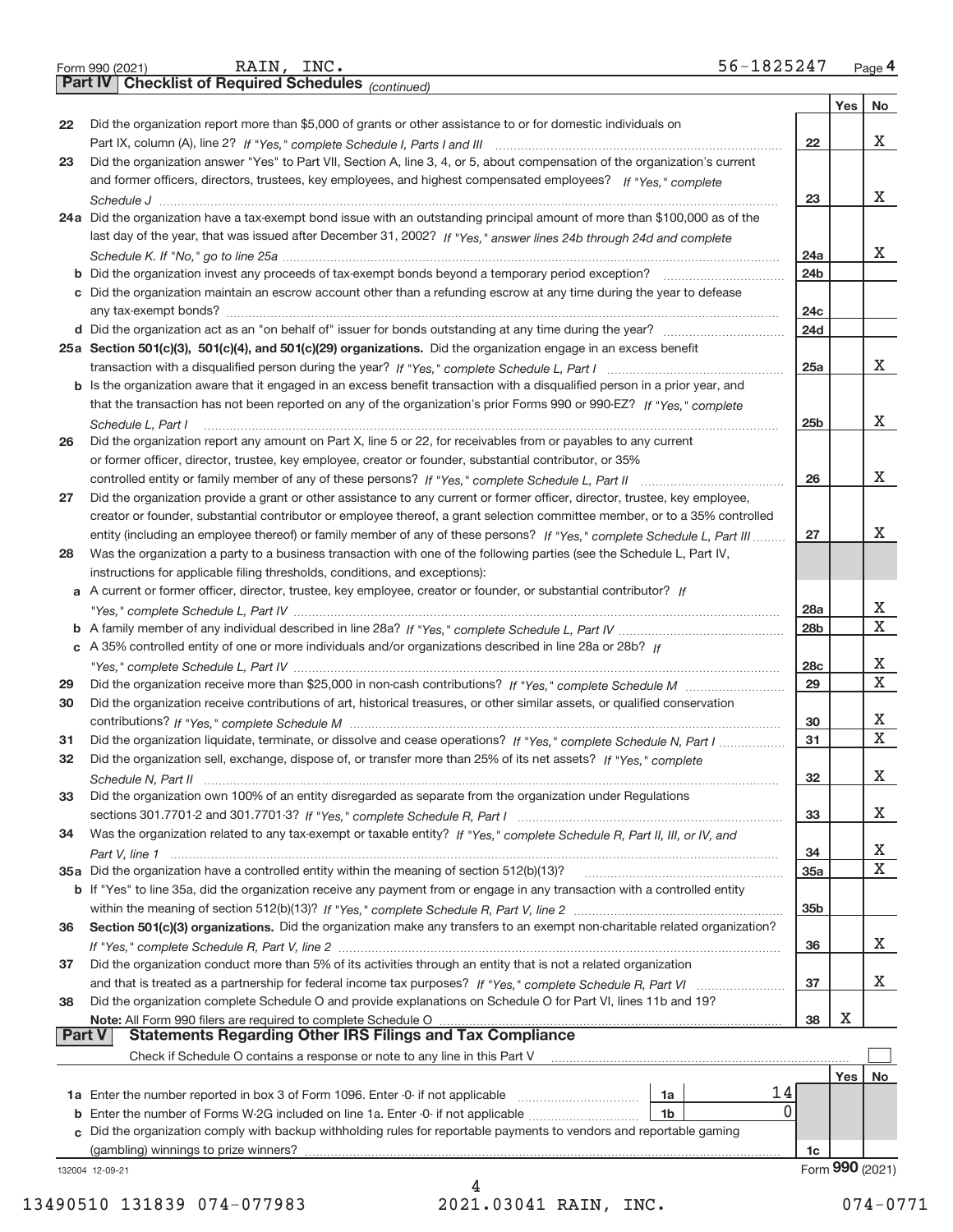|    |                                                                                                                                                 |                 |                 | Yes | No |
|----|-------------------------------------------------------------------------------------------------------------------------------------------------|-----------------|-----------------|-----|----|
|    | 2a Enter the number of employees reported on Form W-3, Transmittal of Wage and Tax Statements,                                                  | 33              |                 |     |    |
|    | filed for the calendar year ending with or within the year covered by this return                                                               | 2a              |                 | X   |    |
|    |                                                                                                                                                 |                 | 2 <sub>b</sub>  |     |    |
|    |                                                                                                                                                 |                 |                 |     |    |
|    | 3a Did the organization have unrelated business gross income of \$1,000 or more during the year?                                                |                 | 3a              |     | X  |
|    |                                                                                                                                                 |                 | 3 <sub>b</sub>  |     |    |
|    | 4a At any time during the calendar year, did the organization have an interest in, or a signature or other authority over, a                    |                 |                 |     |    |
|    | financial account in a foreign country (such as a bank account, securities account, or other financial account)?                                |                 | 4a              |     | х  |
|    | <b>b</b> If "Yes," enter the name of the foreign country                                                                                        |                 |                 |     |    |
|    | See instructions for filing requirements for FinCEN Form 114, Report of Foreign Bank and Financial Accounts (FBAR).                             |                 |                 |     |    |
| 5a |                                                                                                                                                 |                 | 5a              |     | X  |
| b  |                                                                                                                                                 |                 | 5 <sub>b</sub>  |     | X  |
| С  |                                                                                                                                                 |                 | 5c              |     |    |
|    | 6a Does the organization have annual gross receipts that are normally greater than \$100,000, and did the organization solicit                  |                 |                 |     |    |
|    |                                                                                                                                                 |                 | 6a              |     | X  |
|    | <b>b</b> If "Yes," did the organization include with every solicitation an express statement that such contributions or gifts                   |                 |                 |     |    |
|    |                                                                                                                                                 |                 | 6b              |     |    |
| 7  | Organizations that may receive deductible contributions under section 170(c).                                                                   |                 |                 |     |    |
| а  | Did the organization receive a payment in excess of \$75 made partly as a contribution and partly for goods and services provided to the payor? |                 | 7a              |     | х  |
| b  |                                                                                                                                                 |                 | 7b              |     |    |
|    | c Did the organization sell, exchange, or otherwise dispose of tangible personal property for which it was required                             |                 |                 |     |    |
|    |                                                                                                                                                 |                 | 7c              |     | Х  |
| d  |                                                                                                                                                 | 7d              |                 |     |    |
| е  | Did the organization receive any funds, directly or indirectly, to pay premiums on a personal benefit contract?                                 |                 | 7e              |     | X  |
| Ť  | Did the organization, during the year, pay premiums, directly or indirectly, on a personal benefit contract?                                    |                 | 7f              |     | X  |
| g  | If the organization received a contribution of qualified intellectual property, did the organization file Form 8899 as required?                |                 | 7g              |     |    |
| h  | If the organization received a contribution of cars, boats, airplanes, or other vehicles, did the organization file a Form 1098-C?              |                 | 7h              |     |    |
| 8  | Sponsoring organizations maintaining donor advised funds. Did a donor advised fund maintained by the                                            |                 |                 |     |    |
|    | sponsoring organization have excess business holdings at any time during the year?                                                              |                 | 8               |     |    |
| 9  | Sponsoring organizations maintaining donor advised funds.                                                                                       |                 |                 |     |    |
| а  | Did the sponsoring organization make any taxable distributions under section 4966?                                                              |                 | 9а              |     |    |
| b  |                                                                                                                                                 |                 | 9 <sub>b</sub>  |     |    |
| 10 | Section 501(c)(7) organizations. Enter:                                                                                                         |                 |                 |     |    |
| а  |                                                                                                                                                 | 10a             |                 |     |    |
|    | b Gross receipts, included on Form 990, Part VIII, line 12, for public use of club facilities                                                   | 10b             |                 |     |    |
| 11 | Section 501(c)(12) organizations. Enter:                                                                                                        |                 |                 |     |    |
| a  | Gross income from members or shareholders                                                                                                       | 11a             |                 |     |    |
| b  | Gross income from other sources. (Do not net amounts due or paid to other sources against                                                       |                 |                 |     |    |
|    |                                                                                                                                                 | 11 <sub>b</sub> |                 |     |    |
|    | 12a Section 4947(a)(1) non-exempt charitable trusts. Is the organization filing Form 990 in lieu of Form 1041?                                  |                 | 12a             |     |    |
|    | <b>b</b> If "Yes," enter the amount of tax-exempt interest received or accrued during the year <i>manumum</i>                                   | <b>12b</b>      |                 |     |    |
| 13 | Section 501(c)(29) qualified nonprofit health insurance issuers.                                                                                |                 |                 |     |    |
|    |                                                                                                                                                 |                 | 13a             |     |    |
|    | Note: See the instructions for additional information the organization must report on Schedule O.                                               |                 |                 |     |    |
|    | <b>b</b> Enter the amount of reserves the organization is required to maintain by the states in which the                                       |                 |                 |     |    |
|    |                                                                                                                                                 | 13b             |                 |     |    |
|    |                                                                                                                                                 | 13 <sub>c</sub> |                 |     |    |
|    | 14a Did the organization receive any payments for indoor tanning services during the tax year?                                                  |                 | 14a             |     | х  |
|    |                                                                                                                                                 |                 | 14 <sub>b</sub> |     |    |
| 15 | Is the organization subject to the section 4960 tax on payment(s) of more than \$1,000,000 in remuneration or                                   |                 |                 |     |    |
|    |                                                                                                                                                 |                 | 15              |     | х  |
|    | If "Yes," see the instructions and file Form 4720, Schedule N.                                                                                  |                 |                 |     |    |
| 16 | Is the organization an educational institution subject to the section 4968 excise tax on net investment income?                                 |                 | 16              |     | Χ  |
|    | If "Yes," complete Form 4720, Schedule O.                                                                                                       |                 |                 |     |    |
|    | Section 501(c)(21) organizations. Did the trust, any disqualified person, or mine operator engage in any                                        |                 |                 |     |    |
| 17 |                                                                                                                                                 |                 |                 |     |    |
|    |                                                                                                                                                 |                 | 17              |     |    |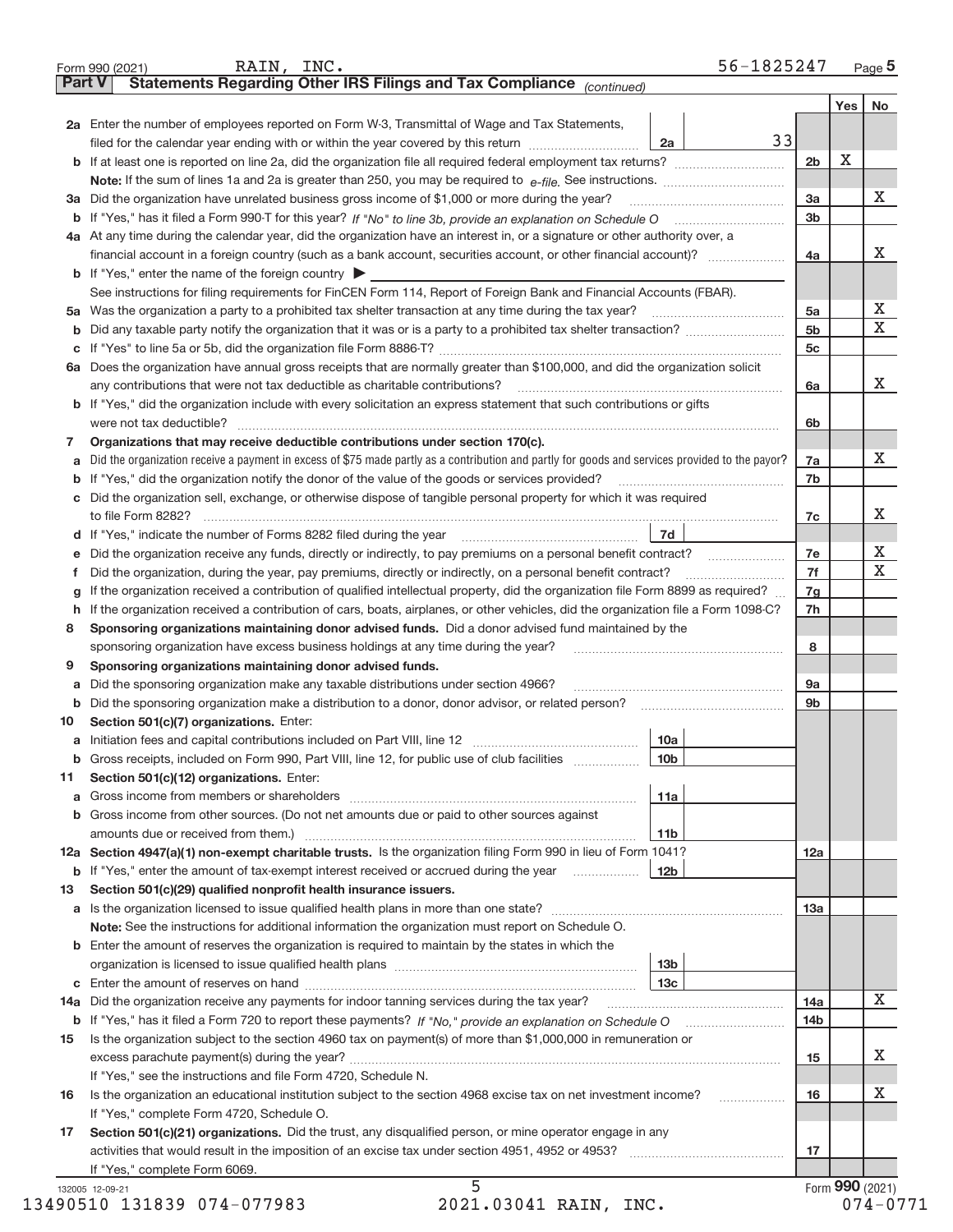|                | Governance, Management, and Disclosure. For each "Yes" response to lines 2 through 7b below, and for a "No" response<br>to line 8a, 8b, or 10b below, describe the circumstances, processes, or changes on Schedule O. See instructions. |                 |       |                         |
|----------------|------------------------------------------------------------------------------------------------------------------------------------------------------------------------------------------------------------------------------------------|-----------------|-------|-------------------------|
|                | Check if Schedule O contains a response or note to any line in this Part VI [11] [12] Check if Schedule O contains a response or note to any line in this Part VI                                                                        |                 |       | $\overline{\mathbf{X}}$ |
|                | <b>Section A. Governing Body and Management</b>                                                                                                                                                                                          |                 |       |                         |
|                |                                                                                                                                                                                                                                          |                 | Yes l | No                      |
|                | <b>1a</b> Enter the number of voting members of the governing body at the end of the tax year <i>manumum</i><br>1a                                                                                                                       | 15              |       |                         |
|                | If there are material differences in voting rights among members of the governing body, or if the governing                                                                                                                              |                 |       |                         |
|                | body delegated broad authority to an executive committee or similar committee, explain on Schedule O.                                                                                                                                    |                 |       |                         |
|                | Enter the number of voting members included on line 1a, above, who are independent<br>1b                                                                                                                                                 | 15              |       |                         |
| 2              | Did any officer, director, trustee, or key employee have a family relationship or a business relationship with any other                                                                                                                 |                 |       |                         |
|                | officer, director, trustee, or key employee?                                                                                                                                                                                             | $\overline{2}$  |       | х                       |
| з              | Did the organization delegate control over management duties customarily performed by or under the direct supervision                                                                                                                    |                 |       |                         |
|                | of officers, directors, trustees, or key employees to a management company or other person?                                                                                                                                              | 3               |       | X                       |
| 4              | Did the organization make any significant changes to its governing documents since the prior Form 990 was filed?                                                                                                                         | 4               |       | $\overline{\textbf{X}}$ |
| 5              |                                                                                                                                                                                                                                          | 5               |       | X                       |
| 6              | Did the organization have members or stockholders?                                                                                                                                                                                       | 6               |       | X                       |
| 7a             | Did the organization have members, stockholders, or other persons who had the power to elect or appoint one or                                                                                                                           |                 |       |                         |
|                |                                                                                                                                                                                                                                          | 7a              |       | X                       |
|                | <b>b</b> Are any governance decisions of the organization reserved to (or subject to approval by) members, stockholders, or                                                                                                              |                 |       |                         |
|                | persons other than the governing body?                                                                                                                                                                                                   | 7b              |       | х                       |
| 8              | Did the organization contemporaneously document the meetings held or written actions undertaken during the year by the following:                                                                                                        |                 |       |                         |
| a              |                                                                                                                                                                                                                                          | 8а              | Х     |                         |
| b              |                                                                                                                                                                                                                                          | 8b              | X     |                         |
| 9              | Is there any officer, director, trustee, or key employee listed in Part VII, Section A, who cannot be reached at the                                                                                                                     |                 |       |                         |
|                |                                                                                                                                                                                                                                          | 9               |       | X                       |
|                | Section B. Policies (This Section B requests information about policies not required by the Internal Revenue Code.)                                                                                                                      |                 |       |                         |
|                |                                                                                                                                                                                                                                          |                 | Yes   | <b>No</b>               |
|                |                                                                                                                                                                                                                                          | 10a             |       | X                       |
|                | b If "Yes," did the organization have written policies and procedures governing the activities of such chapters, affiliates,                                                                                                             |                 |       |                         |
|                | and branches to ensure their operations are consistent with the organization's exempt purposes?                                                                                                                                          | 10 <sub>b</sub> |       |                         |
|                | 11a Has the organization provided a complete copy of this Form 990 to all members of its governing body before filing the form?                                                                                                          | 11a             | х     |                         |
|                | <b>b</b> Describe on Schedule O the process, if any, used by the organization to review this Form 990.                                                                                                                                   |                 |       |                         |
|                |                                                                                                                                                                                                                                          | 12a             | х     |                         |
| b              |                                                                                                                                                                                                                                          | 12 <sub>b</sub> | х     |                         |
| С              | Did the organization regularly and consistently monitor and enforce compliance with the policy? If "Yes," describe                                                                                                                       |                 | x     |                         |
|                |                                                                                                                                                                                                                                          | 12c             | х     |                         |
| 13             | Did the organization have a written whistleblower policy?                                                                                                                                                                                | 13              | X     |                         |
| 14             | Did the organization have a written document retention and destruction policy? [11] manufaction: manufaction policy?                                                                                                                     | 14              |       |                         |
| 15             | Did the process for determining compensation of the following persons include a review and approval by independent                                                                                                                       |                 |       |                         |
|                | persons, comparability data, and contemporaneous substantiation of the deliberation and decision?                                                                                                                                        |                 | х     |                         |
| а              | The organization's CEO, Executive Director, or top management official manufacture content content of the organization's CEO, Executive Director, or top management official                                                             | 15a             |       | X                       |
| b              |                                                                                                                                                                                                                                          | 15 <sub>b</sub> |       |                         |
|                | If "Yes" to line 15a or 15b, describe the process on Schedule O. See instructions.                                                                                                                                                       |                 |       |                         |
|                | 16a Did the organization invest in, contribute assets to, or participate in a joint venture or similar arrangement with a                                                                                                                |                 |       | х                       |
|                |                                                                                                                                                                                                                                          | 16a             |       |                         |
|                | taxable entity during the year?                                                                                                                                                                                                          |                 |       |                         |
|                | b If "Yes," did the organization follow a written policy or procedure requiring the organization to evaluate its participation                                                                                                           |                 |       |                         |
|                | in joint venture arrangements under applicable federal tax law, and take steps to safeguard the organization's                                                                                                                           |                 |       |                         |
|                |                                                                                                                                                                                                                                          | 16 <sub>b</sub> |       |                         |
|                | <b>Section C. Disclosure</b>                                                                                                                                                                                                             |                 |       |                         |
|                | <b>NONE</b><br>List the states with which a copy of this Form 990 is required to be filed $\blacktriangleright$                                                                                                                          |                 |       |                         |
|                | Section 6104 requires an organization to make its Forms 1023 (1024 or 1024-A, if applicable), 990, and 990-T (section 501(c)(3)s only) available                                                                                         |                 |       |                         |
|                | for public inspection. Indicate how you made these available. Check all that apply.                                                                                                                                                      |                 |       |                         |
|                | $ X $ Own website<br>$X$ Another's website<br>$X$ Upon request<br>Other (explain on Schedule O)                                                                                                                                          |                 |       |                         |
| 17<br>18<br>19 | Describe on Schedule O whether (and if so, how) the organization made its governing documents, conflict of interest policy, and financial                                                                                                |                 |       |                         |
|                | statements available to the public during the tax year.                                                                                                                                                                                  |                 |       |                         |
| 20             | State the name, address, and telephone number of the person who possesses the organization's books and records                                                                                                                           |                 |       |                         |
|                | CHILDREN & FAMILY SERVICES CENTER - SHARED SERVICES - 704-943-9525<br>601 E. FIFTH ST., STE. 450, CHARLOTTE, NC<br>28202                                                                                                                 |                 |       |                         |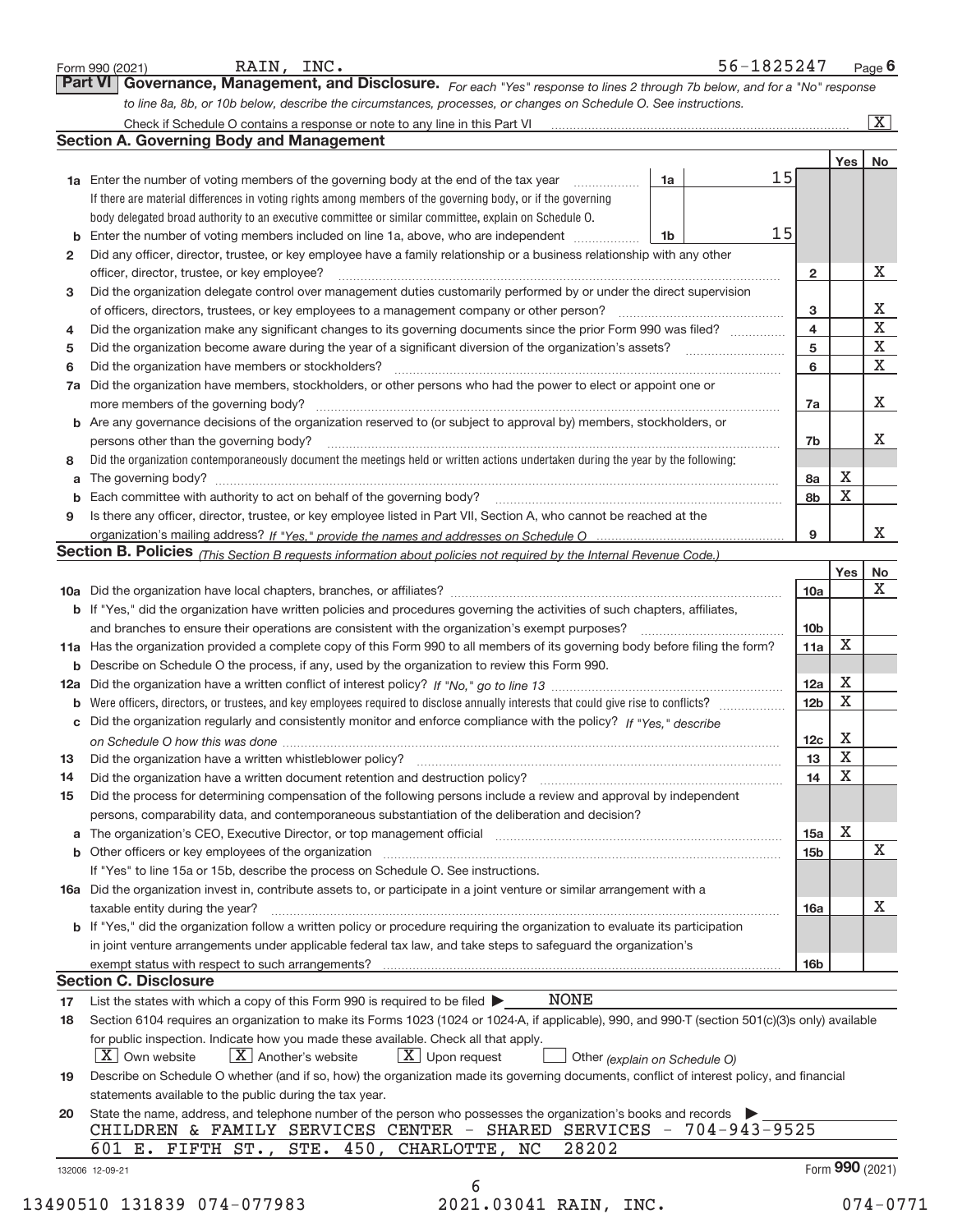Form 990  $(2021)$  RAIN, INC.

 $\begin{array}{c} \boxed{1} \\ \boxed{1} \\ \end{array}$ 

| Part VII  Compensation of Officers, Directors, Trustees, Key Employees, Highest Compensated |
|---------------------------------------------------------------------------------------------|
| <b>Employees, and Independent Contractors</b>                                               |

Check if Schedule O contains a response or note to any line in this Part VII

**Section A. Officers, Directors, Trustees, Key Employees, and Highest Compensated Employees**

**1a**  Complete this table for all persons required to be listed. Report compensation for the calendar year ending with or within the organization's tax year. **•** List all of the organization's current officers, directors, trustees (whether individuals or organizations), regardless of amount of compensation.

Enter -0- in columns (D), (E), and (F) if no compensation was paid.

**•** List all of the organization's current key employees, if any. See the instructions for definition of "key employee."

● List the organization's five current highest compensated employees (other than an officer, director, trustee, or key employee) who received report‐ able compensation (box 5 of Form W‐2, Form 1099‐MISC, and/or box 1 of Form 1099‐NEC) of more than \$100,000 from the organization and any related organizations.

 $\bullet$  List all of the organization's former officers, key employees, and highest compensated employees who received more than \$100,000 of reportable compensation from the organization and any related organizations.

**•** List all of the organization's former directors or trustees that received, in the capacity as a former director or trustee of the organization, more than \$10,000 of reportable compensation from the organization and any related organizations.

See the instructions for the order in which to list the persons above.

Check this box if neither the organization nor any related organization compensated any current officer, director, or trustee.  $\Box$ 

| (A)                          | (B)                    | (C)<br>Position               |                                                                  |             |              |                                  |        | (D)                 | (E)                              | (F)                      |
|------------------------------|------------------------|-------------------------------|------------------------------------------------------------------|-------------|--------------|----------------------------------|--------|---------------------|----------------------------------|--------------------------|
| Name and title               | Average                |                               | (do not check more than one                                      |             |              |                                  |        | Reportable          | Reportable                       | Estimated                |
|                              | hours per              |                               | box, unless person is both an<br>officer and a director/trustee) |             |              |                                  |        | compensation        | compensation                     | amount of                |
|                              | week                   |                               |                                                                  |             |              |                                  |        | from                | from related                     | other                    |
|                              | (list any<br>hours for |                               |                                                                  |             |              |                                  |        | the<br>organization | organizations<br>(W-2/1099-MISC/ | compensation<br>from the |
|                              | related                |                               |                                                                  |             |              |                                  |        | (W-2/1099-MISC/     | 1099-NEC)                        | organization             |
|                              | organizations          |                               |                                                                  |             |              |                                  |        | 1099-NEC)           |                                  | and related              |
|                              | below                  |                               |                                                                  |             |              |                                  |        |                     |                                  | organizations            |
|                              | line)                  | ndividual trustee or director | Institutional trustee                                            | Officer     | Key employee | Highest compensated<br> employee | Former |                     |                                  |                          |
| CHELSEA GULDEN<br>(1)        | 40.00                  |                               |                                                                  |             |              |                                  |        |                     |                                  |                          |
| PRSIDENT/CEO                 |                        |                               |                                                                  | $\mathbf X$ |              |                                  |        | 91,153.             | $0$ .                            | 32,145.                  |
| (2)<br>DEBORAH WARREN        | 40.00                  |                               |                                                                  |             |              |                                  |        |                     |                                  |                          |
| FORMER PRESIDENT/CEO         |                        |                               |                                                                  | $\mathbf X$ |              |                                  |        | 50,585.             | 0.                               | 2,997.                   |
| CHRISTOPHER JACKSON<br>(3)   | 1.00                   |                               |                                                                  |             |              |                                  |        |                     |                                  |                          |
| <b>MEMBER</b>                |                        | $\mathbf X$                   |                                                                  |             |              |                                  |        | 0.                  | 0.                               | 0.                       |
| (4)<br>MARTY MCKINNEY        | 1.00                   |                               |                                                                  |             |              |                                  |        |                     |                                  |                          |
| <b>MEMBER</b>                |                        | $\overline{\mathbf{X}}$       |                                                                  |             |              |                                  |        | $0$ .               | 0.                               | $0$ .                    |
| MIA THOMPSON<br>(5)          | 1.00                   |                               |                                                                  |             |              |                                  |        |                     |                                  |                          |
| <b>MEMBER</b>                |                        | $\overline{\text{X}}$         |                                                                  |             |              |                                  |        | 0.                  | 0.                               | $\mathbf 0$ .            |
| (6)<br>R. LEE ROBERTSON, JR. | 2.00                   |                               |                                                                  |             |              |                                  |        |                     |                                  |                          |
| <b>CHAIR</b>                 |                        | $\overline{\text{X}}$         |                                                                  | $\mathbf X$ |              |                                  |        | 0.                  | 0.                               | $\mathbf 0$ .            |
| RYAN MCGILL<br>(7)           | 1.00                   |                               |                                                                  |             |              |                                  |        |                     |                                  |                          |
| <b>MEMBER</b>                |                        | $\overline{\text{X}}$         |                                                                  |             |              |                                  |        | 0.                  | 0.                               | $0$ .                    |
| (8)<br>FRANKIE SIMMONS, MD   | 1.00                   |                               |                                                                  |             |              |                                  |        |                     |                                  |                          |
| <b>MEMBER</b>                |                        | $\overline{\mathbf{X}}$       |                                                                  |             |              |                                  |        | 0.                  | 0.                               | $0_{.}$                  |
| INDIRA TINSLEY<br>(9)        | 1.00                   |                               |                                                                  |             |              |                                  |        |                     |                                  |                          |
| <b>SECRETARY</b>             |                        | X                             |                                                                  | $\rm X$     |              |                                  |        | 0.                  | 0.                               | $0$ .                    |
| (10) JUDITH JEFFRIES         | 2.00                   |                               |                                                                  |             |              |                                  |        |                     |                                  |                          |
| IMMEDIATE PAST CHAIR         |                        | $\overline{\text{X}}$         |                                                                  | $\mathbf X$ |              |                                  |        | 0.                  | 0.                               | $0 \cdot$                |
| (11) BOB CARTA               | 1.00                   |                               |                                                                  |             |              |                                  |        |                     |                                  |                          |
| <b>MEMBER</b>                |                        | $\overline{\text{X}}$         |                                                                  |             |              |                                  |        | 0.                  | 0.                               | $0$ .                    |
| (12) WENDY LAXTON            | 1.00                   |                               |                                                                  |             |              |                                  |        |                     |                                  |                          |
| VICE CHAIR                   |                        | $\mathbf X$                   |                                                                  | $\mathbf X$ |              |                                  |        | 0.                  | 0.                               | $0$ .                    |
| (13) BARRY METZGER           | 1.00                   |                               |                                                                  |             |              |                                  |        |                     |                                  |                          |
| <b>TREASURER</b>             |                        | X                             |                                                                  | $\mathbf X$ |              |                                  |        | 0.                  | 0.                               | $0$ .                    |
| (14) ISMENIA LLOYD           | 1.00                   |                               |                                                                  |             |              |                                  |        |                     |                                  |                          |
| <b>MEMBER</b>                |                        | $\overline{\text{X}}$         |                                                                  |             |              |                                  |        | 0.                  | 0.                               | $0$ .                    |
| (15) KAMILLE S. JONES        | 1.00                   |                               |                                                                  |             |              |                                  |        |                     |                                  |                          |
| <b>MEMBER</b>                |                        | $\overline{\mathbf{X}}$       |                                                                  |             |              |                                  |        | 0.                  | 0.                               | $0$ .                    |
| (16) JOHN COVINGTON          | 1.00                   |                               |                                                                  |             |              |                                  |        |                     |                                  |                          |
| <b>MEMBER</b>                |                        | $\rm X$                       |                                                                  |             |              |                                  |        | 0.                  | 0.                               | 0.                       |
| (17) KIMBERLY S. OWENS       | 1.00                   |                               |                                                                  |             |              |                                  |        |                     |                                  |                          |
| <b>MEMBER</b>                |                        | $\overline{\text{X}}$         |                                                                  |             |              |                                  |        | 0.                  | 0.                               | 0.                       |
|                              |                        |                               |                                                                  |             |              |                                  |        |                     |                                  | $\overline{2}$           |

132007 12‐09‐21

Form (2021) **990**

13490510 131839 074‐077983 2021.03041 RAIN, INC. 074‐0771

7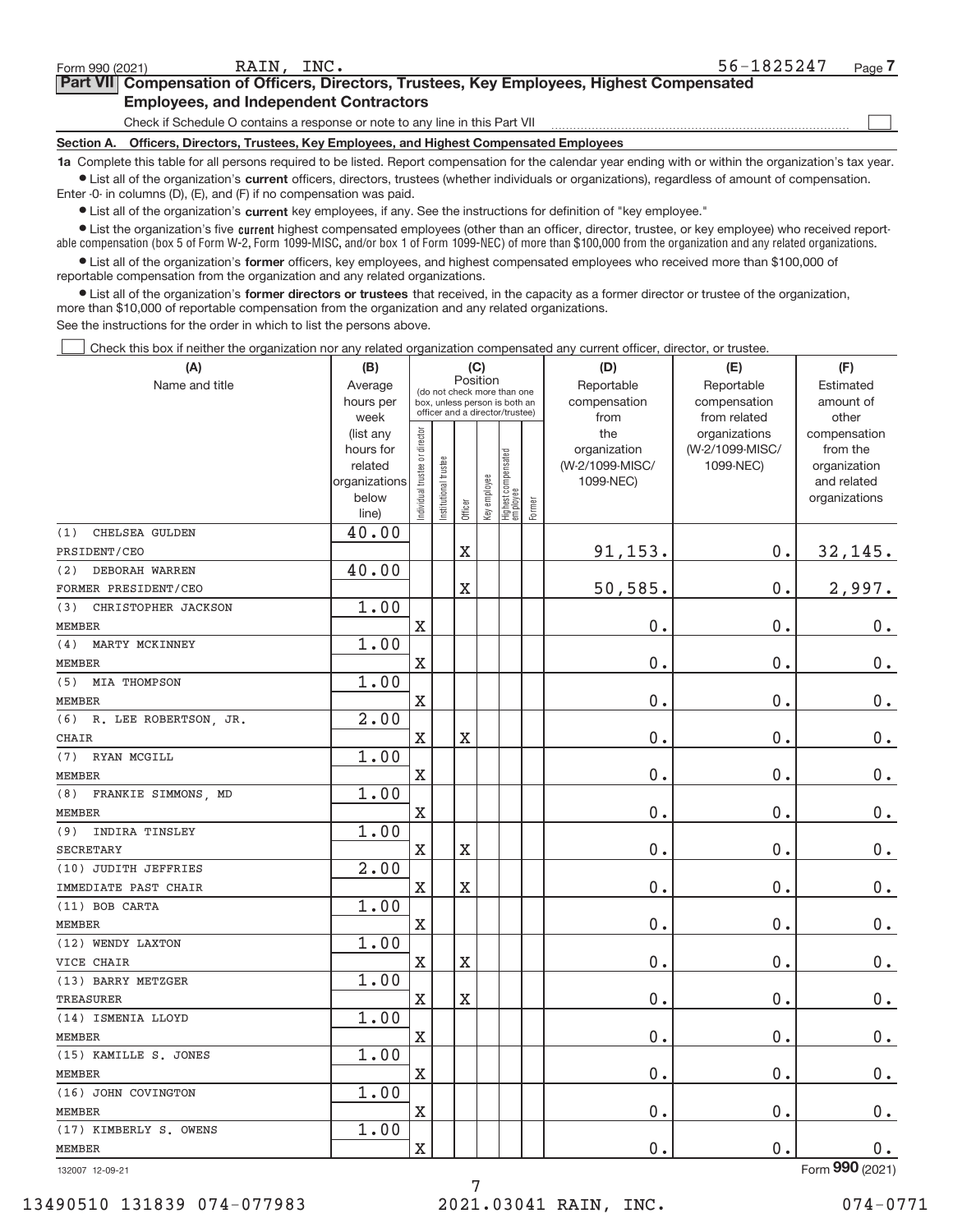|              | RAIN, INC.<br>Form 990 (2021)                                                                                                                                                                                                                                        |                                                                                                                                                           |                                |                       |         |              |                                 |                                           |                                                       | 56-1825247                                    |                           |                                        |                                                                          | Page 8  |
|--------------|----------------------------------------------------------------------------------------------------------------------------------------------------------------------------------------------------------------------------------------------------------------------|-----------------------------------------------------------------------------------------------------------------------------------------------------------|--------------------------------|-----------------------|---------|--------------|---------------------------------|-------------------------------------------|-------------------------------------------------------|-----------------------------------------------|---------------------------|----------------------------------------|--------------------------------------------------------------------------|---------|
|              | <b>Part VII</b><br>Section A. Officers, Directors, Trustees, Key Employees, and Highest Compensated Employees (continued)<br>(A)<br>Name and title                                                                                                                   | (B)<br>(C)<br>Position<br>Average<br>(do not check more than one<br>hours per<br>box, unless person is both an<br>officer and a director/trustee)<br>week |                                |                       |         |              |                                 | (D)<br>Reportable<br>compensation<br>from | (E)<br>Reportable<br>compensation<br>from related     |                                               |                           | (F)<br>Estimated<br>amount of<br>other |                                                                          |         |
|              |                                                                                                                                                                                                                                                                      | (list any<br>hours for<br>related<br>organizations<br>below<br>line)                                                                                      | Individual trustee or director | Institutional trustee | Officer | key employee | Highest compensated<br>employee | Former                                    | the<br>organization<br>(W-2/1099-MISC/<br>1099-NEC)   | organizations<br>(W-2/1099-MISC/<br>1099-NEC) |                           |                                        | compensation<br>from the<br>organization<br>and related<br>organizations |         |
|              |                                                                                                                                                                                                                                                                      |                                                                                                                                                           |                                |                       |         |              |                                 |                                           |                                                       |                                               |                           |                                        |                                                                          |         |
|              |                                                                                                                                                                                                                                                                      |                                                                                                                                                           |                                |                       |         |              |                                 |                                           |                                                       |                                               |                           |                                        |                                                                          |         |
|              |                                                                                                                                                                                                                                                                      |                                                                                                                                                           |                                |                       |         |              |                                 |                                           |                                                       |                                               |                           |                                        |                                                                          |         |
|              |                                                                                                                                                                                                                                                                      |                                                                                                                                                           |                                |                       |         |              |                                 |                                           |                                                       |                                               |                           |                                        |                                                                          |         |
|              |                                                                                                                                                                                                                                                                      |                                                                                                                                                           |                                |                       |         |              |                                 |                                           |                                                       |                                               |                           |                                        |                                                                          |         |
|              | 1b Subtotal<br>c Total from continuation sheets to Part VII, Section A manufactured and response Total from extension                                                                                                                                                |                                                                                                                                                           |                                |                       |         |              |                                 |                                           | 141,738.<br>0.                                        |                                               | $0$ .<br>$\overline{0}$ . |                                        | 35, 142.                                                                 | 0.      |
| 2            | Total number of individuals (including but not limited to those listed above) who received more than \$100,000 of reportable<br>compensation from the organization                                                                                                   |                                                                                                                                                           |                                |                       |         |              |                                 |                                           | 141,738.                                              |                                               | $\overline{0}$ .          | 35, 142.<br>0                          |                                                                          |         |
| з            | Did the organization list any former officer, director, trustee, key employee, or highest compensated employee on<br>line 1a? If "Yes," complete Schedule J for such individual manufactured contained and the 1a? If "Yes," complete Schedule J for such individual |                                                                                                                                                           |                                |                       |         |              |                                 |                                           |                                                       |                                               |                           | 3                                      | Yes                                                                      | No<br>х |
| 4<br>5       | For any individual listed on line 1a, is the sum of reportable compensation and other compensation from the organization<br>Did any person listed on line 1a receive or accrue compensation from any unrelated organization or individual for services               |                                                                                                                                                           |                                |                       |         |              |                                 |                                           |                                                       |                                               |                           | 4                                      |                                                                          | х       |
|              | <b>Section B. Independent Contractors</b>                                                                                                                                                                                                                            |                                                                                                                                                           |                                |                       |         |              |                                 |                                           |                                                       |                                               |                           | 5                                      |                                                                          | Χ       |
| 1            | Complete this table for your five highest compensated independent contractors that received more than \$100,000 of compensation from<br>the organization. Report compensation for the calendar year ending with or within the organization's tax year.               |                                                                                                                                                           |                                |                       |         |              |                                 |                                           |                                                       |                                               |                           |                                        |                                                                          |         |
|              | (A)<br>Name and business address<br>MED EXPRESS PHARMACY (AVITA), 5551                                                                                                                                                                                               |                                                                                                                                                           |                                |                       |         |              |                                 |                                           | (B)<br>Description of services<br>PHARMACY MEDICATION |                                               | (C)<br>Compensation       |                                        |                                                                          |         |
|              | CORPORATE BLVD #102, BATON ROUGE, LA 70808                                                                                                                                                                                                                           |                                                                                                                                                           |                                |                       |         |              |                                 |                                           | ADMINISTRATION                                        |                                               |                           |                                        | 255,654.                                                                 |         |
|              |                                                                                                                                                                                                                                                                      |                                                                                                                                                           |                                |                       |         |              |                                 |                                           |                                                       |                                               |                           |                                        |                                                                          |         |
| $\mathbf{2}$ | Total number of independent contractors (including but not limited to those listed above) who received more than<br>\$100,000 of compensation from the organization                                                                                                  |                                                                                                                                                           |                                |                       |         | 1            |                                 |                                           |                                                       |                                               |                           | Form 990 (2021)                        |                                                                          |         |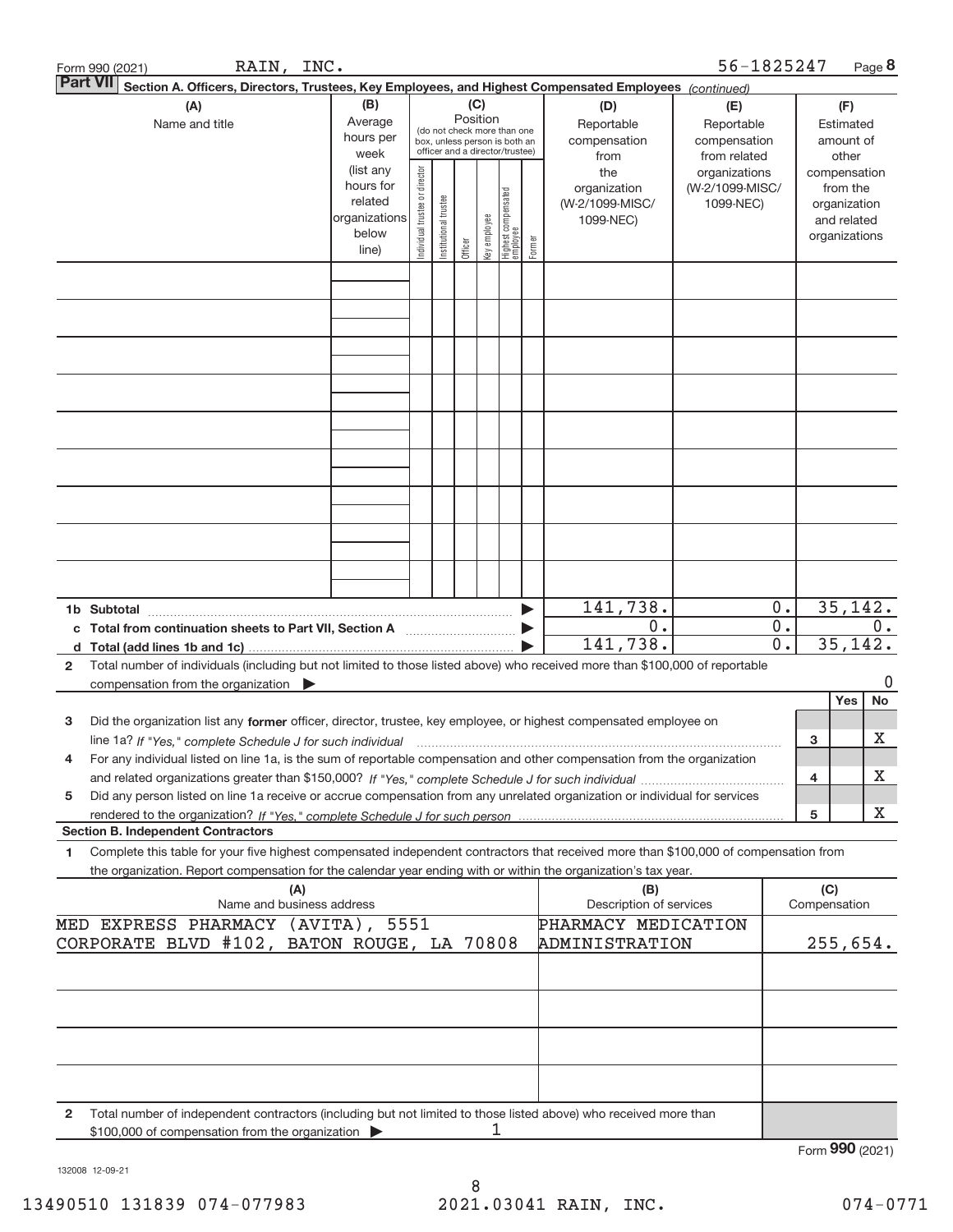|                                                           |                  |        | RAIN, INC.<br>Form 990 (2021)                                                                                        |                                |                      |                                                           | 56-1825247                                        | Page 9                                                          |
|-----------------------------------------------------------|------------------|--------|----------------------------------------------------------------------------------------------------------------------|--------------------------------|----------------------|-----------------------------------------------------------|---------------------------------------------------|-----------------------------------------------------------------|
|                                                           | <b>Part VIII</b> |        | <b>Statement of Revenue</b>                                                                                          |                                |                      |                                                           |                                                   |                                                                 |
|                                                           |                  |        | Check if Schedule O contains a response or note to any line in this Part VIII                                        |                                | (A)<br>Total revenue | $\overline{(B)}$<br>Related or exempt<br>function revenue | $\overline{(C)}$<br>Unrelated<br>business revenue | (D)<br>Revenue excluded<br>from tax under<br>sections 512 - 514 |
|                                                           |                  |        | 1a<br>1 a Federated campaigns                                                                                        | 55,426.                        |                      |                                                           |                                                   |                                                                 |
|                                                           |                  | b      | 1 <sub>b</sub><br>Membership dues                                                                                    |                                |                      |                                                           |                                                   |                                                                 |
|                                                           |                  | С      | 1 <sub>c</sub><br>Fundraising events                                                                                 | 367,009.                       |                      |                                                           |                                                   |                                                                 |
|                                                           |                  |        | 1 <sub>d</sub><br>d Related organizations                                                                            |                                |                      |                                                           |                                                   |                                                                 |
|                                                           |                  |        | 1e<br>e Government grants (contributions)                                                                            | 1, 137, 446.                   |                      |                                                           |                                                   |                                                                 |
| Contributions, Gifts, Grants<br>and Other Similar Amounts |                  |        | f All other contributions, gifts, grants, and                                                                        |                                |                      |                                                           |                                                   |                                                                 |
|                                                           |                  |        | similar amounts not included above<br>1f                                                                             | 758,792.                       |                      |                                                           |                                                   |                                                                 |
|                                                           |                  |        | $1g$ \$<br>Noncash contributions included in lines 1a-1f                                                             |                                |                      |                                                           |                                                   |                                                                 |
|                                                           |                  |        |                                                                                                                      |                                | 2,318,673.           |                                                           |                                                   |                                                                 |
|                                                           |                  |        |                                                                                                                      | <b>Business Code</b><br>624100 |                      |                                                           |                                                   |                                                                 |
|                                                           | 2a               |        | 340B PROGRAM                                                                                                         |                                | 4,281,797.           | 4, 281, 797.                                              |                                                   |                                                                 |
|                                                           |                  | b<br>С |                                                                                                                      |                                |                      |                                                           |                                                   |                                                                 |
|                                                           |                  | d      | <u> 1989 - Johann Barbara, martin amerikan basar dan berasal dalam basa dalam basar dalam basar dalam basar dala</u> |                                |                      |                                                           |                                                   |                                                                 |
| Program Service<br>Revenue                                |                  | е      |                                                                                                                      |                                |                      |                                                           |                                                   |                                                                 |
|                                                           |                  |        | f All other program service revenue                                                                                  | 624100                         | 230.                 |                                                           |                                                   | 230.                                                            |
|                                                           |                  | g      |                                                                                                                      | ▶                              | 4,282,027.           |                                                           |                                                   |                                                                 |
|                                                           | 3                |        | Investment income (including dividends, interest, and                                                                |                                |                      |                                                           |                                                   |                                                                 |
|                                                           |                  |        |                                                                                                                      | ▶                              |                      |                                                           |                                                   |                                                                 |
|                                                           | 4                |        | Income from investment of tax-exempt bond proceeds                                                                   |                                |                      |                                                           |                                                   |                                                                 |
|                                                           | 5                |        | (i) Real                                                                                                             | (ii) Personal                  |                      |                                                           |                                                   |                                                                 |
|                                                           |                  |        |                                                                                                                      |                                |                      |                                                           |                                                   |                                                                 |
|                                                           |                  | b      | 6 a Gross rents<br>6а<br>.<br>6b<br>Less: rental expenses                                                            |                                |                      |                                                           |                                                   |                                                                 |
|                                                           |                  | c      | 6c<br>Rental income or (loss)                                                                                        |                                |                      |                                                           |                                                   |                                                                 |
|                                                           |                  |        | d Net rental income or (loss)                                                                                        |                                |                      |                                                           |                                                   |                                                                 |
|                                                           |                  |        | (i) Securities<br>7 a Gross amount from sales of                                                                     | (ii) Other                     |                      |                                                           |                                                   |                                                                 |
|                                                           |                  |        | assets other than inventory<br>7a                                                                                    |                                |                      |                                                           |                                                   |                                                                 |
|                                                           |                  |        | <b>b</b> Less: cost or other basis                                                                                   |                                |                      |                                                           |                                                   |                                                                 |
|                                                           |                  |        | 7b<br>and sales expenses                                                                                             |                                |                      |                                                           |                                                   |                                                                 |
| evenue                                                    |                  |        | 7c<br>c Gain or (loss)                                                                                               |                                |                      |                                                           |                                                   |                                                                 |
|                                                           |                  |        |                                                                                                                      |                                |                      |                                                           |                                                   |                                                                 |
| Other R                                                   |                  |        | 8 a Gross income from fundraising events (not<br>including \$                                                        |                                |                      |                                                           |                                                   |                                                                 |
|                                                           |                  |        | $\frac{367,009}{ }$ of<br>contributions reported on line 1c). See                                                    |                                |                      |                                                           |                                                   |                                                                 |
|                                                           |                  |        | 8a                                                                                                                   | 0.                             |                      |                                                           |                                                   |                                                                 |
|                                                           |                  |        | 8 <sub>b</sub>                                                                                                       | 118,834.                       |                      |                                                           |                                                   |                                                                 |
|                                                           |                  |        | c Net income or (loss) from fundraising events                                                                       |                                | $-118,834.$          |                                                           |                                                   | $-118,834.$                                                     |
|                                                           |                  |        | 9 a Gross income from gaming activities. See                                                                         |                                |                      |                                                           |                                                   |                                                                 |
|                                                           |                  |        | 9a                                                                                                                   |                                |                      |                                                           |                                                   |                                                                 |
|                                                           |                  |        | 9b                                                                                                                   |                                |                      |                                                           |                                                   |                                                                 |
|                                                           |                  |        | c Net income or (loss) from gaming activities _______________                                                        |                                |                      |                                                           |                                                   |                                                                 |
|                                                           |                  |        | 10 a Gross sales of inventory, less returns                                                                          |                                |                      |                                                           |                                                   |                                                                 |
|                                                           |                  |        | 10a<br>10 <sub>b</sub><br><b>b</b> Less: cost of goods sold                                                          |                                |                      |                                                           |                                                   |                                                                 |
|                                                           |                  |        | c Net income or (loss) from sales of inventory                                                                       |                                |                      |                                                           |                                                   |                                                                 |
|                                                           |                  |        |                                                                                                                      | <b>Business Code</b>           |                      |                                                           |                                                   |                                                                 |
|                                                           | 11 a             |        |                                                                                                                      |                                |                      |                                                           |                                                   |                                                                 |
|                                                           |                  | b      |                                                                                                                      |                                |                      |                                                           |                                                   |                                                                 |
|                                                           |                  | c      |                                                                                                                      |                                |                      |                                                           |                                                   |                                                                 |
| Miscellaneous<br>Revenue                                  |                  |        |                                                                                                                      |                                |                      |                                                           |                                                   |                                                                 |
|                                                           |                  |        |                                                                                                                      | $\blacktriangleright$          |                      |                                                           |                                                   |                                                                 |
|                                                           | 12               |        | Total revenue. See instructions [1984] [1984] Total revenue. See instructions                                        |                                | 6,481,866.           | 4, 281, 797.                                              | 0.                                                | $-118,604.$<br>Form 990 (2021)                                  |
| 132009 12-09-21                                           |                  |        |                                                                                                                      |                                |                      |                                                           |                                                   |                                                                 |

132009 12‐09‐21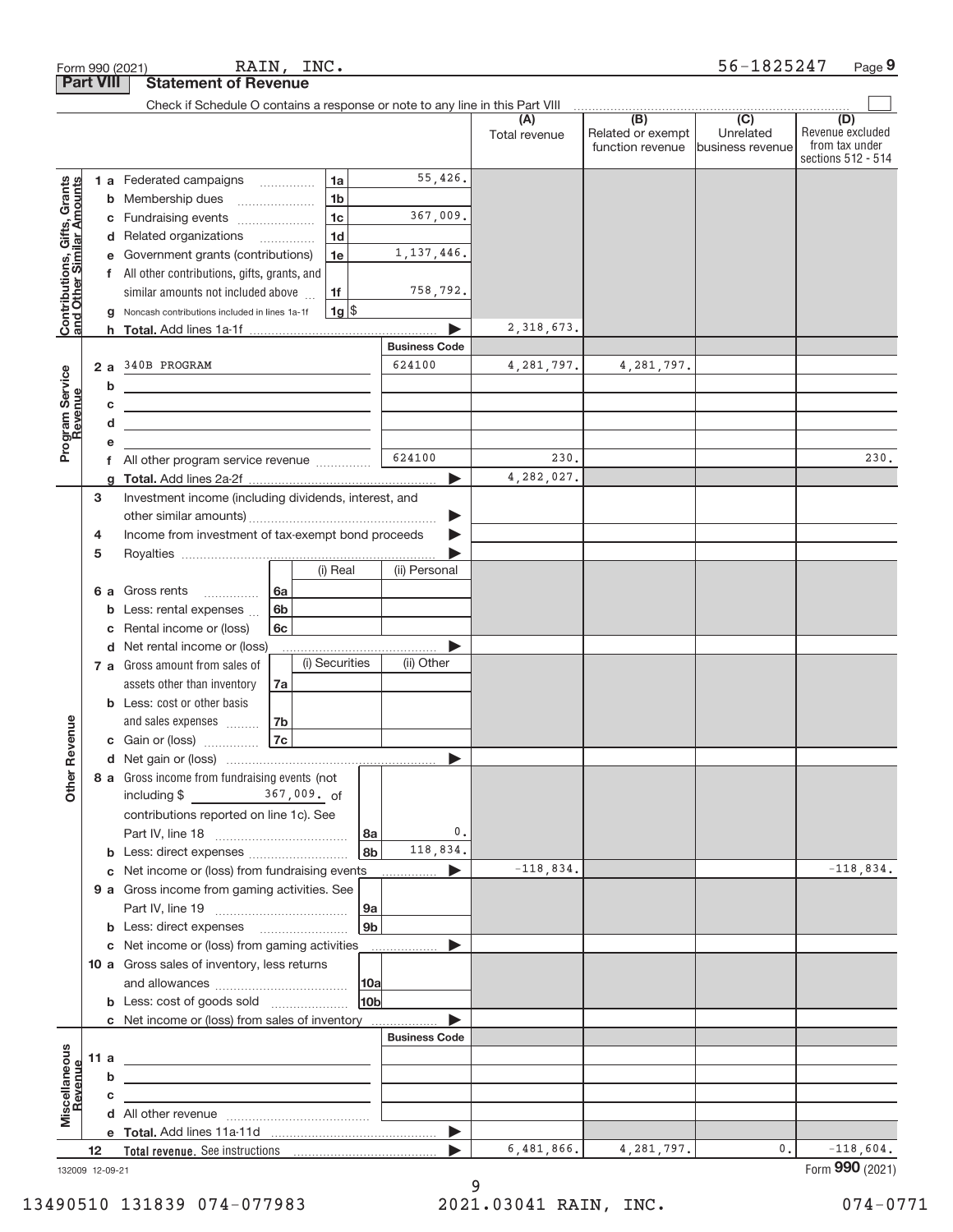|                 | Secuon 50 i (c)(5) and 50 i (c)(4) organizations must complete all columns. All other organizations must complete column (A).<br>Check if Schedule O contains a response or note to any line in this Part IX |                            |                             |                                    |                           |
|-----------------|--------------------------------------------------------------------------------------------------------------------------------------------------------------------------------------------------------------|----------------------------|-----------------------------|------------------------------------|---------------------------|
|                 | Do not include amounts reported on lines 6b,                                                                                                                                                                 | (A)                        | (B)                         | (C)                                | (D)                       |
|                 | 7b, 8b, 9b, and 10b of Part VIII.                                                                                                                                                                            | Total expenses             | Program service<br>expenses | Management and<br>general expenses | Fundraising<br>expenses   |
| 1.              | Grants and other assistance to domestic organizations                                                                                                                                                        |                            |                             |                                    |                           |
|                 | and domestic governments. See Part IV, line 21                                                                                                                                                               |                            |                             |                                    |                           |
| $\mathbf{2}$    | Grants and other assistance to domestic                                                                                                                                                                      |                            |                             |                                    |                           |
|                 | individuals. See Part IV, line 22                                                                                                                                                                            |                            |                             |                                    |                           |
| 3               | Grants and other assistance to foreign                                                                                                                                                                       |                            |                             |                                    |                           |
|                 | organizations, foreign governments, and foreign                                                                                                                                                              |                            |                             |                                    |                           |
|                 | individuals. See Part IV, lines 15 and 16                                                                                                                                                                    |                            |                             |                                    |                           |
| 4               | Benefits paid to or for members                                                                                                                                                                              |                            |                             |                                    |                           |
| 5               | Compensation of current officers, directors,                                                                                                                                                                 |                            |                             |                                    |                           |
|                 |                                                                                                                                                                                                              | 142,008.                   | 28,402.                     | 28,402.                            | 85, 204.                  |
| 6               | Compensation not included above to disqualified                                                                                                                                                              |                            |                             |                                    |                           |
|                 | persons (as defined under section 4958(f)(1)) and                                                                                                                                                            |                            |                             |                                    |                           |
|                 | persons described in section 4958(c)(3)(B)                                                                                                                                                                   |                            |                             |                                    |                           |
| 7               |                                                                                                                                                                                                              | 846, 850.                  | 765, 550.                   | 7,008.                             | 74,292.                   |
| 8               | Pension plan accruals and contributions (include                                                                                                                                                             |                            |                             |                                    |                           |
|                 | section 401(k) and 403(b) employer contributions)                                                                                                                                                            | 19,827.                    | 15,391.                     | 1,096.                             | $\frac{3,340}{26,843}$ .  |
| 9               |                                                                                                                                                                                                              | 159, 343.<br>76,096.       | 123, 693.<br>59,070.        | 8,807.<br>4,206.                   | 12,820.                   |
| 10              |                                                                                                                                                                                                              |                            |                             |                                    |                           |
| 11              | Fees for services (nonemployees):                                                                                                                                                                            | 107,757.                   | 85,857.                     | 10,785.                            | 11,115.                   |
| a<br>b          |                                                                                                                                                                                                              |                            |                             |                                    |                           |
|                 |                                                                                                                                                                                                              | 19,891.                    | 15,250.                     | 2,276.                             | 2,365.                    |
| d               |                                                                                                                                                                                                              |                            |                             |                                    |                           |
|                 | Professional fundraising services. See Part IV, line 17                                                                                                                                                      |                            |                             |                                    |                           |
| f               | Investment management fees                                                                                                                                                                                   |                            |                             |                                    |                           |
| a               | Other. (If line 11g amount exceeds 10% of line 25,                                                                                                                                                           |                            |                             |                                    |                           |
|                 | column (A), amount, list line 11g expenses on Sch 0.)                                                                                                                                                        | 379,288.                   | 369,509.                    | 4,677.                             |                           |
| 12 <sup>2</sup> |                                                                                                                                                                                                              | 16,990.                    | 4,189.                      | 411.                               | $\frac{5,102.}{12,390.}$  |
| 13              |                                                                                                                                                                                                              | 64,926.                    | 34,941.                     | $\overline{4,111}.$                | 25,874.                   |
| 14              |                                                                                                                                                                                                              | 49,862.                    | 17,260.                     | 2,407.                             | 30, 195.                  |
| 15              |                                                                                                                                                                                                              |                            |                             |                                    |                           |
| 16              |                                                                                                                                                                                                              | 62,458.                    | 48,578.                     | 6,940.                             | 6,940.                    |
| 17              | Travel                                                                                                                                                                                                       | 2,125.                     | 1,393.                      | $\overline{531}$ .                 | $\overline{201}$ .        |
| 18              | Payments of travel or entertainment expenses                                                                                                                                                                 |                            |                             |                                    |                           |
|                 | for any federal, state, or local public officials                                                                                                                                                            |                            |                             |                                    |                           |
| 19              | Conferences, conventions, and meetings                                                                                                                                                                       | 7,500.<br>$\overline{225}$ | 5,511.<br>172.              | 1,181.<br>26.                      | 808.<br>$\overline{27}$ . |
| 20              | Interest                                                                                                                                                                                                     |                            |                             |                                    |                           |
| 21<br>22        | Depreciation, depletion, and amortization                                                                                                                                                                    | 8,853.                     | 6,787.                      | 1,013.                             | 1,053.                    |
| 23              | Insurance                                                                                                                                                                                                    | 11,976.                    | 847.                        | 10,998.                            | 131.                      |
| 24              | Other expenses. Itemize expenses not covered                                                                                                                                                                 |                            |                             |                                    |                           |
|                 | above. (List miscellaneous expenses on line 24e. If                                                                                                                                                          |                            |                             |                                    |                           |
|                 | line 24e amount exceeds 10% of line 25, column (A).<br>amount, list line 24e expenses on Schedule O.)                                                                                                        |                            |                             |                                    |                           |
| a               | PROGRAM SUPPLIES                                                                                                                                                                                             | 2,712,776.                 | 2,712,776.                  |                                    |                           |
| b               | PROGRAM SERVICES                                                                                                                                                                                             | 944, 154.                  | 944, 154.                   |                                    |                           |
| C               | <b>TELEPHONE</b>                                                                                                                                                                                             | 16,330.                    | 13,519.                     | 51.                                | 2,760.                    |
| d               | BANK AND MERCHANT FEES                                                                                                                                                                                       | 9,391.                     | 1,129.                      | 168.                               | 8,094.                    |
|                 | e All other expenses                                                                                                                                                                                         | $\overline{5,063}$ .       | 1,494.                      | 2,805.                             | 764.                      |
| 25              | Total functional expenses. Add lines 1 through 24e                                                                                                                                                           | $\overline{5,663,689}$ .   | 5, 255, 472.                | 97,899.                            | 310, 318.                 |
| 26              | Joint costs. Complete this line only if the organization                                                                                                                                                     |                            |                             |                                    |                           |
|                 | reported in column (B) joint costs from a combined                                                                                                                                                           |                            |                             |                                    |                           |
|                 | educational campaign and fundraising solicitation.<br>Check here $\blacktriangleright$<br>if following SOP 98-2 (ASC 958-720)                                                                                |                            |                             |                                    |                           |
|                 |                                                                                                                                                                                                              |                            |                             |                                    |                           |

132010 12‐09‐21

## 13490510 131839 074‐077983 2021.03041 RAIN, INC. 074‐0771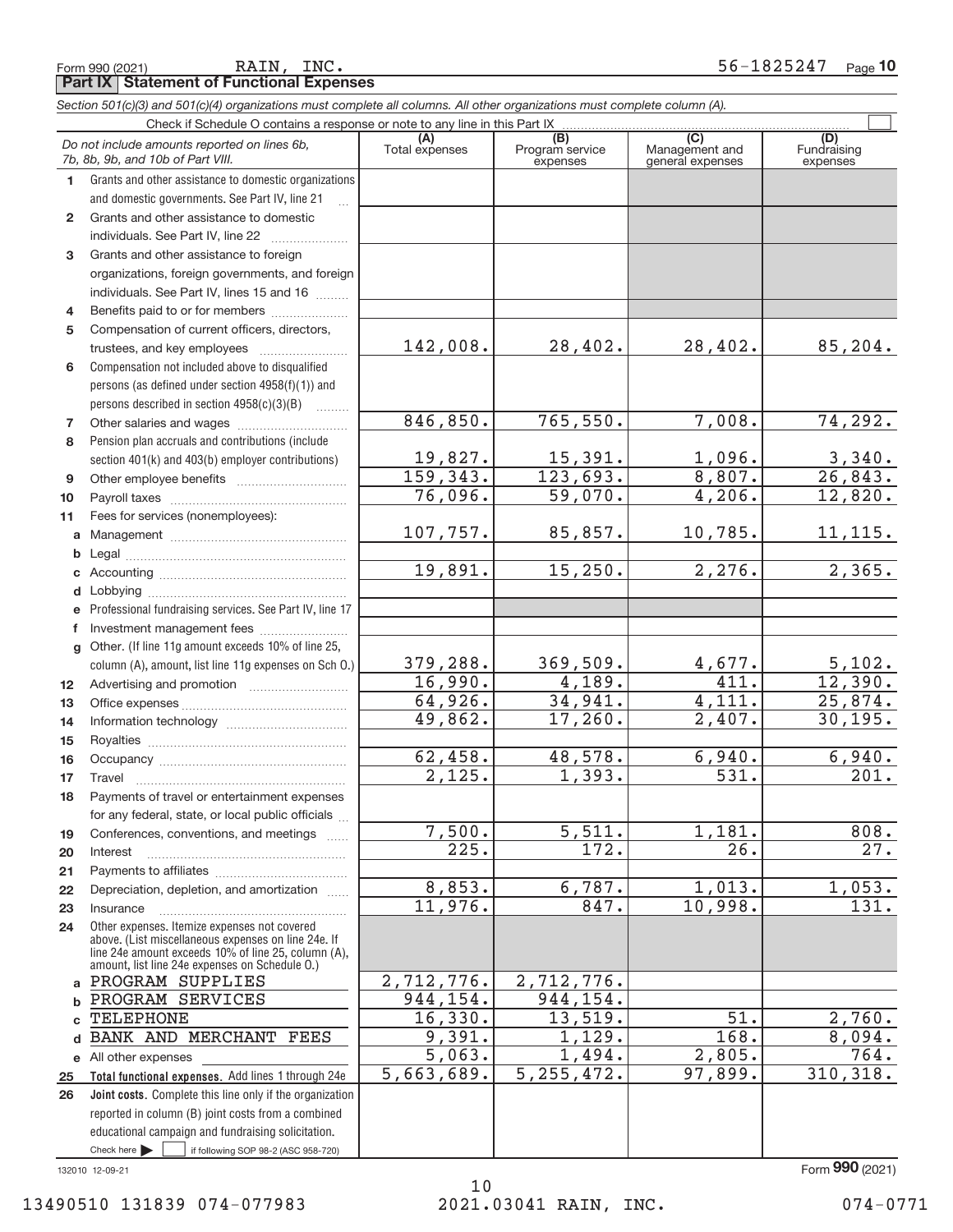| Form 990 (2021)               |  |  |
|-------------------------------|--|--|
| <b>Part X   Balance Sheet</b> |  |  |

|                             |          |                                                                                                                                                                                                                                |                           |                           | (A)<br>Beginning of year |                         | (B)<br>End of year     |
|-----------------------------|----------|--------------------------------------------------------------------------------------------------------------------------------------------------------------------------------------------------------------------------------|---------------------------|---------------------------|--------------------------|-------------------------|------------------------|
|                             | 1        |                                                                                                                                                                                                                                |                           |                           | 883,941.                 | $\overline{1}$          | 1,427,359.             |
|                             | 2        |                                                                                                                                                                                                                                | 5,423.                    | $\overline{2}$            | 5,424.                   |                         |                        |
|                             | 3        |                                                                                                                                                                                                                                | 357,712.                  | $\mathbf{3}$              | 428,904.                 |                         |                        |
|                             | 4        |                                                                                                                                                                                                                                |                           |                           | 455,086.                 | $\overline{\mathbf{4}}$ | 636, 138.              |
|                             | 5        | Loans and other receivables from any current or former officer, director,                                                                                                                                                      |                           |                           |                          |                         |                        |
|                             |          | trustee, key employee, creator or founder, substantial contributor, or 35%                                                                                                                                                     |                           |                           |                          |                         |                        |
|                             |          | controlled entity or family member of any of these persons                                                                                                                                                                     |                           |                           |                          | 5                       |                        |
|                             | 6        | Loans and other receivables from other disqualified persons (as defined                                                                                                                                                        |                           |                           |                          |                         |                        |
|                             |          | under section $4958(f)(1)$ , and persons described in section $4958(c)(3)(B)$                                                                                                                                                  |                           | $\sim$                    |                          | 6                       |                        |
|                             | 7        |                                                                                                                                                                                                                                |                           |                           |                          | $\overline{7}$          |                        |
| Assets                      | 8        |                                                                                                                                                                                                                                |                           |                           |                          | 8                       |                        |
|                             | 9        | Prepaid expenses and deferred charges                                                                                                                                                                                          |                           |                           | 89,700.                  | $\overline{9}$          | 32,029.                |
|                             |          | <b>10a</b> Land, buildings, and equipment: cost or other                                                                                                                                                                       |                           |                           |                          |                         |                        |
|                             |          | basis. Complete Part VI of Schedule D  10a                                                                                                                                                                                     |                           | $\frac{79,511}{55,420}$ . |                          |                         |                        |
|                             |          | <b>b</b> Less: accumulated depreciation<br>. 1                                                                                                                                                                                 | 10 <sub>b</sub>           |                           | 32,944.                  | 10 <sub>c</sub>         | 24,091.                |
|                             | 11       |                                                                                                                                                                                                                                |                           |                           |                          | 11                      |                        |
|                             | 12       |                                                                                                                                                                                                                                |                           |                           |                          | 12                      |                        |
|                             | 13       |                                                                                                                                                                                                                                |                           |                           |                          | 13                      |                        |
|                             | 14       |                                                                                                                                                                                                                                |                           |                           |                          | 14                      |                        |
|                             | 15       |                                                                                                                                                                                                                                | 1,824,806.                | 15<br>16                  | 2,553,945.               |                         |                        |
|                             | 16<br>17 |                                                                                                                                                                                                                                |                           |                           | 552, 290.                | 17                      | 463, 252.              |
|                             | 18       |                                                                                                                                                                                                                                |                           | 18                        |                          |                         |                        |
|                             | 19       | Deferred revenue manual contracts and contracts are all the contracts and contracts are contracted and contracts are contracted and contract are contracted and contract are contracted and contract are contracted and contra |                           |                           |                          | 19                      |                        |
|                             | 20       |                                                                                                                                                                                                                                |                           |                           |                          | 20                      |                        |
|                             | 21       | Escrow or custodial account liability. Complete Part IV of Schedule D                                                                                                                                                          |                           | 1.1.1.1.1.1.1.1.1.1       |                          | 21                      |                        |
|                             | 22       | Loans and other payables to any current or former officer, director,                                                                                                                                                           |                           |                           |                          |                         |                        |
| Liabilities                 |          | trustee, key employee, creator or founder, substantial contributor, or 35%                                                                                                                                                     |                           |                           |                          |                         |                        |
|                             |          | controlled entity or family member of any of these persons                                                                                                                                                                     |                           |                           |                          | 22                      |                        |
|                             | 23       | Secured mortgages and notes payable to unrelated third parties                                                                                                                                                                 |                           |                           |                          | 23                      |                        |
|                             | 24       | Unsecured notes and loans payable to unrelated third parties                                                                                                                                                                   |                           |                           |                          | 24                      |                        |
|                             | 25       | Other liabilities (including federal income tax, payables to related third                                                                                                                                                     |                           |                           |                          |                         |                        |
|                             |          | parties, and other liabilities not included on lines 17-24). Complete Part X                                                                                                                                                   |                           |                           |                          |                         |                        |
|                             |          | of Schedule D                                                                                                                                                                                                                  |                           |                           |                          | 25                      |                        |
|                             | 26       |                                                                                                                                                                                                                                |                           |                           | $\overline{552, 290.}$   | 26                      | 463, 252.              |
|                             |          | Organizations that follow FASB ASC 958, check here $\blacktriangleright \boxed{X}$                                                                                                                                             |                           |                           |                          |                         |                        |
|                             |          | and complete lines 27, 28, 32, and 33.                                                                                                                                                                                         |                           |                           |                          |                         |                        |
|                             | 27       |                                                                                                                                                                                                                                |                           |                           | 1,108,383.               | 27                      | 1,574,025.             |
|                             | 28       |                                                                                                                                                                                                                                |                           |                           | 164,133.                 | 28                      | $\overline{516,668}$ . |
|                             |          | Organizations that do not follow FASB ASC 958, check here $\blacktriangleright$                                                                                                                                                |                           |                           |                          |                         |                        |
|                             |          | and complete lines 29 through 33.                                                                                                                                                                                              |                           |                           |                          |                         |                        |
|                             | 29       |                                                                                                                                                                                                                                |                           |                           |                          | 29                      |                        |
| Net Assets or Fund Balances | 30       | Paid-in or capital surplus, or land, building, or equipment fund                                                                                                                                                               |                           |                           |                          | 30                      |                        |
|                             | 31       | Retained earnings, endowment, accumulated income, or other funds                                                                                                                                                               |                           |                           |                          | 31                      |                        |
|                             | 32       |                                                                                                                                                                                                                                |                           |                           | 1,272,516.               | 32                      | 2,090,693.             |
|                             | 33       |                                                                                                                                                                                                                                | $\overline{1,824}$ , 806. | 33                        | 2,553,945.               |                         |                        |

Form (2021) **990**

132011 12‐09‐21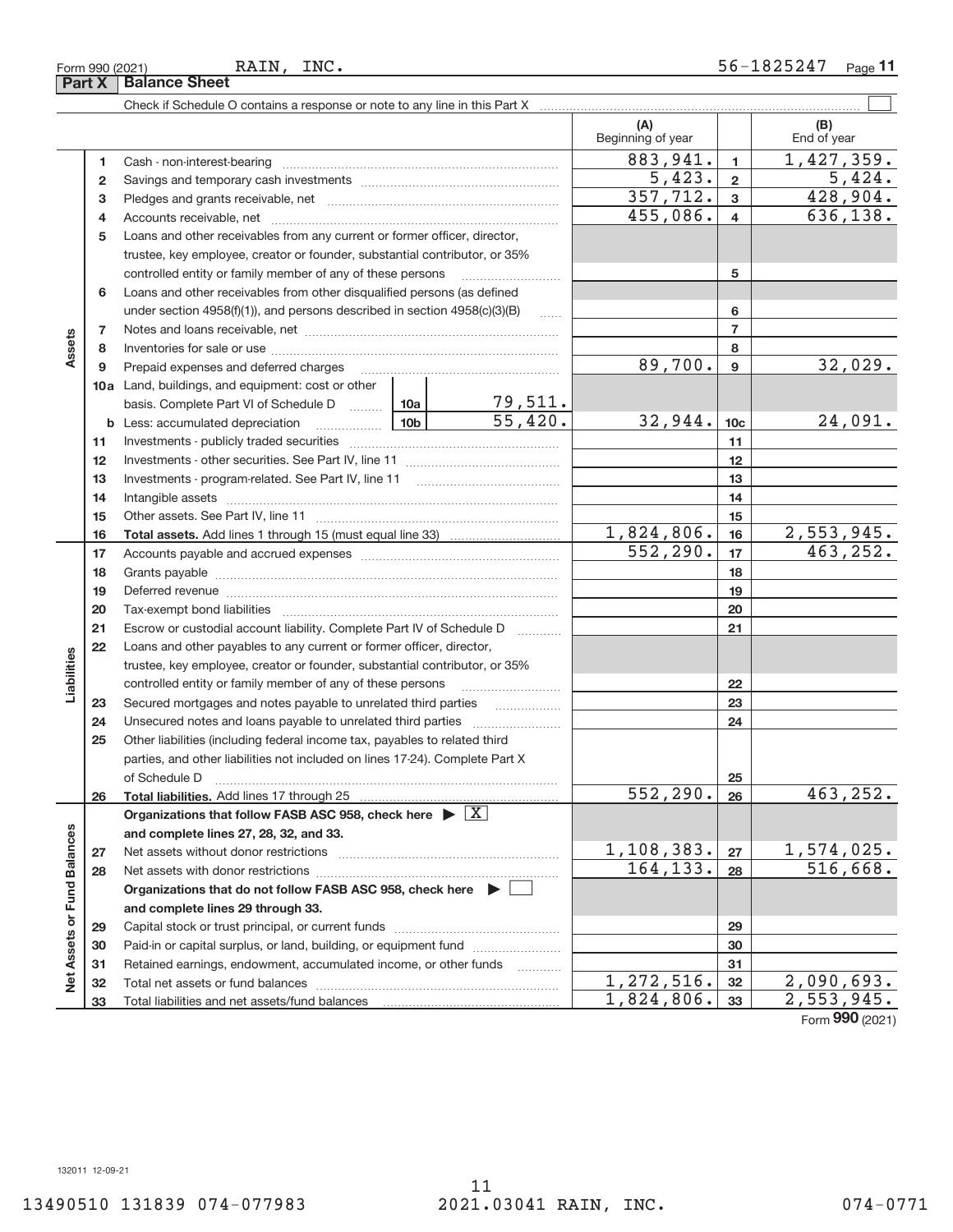|    | RAIN, INC.<br>Form 990 (2021)                                                                                                   |                         | 56-1825247               |     | Page 12   |
|----|---------------------------------------------------------------------------------------------------------------------------------|-------------------------|--------------------------|-----|-----------|
|    | <b>Reconciliation of Net Assets</b><br>Part XI                                                                                  |                         |                          |     |           |
|    |                                                                                                                                 |                         |                          |     |           |
|    |                                                                                                                                 |                         |                          |     |           |
| 1  | Total revenue (must equal Part VIII, column (A), line 12)                                                                       | $\mathbf{1}$            | 6,481,866.               |     |           |
| 2  |                                                                                                                                 | $\overline{2}$          | $\overline{5,663},689.$  |     |           |
| з  | Revenue less expenses. Subtract line 2 from line 1                                                                              | 3                       |                          |     | 818, 177. |
| 4  |                                                                                                                                 | $\overline{\mathbf{4}}$ | $\overline{1,272,516}$ . |     |           |
| 5  |                                                                                                                                 | 5                       |                          |     |           |
| 6  |                                                                                                                                 | 6                       |                          |     |           |
| 7  | Investment expenses www.communication.com/multiple/expenses/communications/communications/communications/                       | $\overline{7}$          |                          |     |           |
| 8  | Prior period adjustments                                                                                                        | 8                       |                          |     |           |
| 9  | Other changes in net assets or fund balances (explain on Schedule O)                                                            | 9                       |                          |     | 0.        |
| 10 | Net assets or fund balances at end of year. Combine lines 3 through 9 (must equal Part X, line 32,                              |                         |                          |     |           |
|    |                                                                                                                                 | 10                      | 2,090,693.               |     |           |
|    | Part XII Financial Statements and Reporting                                                                                     |                         |                          |     |           |
|    |                                                                                                                                 |                         |                          |     |           |
|    |                                                                                                                                 |                         |                          | Yes | <b>No</b> |
| 1  | $\boxed{\mathbf{X}}$ Accrual<br>Accounting method used to prepare the Form 990: <u>June</u> Cash<br>Other                       |                         |                          |     |           |
|    | If the organization changed its method of accounting from a prior year or checked "Other," explain on Schedule O.               |                         |                          |     |           |
|    | 2a Were the organization's financial statements compiled or reviewed by an independent accountant?                              |                         | 2a                       |     | Χ         |
|    | If "Yes," check a box below to indicate whether the financial statements for the year were compiled or reviewed on a            |                         |                          |     |           |
|    | separate basis, consolidated basis, or both:                                                                                    |                         |                          |     |           |
|    | Separate basis<br><b>Consolidated basis</b><br>Both consolidated and separate basis                                             |                         |                          |     |           |
|    | <b>b</b> Were the organization's financial statements audited by an independent accountant?                                     |                         | 2 <sub>b</sub>           | Χ   |           |
|    | If "Yes," check a box below to indicate whether the financial statements for the year were audited on a separate basis,         |                         |                          |     |           |
|    | consolidated basis, or both:                                                                                                    |                         |                          |     |           |
|    | $X$ Separate basis<br><b>Consolidated basis</b><br>Both consolidated and separate basis                                         |                         |                          |     |           |
|    | c If "Yes" to line 2a or 2b, does the organization have a committee that assumes responsibility for oversight of the audit,     |                         |                          |     |           |
|    | review, or compilation of its financial statements and selection of an independent accountant?                                  |                         | 2c                       | x   |           |
|    | If the organization changed either its oversight process or selection process during the tax year, explain on Schedule O.       |                         |                          |     |           |
|    | 3a As a result of a federal award, was the organization required to undergo an audit or audits as set forth in the Single Audit |                         |                          |     |           |
|    |                                                                                                                                 |                         | 3a                       |     | Χ         |
|    | b If "Yes," did the organization undergo the required audit or audits? If the organization did not undergo the required audit   |                         |                          |     |           |
|    |                                                                                                                                 |                         | 3b                       |     |           |

Form (2021) **990**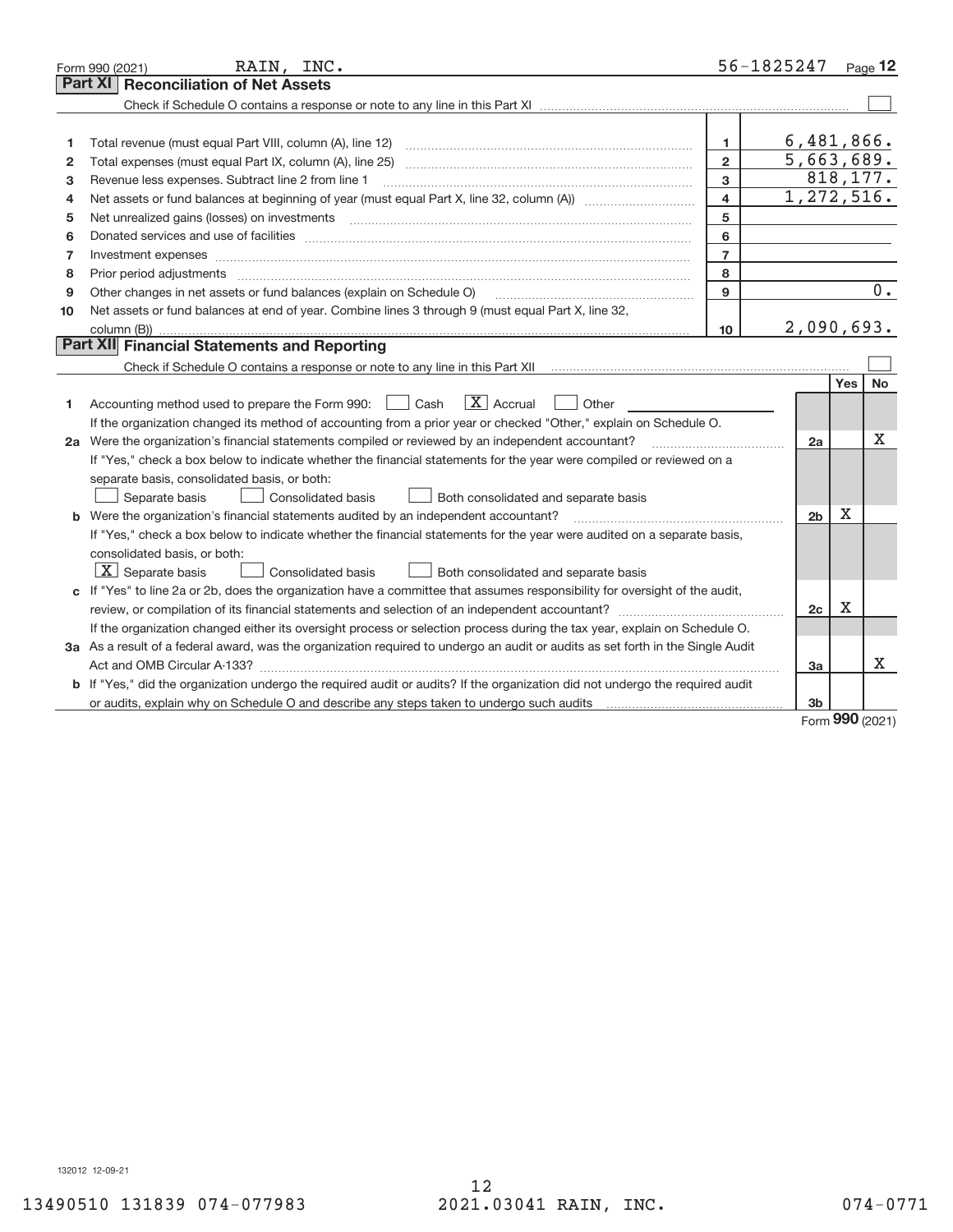Department of the Treasury Internal Revenue Service

**Total**

## **Public Charity Status and Public Support 2021**

**(Form 990) Complete if the organization is a section 501(c)(3) organization or a section 4947(a)(1) nonexempt charitable trust.**

**| Attach to Form 990 or Form 990‐EZ.** 

**| Go to www.irs.gov/Form990 for instructions and the latest information.**

| OMB No. 1545-0047                   |
|-------------------------------------|
|                                     |
| <b>Open to Public</b><br>Inspection |
|                                     |

|        | wo to www.mo.gov/romnooo ior moductions and the latest imomination.<br>Name of the organization<br><b>Employer identification number</b> |                                                                                                                                              |            |                            |                             |                                 |                            |  |                            |  |  |  |
|--------|------------------------------------------------------------------------------------------------------------------------------------------|----------------------------------------------------------------------------------------------------------------------------------------------|------------|----------------------------|-----------------------------|---------------------------------|----------------------------|--|----------------------------|--|--|--|
|        |                                                                                                                                          |                                                                                                                                              | RAIN, INC. |                            |                             |                                 |                            |  | 56-1825247                 |  |  |  |
| Part I |                                                                                                                                          | Reason for Public Charity Status. (All organizations must complete this part.) See instructions.                                             |            |                            |                             |                                 |                            |  |                            |  |  |  |
|        |                                                                                                                                          | The organization is not a private foundation because it is: (For lines 1 through 12, check only one box.)                                    |            |                            |                             |                                 |                            |  |                            |  |  |  |
| 1.     |                                                                                                                                          | A church, convention of churches, or association of churches described in section 170(b)(1)(A)(i).                                           |            |                            |                             |                                 |                            |  |                            |  |  |  |
| 2      |                                                                                                                                          | A school described in section 170(b)(1)(A)(ii). (Attach Schedule E (Form 990).)                                                              |            |                            |                             |                                 |                            |  |                            |  |  |  |
| 3      |                                                                                                                                          | A hospital or a cooperative hospital service organization described in section $170(b)(1)(A)(iii)$ .                                         |            |                            |                             |                                 |                            |  |                            |  |  |  |
| 4      |                                                                                                                                          | A medical research organization operated in conjunction with a hospital described in section 170(b)(1)(A)(iii). Enter the hospital's name,   |            |                            |                             |                                 |                            |  |                            |  |  |  |
|        |                                                                                                                                          | city, and state:                                                                                                                             |            |                            |                             |                                 |                            |  |                            |  |  |  |
| 5      |                                                                                                                                          | An organization operated for the benefit of a college or university owned or operated by a governmental unit described in                    |            |                            |                             |                                 |                            |  |                            |  |  |  |
|        |                                                                                                                                          | section 170(b)(1)(A)(iv). (Complete Part II.)                                                                                                |            |                            |                             |                                 |                            |  |                            |  |  |  |
| 6      |                                                                                                                                          | A federal, state, or local government or governmental unit described in section 170(b)(1)(A)(v).                                             |            |                            |                             |                                 |                            |  |                            |  |  |  |
| 7      | $\lfloor x \rfloor$                                                                                                                      | An organization that normally receives a substantial part of its support from a governmental unit or from the general public described in    |            |                            |                             |                                 |                            |  |                            |  |  |  |
|        |                                                                                                                                          | section 170(b)(1)(A)(vi). (Complete Part II.)                                                                                                |            |                            |                             |                                 |                            |  |                            |  |  |  |
| 8      |                                                                                                                                          |                                                                                                                                              |            |                            |                             |                                 |                            |  |                            |  |  |  |
| 9      |                                                                                                                                          | A community trust described in section 170(b)(1)(A)(vi). (Complete Part II.)                                                                 |            |                            |                             |                                 |                            |  |                            |  |  |  |
|        |                                                                                                                                          | An agricultural research organization described in section 170(b)(1)(A)(ix) operated in conjunction with a land-grant college                |            |                            |                             |                                 |                            |  |                            |  |  |  |
|        |                                                                                                                                          | or university or a non-land-grant college of agriculture (see instructions). Enter the name, city, and state of the college or               |            |                            |                             |                                 |                            |  |                            |  |  |  |
|        |                                                                                                                                          | university:                                                                                                                                  |            |                            |                             |                                 |                            |  |                            |  |  |  |
| 10     |                                                                                                                                          | An organization that normally receives (1) more than 33 1/3% of its support from contributions, membership fees, and gross receipts from     |            |                            |                             |                                 |                            |  |                            |  |  |  |
|        |                                                                                                                                          | activities related to its exempt functions, subject to certain exceptions; and (2) no more than 33 1/3% of its support from gross investment |            |                            |                             |                                 |                            |  |                            |  |  |  |
|        |                                                                                                                                          | income and unrelated business taxable income (less section 511 tax) from businesses acquired by the organization after June 30, 1975.        |            |                            |                             |                                 |                            |  |                            |  |  |  |
|        |                                                                                                                                          | See section 509(a)(2). (Complete Part III.)                                                                                                  |            |                            |                             |                                 |                            |  |                            |  |  |  |
| 11     |                                                                                                                                          | An organization organized and operated exclusively to test for public safety. See section 509(a)(4).                                         |            |                            |                             |                                 |                            |  |                            |  |  |  |
| 12     |                                                                                                                                          | An organization organized and operated exclusively for the benefit of, to perform the functions of, or to carry out the purposes of one or   |            |                            |                             |                                 |                            |  |                            |  |  |  |
|        |                                                                                                                                          | more publicly supported organizations described in section $509(a)(1)$ or section $509(a)(2)$ . See section $509(a)(3)$ . Check the box on   |            |                            |                             |                                 |                            |  |                            |  |  |  |
|        |                                                                                                                                          | lines 12a through 12d that describes the type of supporting organization and complete lines 12e, 12f, and 12g.                               |            |                            |                             |                                 |                            |  |                            |  |  |  |
| а      |                                                                                                                                          | Type I. A supporting organization operated, supervised, or controlled by its supported organization(s), typically by giving                  |            |                            |                             |                                 |                            |  |                            |  |  |  |
|        |                                                                                                                                          | the supported organization(s) the power to regularly appoint or elect a majority of the directors or trustees of the supporting              |            |                            |                             |                                 |                            |  |                            |  |  |  |
|        |                                                                                                                                          | organization. You must complete Part IV, Sections A and B.                                                                                   |            |                            |                             |                                 |                            |  |                            |  |  |  |
| b      |                                                                                                                                          | Type II. A supporting organization supervised or controlled in connection with its supported organization(s), by having                      |            |                            |                             |                                 |                            |  |                            |  |  |  |
|        |                                                                                                                                          | control or management of the supporting organization vested in the same persons that control or manage the supported                         |            |                            |                             |                                 |                            |  |                            |  |  |  |
|        |                                                                                                                                          | organization(s). You must complete Part IV, Sections A and C.                                                                                |            |                            |                             |                                 |                            |  |                            |  |  |  |
| С      |                                                                                                                                          | Type III functionally integrated. A supporting organization operated in connection with, and functionally integrated with,                   |            |                            |                             |                                 |                            |  |                            |  |  |  |
|        |                                                                                                                                          | its supported organization(s) (see instructions). You must complete Part IV, Sections A, D, and E.                                           |            |                            |                             |                                 |                            |  |                            |  |  |  |
| d      |                                                                                                                                          | Type III non-functionally integrated. A supporting organization operated in connection with its supported organization(s)                    |            |                            |                             |                                 |                            |  |                            |  |  |  |
|        |                                                                                                                                          | that is not functionally integrated. The organization generally must satisfy a distribution requirement and an attentiveness                 |            |                            |                             |                                 |                            |  |                            |  |  |  |
|        |                                                                                                                                          | requirement (see instructions). You must complete Part IV, Sections A and D, and Part V.                                                     |            |                            |                             |                                 |                            |  |                            |  |  |  |
| е      |                                                                                                                                          | Check this box if the organization received a written determination from the IRS that it is a Type I, Type II, Type III                      |            |                            |                             |                                 |                            |  |                            |  |  |  |
|        |                                                                                                                                          | functionally integrated, or Type III non-functionally integrated supporting organization.                                                    |            |                            |                             |                                 |                            |  |                            |  |  |  |
| f      |                                                                                                                                          | Enter the number of supported organizations                                                                                                  |            |                            |                             |                                 |                            |  |                            |  |  |  |
| g      |                                                                                                                                          | Provide the following information about the supported organization(s).<br>(i) Name of supported                                              | (ii) EIN   | (iii) Type of organization |                             | (iv) Is the organization listed | (v) Amount of monetary     |  | (vi) Amount of other       |  |  |  |
|        |                                                                                                                                          | organization                                                                                                                                 |            | (described on lines 1-10   | in your governing document? |                                 | support (see instructions) |  | support (see instructions) |  |  |  |
|        |                                                                                                                                          |                                                                                                                                              |            | above (see instructions))  | Yes                         | No                              |                            |  |                            |  |  |  |
|        |                                                                                                                                          |                                                                                                                                              |            |                            |                             |                                 |                            |  |                            |  |  |  |
|        |                                                                                                                                          |                                                                                                                                              |            |                            |                             |                                 |                            |  |                            |  |  |  |
|        |                                                                                                                                          |                                                                                                                                              |            |                            |                             |                                 |                            |  |                            |  |  |  |
|        |                                                                                                                                          |                                                                                                                                              |            |                            |                             |                                 |                            |  |                            |  |  |  |
|        |                                                                                                                                          |                                                                                                                                              |            |                            |                             |                                 |                            |  |                            |  |  |  |
|        |                                                                                                                                          |                                                                                                                                              |            |                            |                             |                                 |                            |  |                            |  |  |  |
|        |                                                                                                                                          |                                                                                                                                              |            |                            |                             |                                 |                            |  |                            |  |  |  |
|        |                                                                                                                                          |                                                                                                                                              |            |                            |                             |                                 |                            |  |                            |  |  |  |
|        |                                                                                                                                          |                                                                                                                                              |            |                            |                             |                                 |                            |  |                            |  |  |  |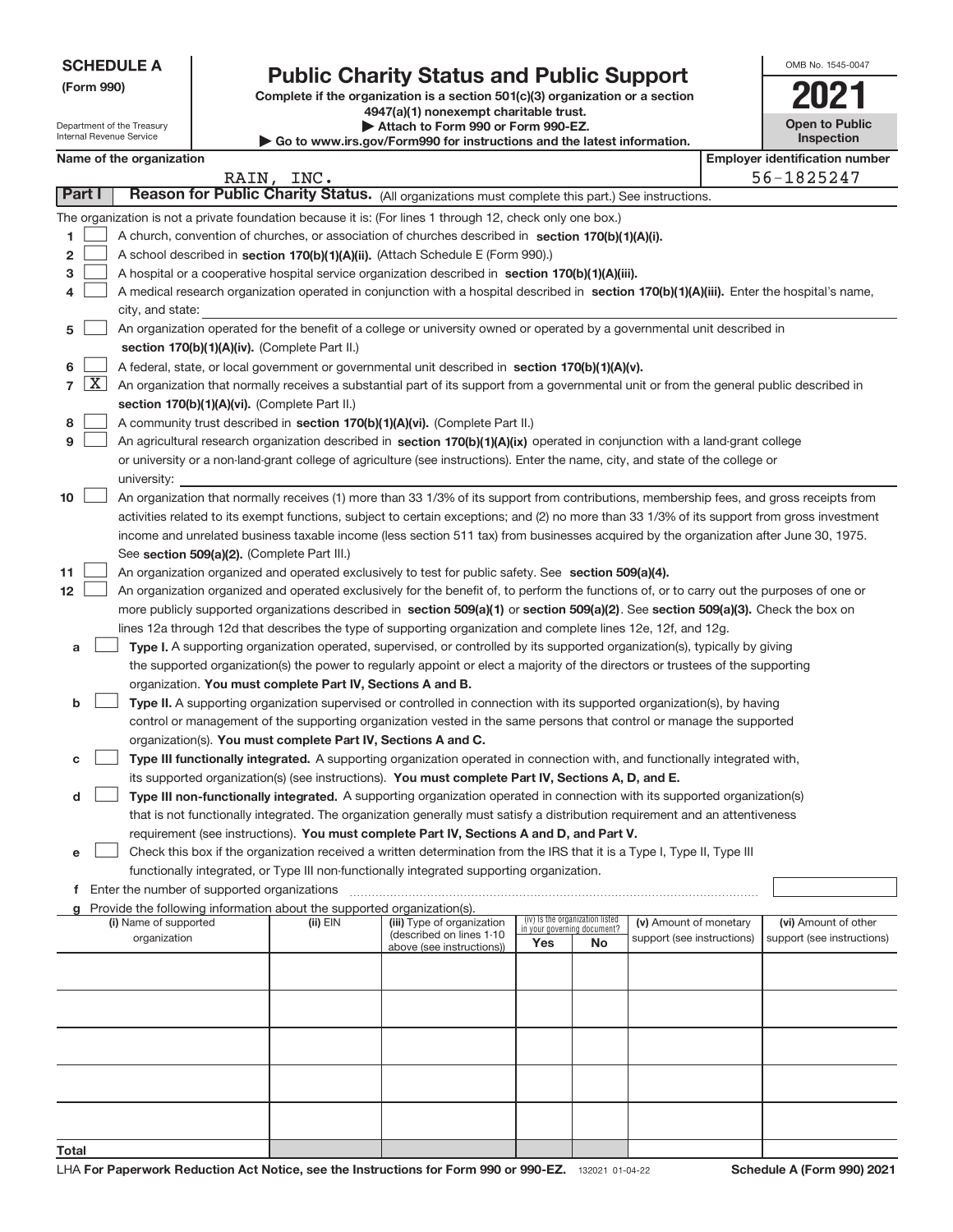**Part II** | Support Schedule for Organizations Described in Sections 170(b)(1)(A)(iv) and 170(b)(1)(A)(vi)

(Complete only if you checked the box on line 5, 7, or 8 of Part I or if the organization failed to qualify under Part III. If the organization fails to qualify under the tests listed below, please complete Part III.)

|   | <b>Section A. Public Support</b>                                                                                                                                                                                               |          |            |            |            |          |                                          |
|---|--------------------------------------------------------------------------------------------------------------------------------------------------------------------------------------------------------------------------------|----------|------------|------------|------------|----------|------------------------------------------|
|   | Calendar year (or fiscal year beginning in) $\blacktriangleright$                                                                                                                                                              | (a) 2017 | (b) 2018   | $(c)$ 2019 | $(d)$ 2020 | (e) 2021 | (f) Total                                |
|   | 1 Gifts, grants, contributions, and                                                                                                                                                                                            |          |            |            |            |          |                                          |
|   | membership fees received. (Do not                                                                                                                                                                                              |          |            |            |            |          |                                          |
|   | include any "unusual grants.")                                                                                                                                                                                                 | 1144626. | 1127137.   | 1389523.   | 1800067.   | 2318673. | 7780026.                                 |
|   | 2 Tax revenues levied for the organ-                                                                                                                                                                                           |          |            |            |            |          |                                          |
|   | ization's benefit and either paid to                                                                                                                                                                                           |          |            |            |            |          |                                          |
|   | or expended on its behalf                                                                                                                                                                                                      |          |            |            |            |          |                                          |
|   | 3 The value of services or facilities                                                                                                                                                                                          |          |            |            |            |          |                                          |
|   | furnished by a governmental unit to                                                                                                                                                                                            |          |            |            |            |          |                                          |
|   | the organization without charge                                                                                                                                                                                                |          |            |            |            |          |                                          |
|   | 4 Total. Add lines 1 through 3                                                                                                                                                                                                 | 1144626. | 1127137.   | 1389523.   | 1800067.   | 2318673. | 7780026.                                 |
|   | The portion of total contributions                                                                                                                                                                                             |          |            |            |            |          |                                          |
|   | by each person (other than a                                                                                                                                                                                                   |          |            |            |            |          |                                          |
|   | governmental unit or publicly                                                                                                                                                                                                  |          |            |            |            |          |                                          |
|   | supported organization) included                                                                                                                                                                                               |          |            |            |            |          |                                          |
|   | on line 1 that exceeds 2% of the                                                                                                                                                                                               |          |            |            |            |          |                                          |
|   | amount shown on line 11,                                                                                                                                                                                                       |          |            |            |            |          |                                          |
|   | column (f)                                                                                                                                                                                                                     |          |            |            |            |          | 298,210.                                 |
|   | 6 Public support. Subtract line 5 from line 4.                                                                                                                                                                                 |          |            |            |            |          | 7481816.                                 |
|   | <b>Section B. Total Support</b>                                                                                                                                                                                                |          |            |            |            |          |                                          |
|   | Calendar year (or fiscal year beginning in)                                                                                                                                                                                    | (a) 2017 | $(b)$ 2018 | $(c)$ 2019 | $(d)$ 2020 | (e) 2021 | (f) Total                                |
|   | 7 Amounts from line 4                                                                                                                                                                                                          | 1144626. | 1127137.   | 1389523.   | 1800067.   | 2318673. | 7780026.                                 |
|   | 8 Gross income from interest,                                                                                                                                                                                                  |          |            |            |            |          |                                          |
|   | dividends, payments received on                                                                                                                                                                                                |          |            |            |            |          |                                          |
|   | securities loans, rents, royalties,                                                                                                                                                                                            |          |            |            |            |          |                                          |
|   | and income from similar sources                                                                                                                                                                                                | 1.       |            |            |            |          | 1.                                       |
|   |                                                                                                                                                                                                                                |          |            |            |            |          |                                          |
| 9 | Net income from unrelated business                                                                                                                                                                                             |          |            |            |            |          |                                          |
|   | activities, whether or not the                                                                                                                                                                                                 |          |            |            |            |          |                                          |
|   | business is regularly carried on                                                                                                                                                                                               |          |            |            |            |          |                                          |
|   | 10 Other income. Do not include gain                                                                                                                                                                                           |          |            |            |            |          |                                          |
|   | or loss from the sale of capital                                                                                                                                                                                               |          |            |            |            |          |                                          |
|   | assets (Explain in Part VI.)                                                                                                                                                                                                   |          |            |            |            |          |                                          |
|   | 11 Total support. Add lines 7 through 10                                                                                                                                                                                       |          |            |            |            |          | 7780027.                                 |
|   | 12 Gross receipts from related activities, etc. (see instructions)                                                                                                                                                             |          |            |            |            | 12       | 15,391,251.                              |
|   | 13 First 5 years. If the Form 990 is for the organization's first, second, third, fourth, or fifth tax year as a section 501(c)(3)                                                                                             |          |            |            |            |          |                                          |
|   | organization, check this box and stop here manufactured and according to the state of the state of the state of the state of the state of the state of the state of the state of the state of the state of the state of the st |          |            |            |            |          |                                          |
|   | <b>Section C. Computation of Public Support Percentage</b>                                                                                                                                                                     |          |            |            |            |          |                                          |
|   |                                                                                                                                                                                                                                |          |            |            |            | 14       | 96.17<br>%                               |
|   |                                                                                                                                                                                                                                |          |            |            |            | 15       | 98.67<br>$\%$                            |
|   | 16a 33 1/3% support test - 2021. If the organization did not check the box on line 13, and line 14 is 33 1/3% or more, check this box and                                                                                      |          |            |            |            |          |                                          |
|   | stop here. The organization qualifies as a publicly supported organization                                                                                                                                                     |          |            |            |            |          | $\blacktriangleright$ $\boxed{\text{X}}$ |
|   | b 33 1/3% support test - 2020. If the organization did not check a box on line 13 or 16a, and line 15 is 33 1/3% or more, check this box                                                                                       |          |            |            |            |          |                                          |
|   | and stop here. The organization qualifies as a publicly supported organization                                                                                                                                                 |          |            |            |            |          |                                          |
|   | 17a 10% -facts-and-circumstances test - 2021. If the organization did not check a box on line 13, 16a, or 16b, and line 14 is 10% or more,                                                                                     |          |            |            |            |          |                                          |
|   | and if the organization meets the facts and circumstances test, check this box and stop here. Explain in Part VI how the organization                                                                                          |          |            |            |            |          |                                          |
|   | meets the facts-and-circumstances test. The organization qualifies as a publicly supported organization                                                                                                                        |          |            |            |            |          |                                          |
|   | <b>b 10% -facts-and-circumstances test - 2020.</b> If the organization did not check a box on line 13, 16a, 16b, or 17a, and line 15 is 10% or                                                                                 |          |            |            |            |          |                                          |
|   | more, and if the organization meets the facts-and-circumstances test, check this box and stop here. Explain in Part VI how the                                                                                                 |          |            |            |            |          |                                          |
|   | organization meets the facts-and-circumstances test. The organization qualifies as a publicly supported organization                                                                                                           |          |            |            |            |          |                                          |
|   | 18 Private foundation. If the organization did not check a box on line 13, 16a, 16b, 17a, or 17b, check this box and see instructions                                                                                          |          |            |            |            |          |                                          |
|   |                                                                                                                                                                                                                                |          |            |            |            |          | Schodule A (Form 000) 2021               |

**Schedule A (Form 990) 2021**

132022 01‐04‐22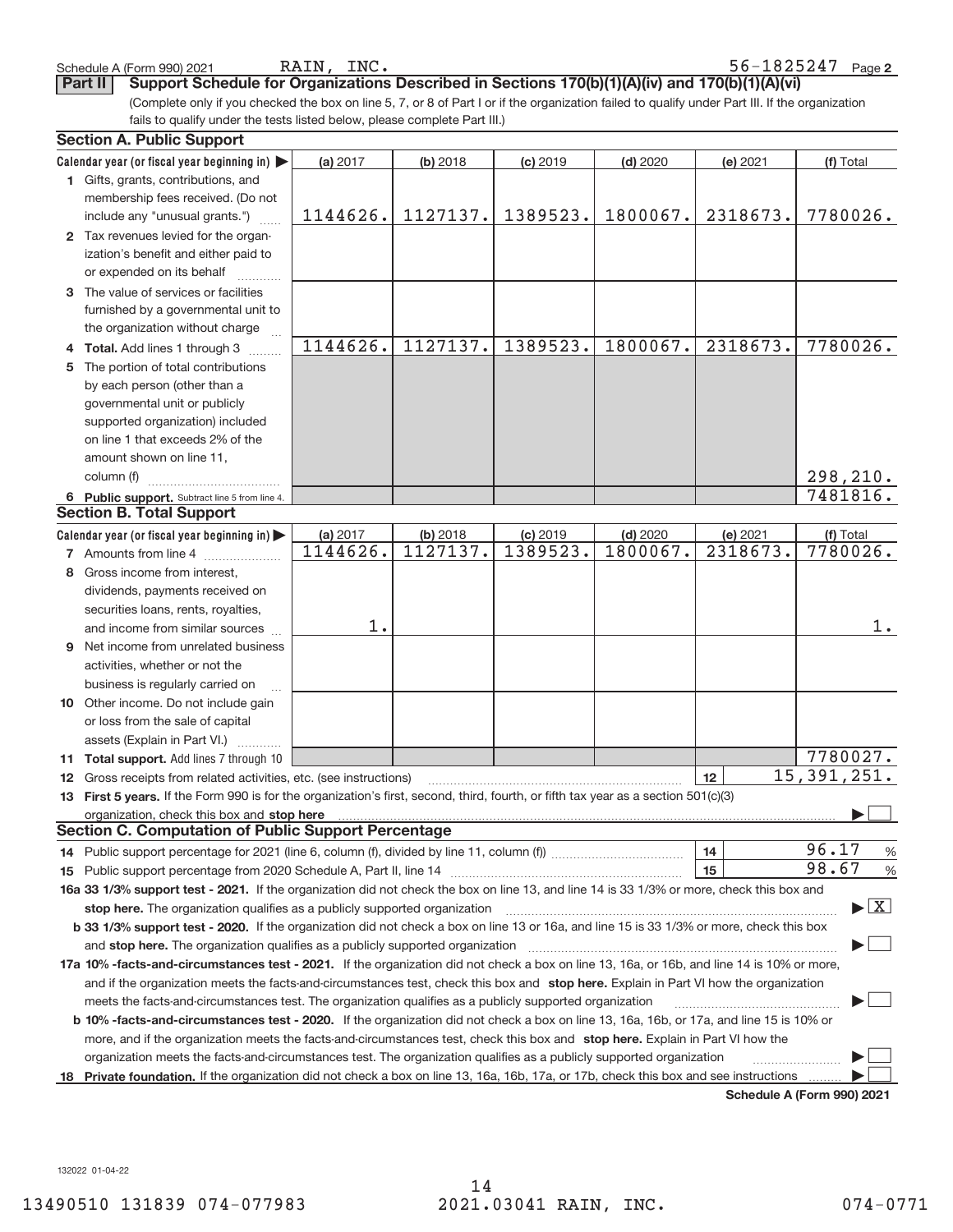**Part III | Support Schedule for Organizations Described in Section 509(a)(2)** 

(Complete only if you checked the box on line 10 of Part I or if the organization failed to qualify under Part II. If the organization fails to qualify under the tests listed below, please complete Part II.)

|    | <b>Section A. Public Support</b>                                                                                                                                                                                                   |          |          |            |            |          |                            |
|----|------------------------------------------------------------------------------------------------------------------------------------------------------------------------------------------------------------------------------------|----------|----------|------------|------------|----------|----------------------------|
|    | Calendar year (or fiscal year beginning in) $\blacktriangleright$                                                                                                                                                                  | (a) 2017 | (b) 2018 | $(c)$ 2019 | $(d)$ 2020 | (e) 2021 | (f) Total                  |
|    | 1 Gifts, grants, contributions, and                                                                                                                                                                                                |          |          |            |            |          |                            |
|    | membership fees received. (Do not                                                                                                                                                                                                  |          |          |            |            |          |                            |
|    | include any "unusual grants.")                                                                                                                                                                                                     |          |          |            |            |          |                            |
|    | <b>2</b> Gross receipts from admissions,<br>merchandise sold or services per-<br>formed, or facilities furnished in<br>any activity that is related to the<br>organization's tax-exempt purpose                                    |          |          |            |            |          |                            |
|    | 3 Gross receipts from activities that                                                                                                                                                                                              |          |          |            |            |          |                            |
|    | are not an unrelated trade or bus-<br>iness under section 513                                                                                                                                                                      |          |          |            |            |          |                            |
| 4  | Tax revenues levied for the organ-                                                                                                                                                                                                 |          |          |            |            |          |                            |
|    | ization's benefit and either paid to                                                                                                                                                                                               |          |          |            |            |          |                            |
|    | or expended on its behalf<br>.                                                                                                                                                                                                     |          |          |            |            |          |                            |
| 5. | The value of services or facilities                                                                                                                                                                                                |          |          |            |            |          |                            |
|    | furnished by a governmental unit to                                                                                                                                                                                                |          |          |            |            |          |                            |
|    | the organization without charge                                                                                                                                                                                                    |          |          |            |            |          |                            |
|    | <b>6 Total.</b> Add lines 1 through 5                                                                                                                                                                                              |          |          |            |            |          |                            |
|    | 7a Amounts included on lines 1, 2, and                                                                                                                                                                                             |          |          |            |            |          |                            |
|    | 3 received from disqualified persons                                                                                                                                                                                               |          |          |            |            |          |                            |
|    | <b>b</b> Amounts included on lines 2 and 3 received                                                                                                                                                                                |          |          |            |            |          |                            |
|    | from other than disqualified persons that<br>exceed the greater of \$5,000 or 1% of the                                                                                                                                            |          |          |            |            |          |                            |
|    | amount on line 13 for the year                                                                                                                                                                                                     |          |          |            |            |          |                            |
|    | c Add lines 7a and 7b                                                                                                                                                                                                              |          |          |            |            |          |                            |
|    | 8 Public support. (Subtract line 7c from line 6.)                                                                                                                                                                                  |          |          |            |            |          |                            |
|    | <b>Section B. Total Support</b>                                                                                                                                                                                                    |          |          |            |            |          |                            |
|    | Calendar year (or fiscal year beginning in)                                                                                                                                                                                        | (a) 2017 | (b) 2018 | $(c)$ 2019 | $(d)$ 2020 | (e) 2021 | (f) Total                  |
|    | 9 Amounts from line 6                                                                                                                                                                                                              |          |          |            |            |          |                            |
|    | 10a Gross income from interest,<br>dividends, payments received on<br>securities loans, rents, royalties,<br>and income from similar sources                                                                                       |          |          |            |            |          |                            |
|    | <b>b</b> Unrelated business taxable income                                                                                                                                                                                         |          |          |            |            |          |                            |
|    | (less section 511 taxes) from businesses                                                                                                                                                                                           |          |          |            |            |          |                            |
|    | acquired after June 30, 1975                                                                                                                                                                                                       |          |          |            |            |          |                            |
|    | c Add lines 10a and 10b                                                                                                                                                                                                            |          |          |            |            |          |                            |
|    | 11 Net income from unrelated business<br>activities not included on line 10b,<br>whether or not the business is<br>regularly carried on                                                                                            |          |          |            |            |          |                            |
|    | 12 Other income. Do not include gain<br>or loss from the sale of capital<br>assets (Explain in Part VI.)                                                                                                                           |          |          |            |            |          |                            |
|    | <b>13</b> Total support. (Add lines 9, 10c, 11, and 12.)                                                                                                                                                                           |          |          |            |            |          |                            |
|    | 14 First 5 years. If the Form 990 is for the organization's first, second, third, fourth, or fifth tax year as a section 501(c)(3) organization,                                                                                   |          |          |            |            |          |                            |
|    | check this box and <b>stop here</b> with an international contract the state of the state of the state of the state of the state of the state of the state of the state of the state of the state of the state of the state of the |          |          |            |            |          |                            |
|    | <b>Section C. Computation of Public Support Percentage</b>                                                                                                                                                                         |          |          |            |            |          |                            |
|    | 15 Public support percentage for 2021 (line 8, column (f), divided by line 13, column (f))                                                                                                                                         |          |          |            |            | 15       | %                          |
|    | 16 Public support percentage from 2020 Schedule A, Part III, line 15                                                                                                                                                               |          |          |            |            | 16       | %                          |
|    | <b>Section D. Computation of Investment Income Percentage</b>                                                                                                                                                                      |          |          |            |            |          |                            |
|    |                                                                                                                                                                                                                                    |          |          |            |            | 17       | %                          |
|    | 18 Investment income percentage from 2020 Schedule A, Part III, line 17                                                                                                                                                            |          |          |            |            | 18       | %                          |
|    | 19a 33 1/3% support tests - 2021. If the organization did not check the box on line 14, and line 15 is more than 33 1/3%, and line 17 is not                                                                                       |          |          |            |            |          |                            |
|    | more than 33 1/3%, check this box and stop here. The organization qualifies as a publicly supported organization                                                                                                                   |          |          |            |            |          |                            |
|    | b 33 1/3% support tests - 2020. If the organization did not check a box on line 14 or line 19a, and line 16 is more than 33 1/3%, and                                                                                              |          |          |            |            |          |                            |
|    | line 18 is not more than 33 1/3%, check this box and stop here. The organization qualifies as a publicly supported organization                                                                                                    |          |          |            |            |          |                            |
| 20 | Private foundation. If the organization did not check a box on line 14, 19a, or 19b, check this box and see instructions                                                                                                           |          |          |            |            |          |                            |
|    | 132023 01-04-22                                                                                                                                                                                                                    |          |          |            |            |          | Schedule A (Form 990) 2021 |

15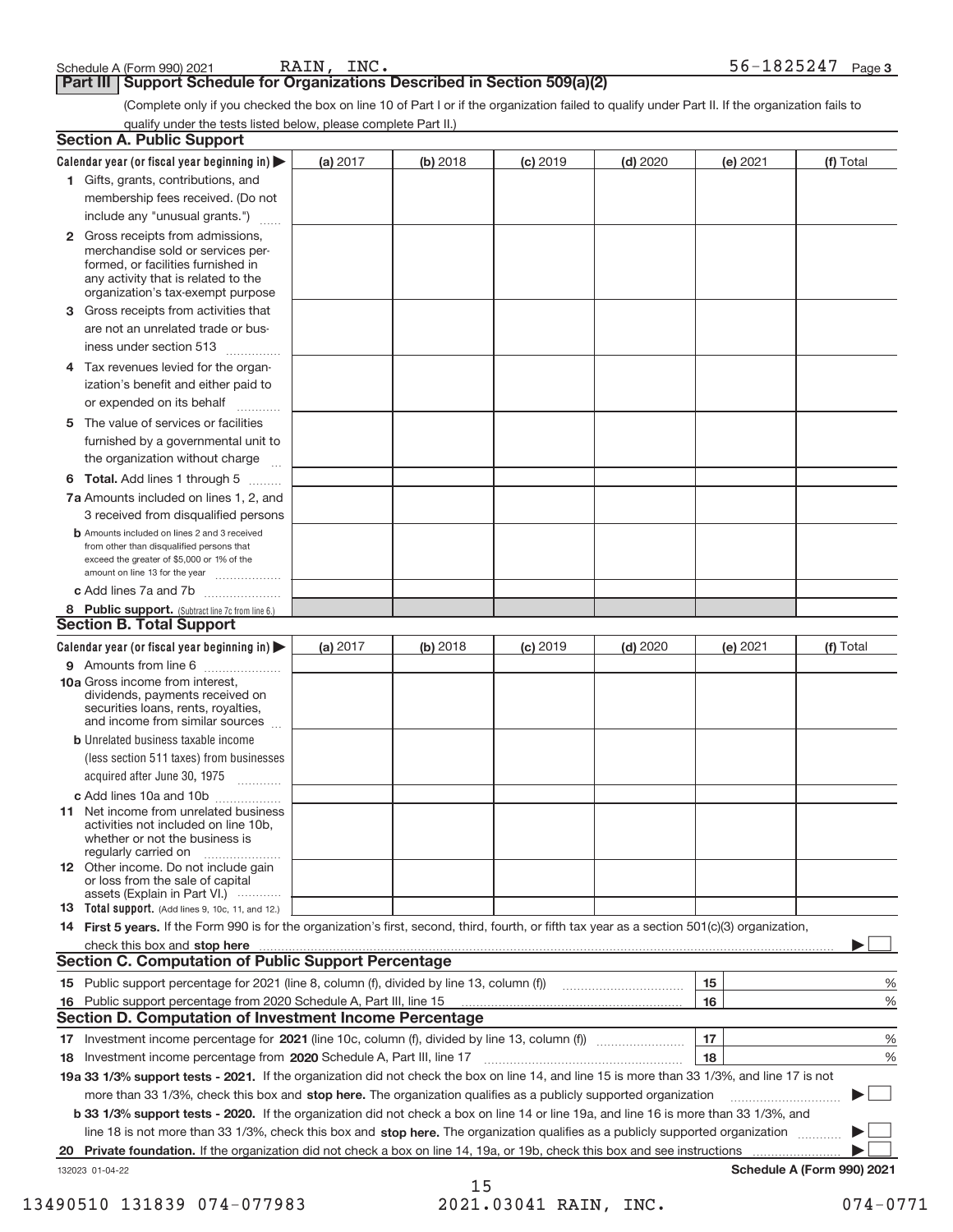**1**

**2**

**3a**

**3b**

**3c**

**4a**

**4b**

**4c**

**5a**

**5b 5c**

**6**

**7**

**8**

**9a**

**9b**

**9c**

**10a**

Yes | No

## **Part IV Supporting Organizations**

(Complete only if you checked a box in line 12 on Part I. If you checked box 12a, Part I, complete Sections A and B. If you checked box 12b, Part I, complete Sections A and C. If you checked box 12c, Part I, complete Sections A, D, and E. If you checked box 12d, Part I, complete Sections A and D, and complete Part V.)

## **Section A. All Supporting Organizations**

- **1** Are all of the organization's supported organizations listed by name in the organization's governing documents? If "No," describe in Part VI how the supported organizations are designated. If designated by *class or purpose, describe the designation. If historic and continuing relationship, explain.*
- **2** Did the organization have any supported organization that does not have an IRS determination of status under section 509(a)(1) or (2)? If "Yes," explain in Part VI how the organization determined that the supported *organization was described in section 509(a)(1) or (2).*
- **3a** Did the organization have a supported organization described in section 501(c)(4), (5), or (6)? If "Yes," answer *lines 3b and 3c below.*
- **b** Did the organization confirm that each supported organization qualified under section 501(c)(4), (5), or (6) and satisfied the public support tests under section 509(a)(2)? If "Yes," describe in Part VI when and how the *organization made the determination.*
- **c** Did the organization ensure that all support to such organizations was used exclusively for section 170(c)(2)(B) purposes? If "Yes," explain in Part VI what controls the organization put in place to ensure such use.
- **4 a** *If* Was any supported organization not organized in the United States ("foreign supported organization")? *"Yes," and if you checked box 12a or 12b in Part I, answer lines 4b and 4c below.*
- **b** Did the organization have ultimate control and discretion in deciding whether to make grants to the foreign supported organization? If "Yes," describe in Part VI how the organization had such control and discretion *despite being controlled or supervised by or in connection with its supported organizations.*
- **c** Did the organization support any foreign supported organization that does not have an IRS determination under sections 501(c)(3) and 509(a)(1) or (2)? If "Yes," explain in Part VI what controls the organization used *to ensure that all support to the foreign supported organization was used exclusively for section 170(c)(2)(B) purposes.*
- **5a** Did the organization add, substitute, or remove any supported organizations during the tax year? If "Yes," answer lines 5b and 5c below (if applicable). Also, provide detail in Part VI, including (i) the names and EIN *numbers of the supported organizations added, substituted, or removed; (ii) the reasons for each such action; (iii) the authority under the organization's organizing document authorizing such action; and (iv) how the action was accomplished (such as by amendment to the organizing document).*
- **b** Type I or Type II only. Was any added or substituted supported organization part of a class already designated in the organization's organizing document?
- **c Substitutions only.**  Was the substitution the result of an event beyond the organization's control?
- **6** Did the organization provide support (whether in the form of grants or the provision of services or facilities) to **Part VI.** *If "Yes," provide detail in* support or benefit one or more of the filing organization's supported organizations? anyone other than (i) its supported organizations, (ii) individuals that are part of the charitable class benefited by one or more of its supported organizations, or (iii) other supporting organizations that also
- **7** Did the organization provide a grant, loan, compensation, or other similar payment to a substantial contributor regard to a substantial contributor? If "Yes," complete Part I of Schedule L (Form 990). (as defined in section 4958(c)(3)(C)), a family member of a substantial contributor, or a 35% controlled entity with
- **8** Did the organization make a loan to a disqualified person (as defined in section 4958) not described on line 7? *If "Yes," complete Part I of Schedule L (Form 990).*
- **9 a** Was the organization controlled directly or indirectly at any time during the tax year by one or more in section 509(a)(1) or (2))? If "Yes," provide detail in Part VI. disqualified persons, as defined in section 4946 (other than foundation managers and organizations described
- **b** the supporting organization had an interest? If "Yes," provide detail in Part VI. Did one or more disqualified persons (as defined on line 9a) hold a controlling interest in any entity in which
- **c** Did a disqualified person (as defined on line 9a) have an ownership interest in, or derive any personal benefit from, assets in which the supporting organization also had an interest? If "Yes," provide detail in Part VI.
- **10 a** Was the organization subject to the excess business holdings rules of section 4943 because of section supporting organizations)? If "Yes," answer line 10b below. 4943(f) (regarding certain Type II supporting organizations, and all Type III non-functionally integrated
- **b** Did the organization have any excess business holdings in the tax year? (Use Schedule C, Form 4720, to *determine whether the organization had excess business holdings.)*

132024 01‐04‐21

# 16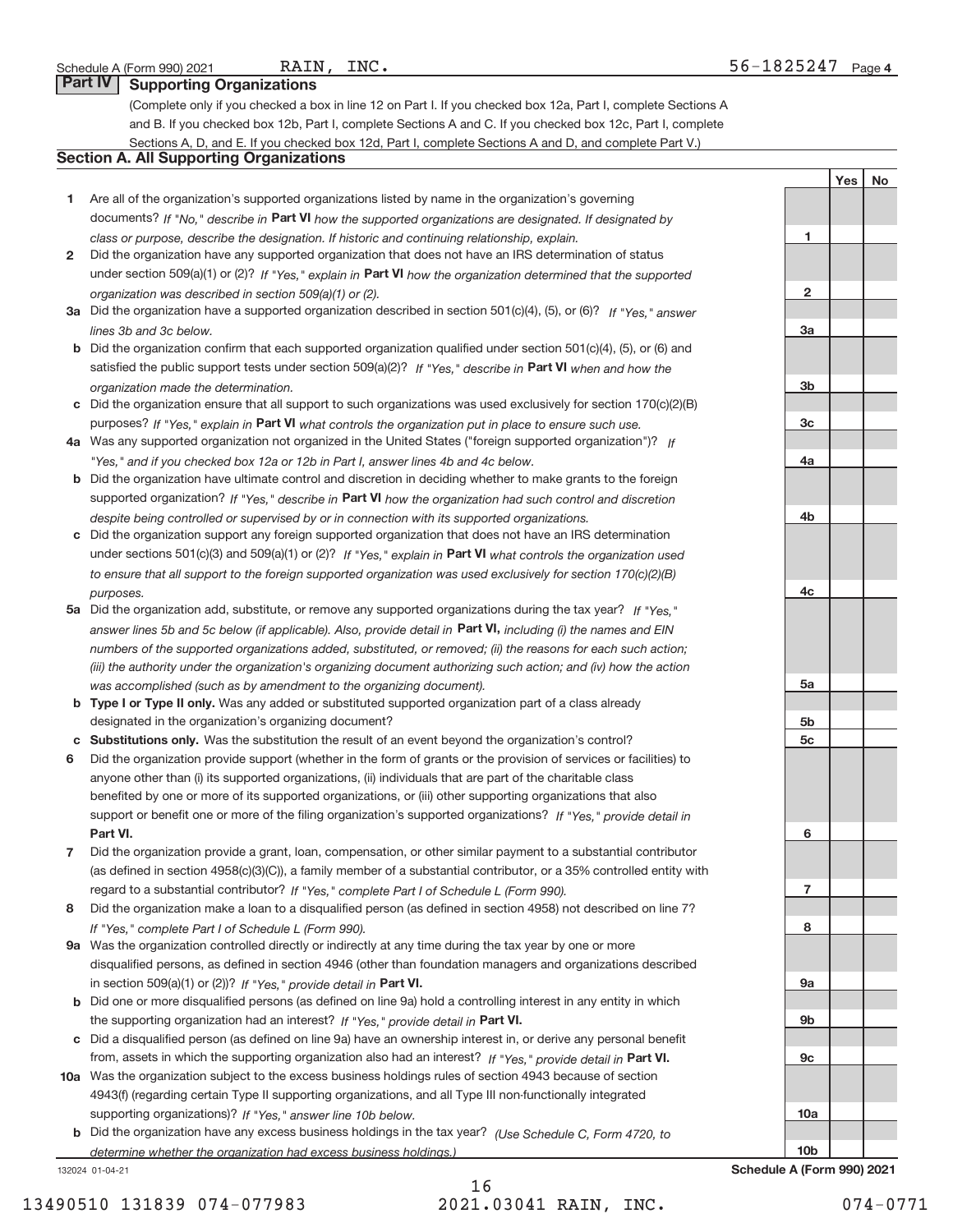| Schedule A (Form 990) 2021 | -----<br>RAIN                   | INC . | 82524<br>$-0C$ | Page 5 |
|----------------------------|---------------------------------|-------|----------------|--------|
| $\Gamma$                   | . Our realized Our release real |       |                |        |

|              | Part IV | <b>Supporting Organizations (continued)</b>                                                                                                                                                                                                                                                                                                                                                                                                                                                                                                                                                                                                          |                 |            |           |
|--------------|---------|------------------------------------------------------------------------------------------------------------------------------------------------------------------------------------------------------------------------------------------------------------------------------------------------------------------------------------------------------------------------------------------------------------------------------------------------------------------------------------------------------------------------------------------------------------------------------------------------------------------------------------------------------|-----------------|------------|-----------|
|              |         |                                                                                                                                                                                                                                                                                                                                                                                                                                                                                                                                                                                                                                                      |                 | Yes        | No        |
| 11           |         | Has the organization accepted a gift or contribution from any of the following persons?                                                                                                                                                                                                                                                                                                                                                                                                                                                                                                                                                              |                 |            |           |
|              |         | a A person who directly or indirectly controls, either alone or together with persons described on lines 11b and                                                                                                                                                                                                                                                                                                                                                                                                                                                                                                                                     |                 |            |           |
|              |         | 11c below, the governing body of a supported organization?                                                                                                                                                                                                                                                                                                                                                                                                                                                                                                                                                                                           | 11a             |            |           |
|              |         | <b>b</b> A family member of a person described on line 11a above?                                                                                                                                                                                                                                                                                                                                                                                                                                                                                                                                                                                    | 11 <sub>b</sub> |            |           |
|              |         | c A 35% controlled entity of a person described on line 11a or 11b above? If "Yes" to line 11a, 11b, or 11c, provide                                                                                                                                                                                                                                                                                                                                                                                                                                                                                                                                 |                 |            |           |
|              |         | detail in Part VI.                                                                                                                                                                                                                                                                                                                                                                                                                                                                                                                                                                                                                                   | 11c             |            |           |
|              |         | <b>Section B. Type I Supporting Organizations</b>                                                                                                                                                                                                                                                                                                                                                                                                                                                                                                                                                                                                    |                 |            |           |
|              |         |                                                                                                                                                                                                                                                                                                                                                                                                                                                                                                                                                                                                                                                      |                 | Yes        | <b>No</b> |
| 1            |         | Did the governing body, members of the governing body, officers acting in their official capacity, or membership of one or<br>more supported organizations have the power to regularly appoint or elect at least a majority of the organization's officers,<br>directors, or trustees at all times during the tax year? If "No," describe in Part VI how the supported organization(s)<br>effectively operated, supervised, or controlled the organization's activities. If the organization had more than one supported<br>organization, describe how the powers to appoint and/or remove officers, directors, or trustees were allocated among the |                 |            |           |
|              |         | supported organizations and what conditions or restrictions, if any, applied to such powers during the tax year.                                                                                                                                                                                                                                                                                                                                                                                                                                                                                                                                     | 1               |            |           |
| 2            |         | Did the organization operate for the benefit of any supported organization other than the supported                                                                                                                                                                                                                                                                                                                                                                                                                                                                                                                                                  |                 |            |           |
|              |         | organization(s) that operated, supervised, or controlled the supporting organization? If "Yes." explain in                                                                                                                                                                                                                                                                                                                                                                                                                                                                                                                                           |                 |            |           |
|              |         | Part VI how providing such benefit carried out the purposes of the supported organization(s) that operated,                                                                                                                                                                                                                                                                                                                                                                                                                                                                                                                                          | $\overline{2}$  |            |           |
|              |         | supervised, or controlled the supporting organization.<br><b>Section C. Type II Supporting Organizations</b>                                                                                                                                                                                                                                                                                                                                                                                                                                                                                                                                         |                 |            |           |
|              |         |                                                                                                                                                                                                                                                                                                                                                                                                                                                                                                                                                                                                                                                      |                 | Yes        | No        |
| 1            |         | Were a majority of the organization's directors or trustees during the tax year also a majority of the directors                                                                                                                                                                                                                                                                                                                                                                                                                                                                                                                                     |                 |            |           |
|              |         | or trustees of each of the organization's supported organization(s)? If "No," describe in Part VI how control                                                                                                                                                                                                                                                                                                                                                                                                                                                                                                                                        |                 |            |           |
|              |         | or management of the supporting organization was vested in the same persons that controlled or managed                                                                                                                                                                                                                                                                                                                                                                                                                                                                                                                                               |                 |            |           |
|              |         | the supported organization(s).                                                                                                                                                                                                                                                                                                                                                                                                                                                                                                                                                                                                                       | 1               |            |           |
|              |         | Section D. All Type III Supporting Organizations                                                                                                                                                                                                                                                                                                                                                                                                                                                                                                                                                                                                     |                 |            |           |
|              |         |                                                                                                                                                                                                                                                                                                                                                                                                                                                                                                                                                                                                                                                      |                 | <b>Yes</b> | <b>No</b> |
| 1            |         | Did the organization provide to each of its supported organizations, by the last day of the fifth month of the<br>organization's tax year, (i) a written notice describing the type and amount of support provided during the prior tax<br>year, (ii) a copy of the Form 990 that was most recently filed as of the date of notification, and (iii) copies of the                                                                                                                                                                                                                                                                                    |                 |            |           |
|              |         | organization's governing documents in effect on the date of notification, to the extent not previously provided?                                                                                                                                                                                                                                                                                                                                                                                                                                                                                                                                     | 1               |            |           |
| $\mathbf{2}$ |         | Were any of the organization's officers, directors, or trustees either (i) appointed or elected by the supported                                                                                                                                                                                                                                                                                                                                                                                                                                                                                                                                     |                 |            |           |
|              |         | organization(s) or (ii) serving on the governing body of a supported organization? If "No." explain in Part VI how                                                                                                                                                                                                                                                                                                                                                                                                                                                                                                                                   | $\mathbf{2}$    |            |           |
| 3            |         | the organization maintained a close and continuous working relationship with the supported organization(s).<br>By reason of the relationship described on line 2, above, did the organization's supported organizations have a                                                                                                                                                                                                                                                                                                                                                                                                                       |                 |            |           |
|              |         | significant voice in the organization's investment policies and in directing the use of the organization's                                                                                                                                                                                                                                                                                                                                                                                                                                                                                                                                           |                 |            |           |
|              |         |                                                                                                                                                                                                                                                                                                                                                                                                                                                                                                                                                                                                                                                      |                 |            |           |
|              |         | income or assets at all times during the tax year? If "Yes," describe in Part VI the role the organization's                                                                                                                                                                                                                                                                                                                                                                                                                                                                                                                                         | 3               |            |           |
|              |         | supported organizations played in this regard.<br>Section E. Type III Functionally Integrated Supporting Organizations                                                                                                                                                                                                                                                                                                                                                                                                                                                                                                                               |                 |            |           |
| 1            |         |                                                                                                                                                                                                                                                                                                                                                                                                                                                                                                                                                                                                                                                      |                 |            |           |
| a            |         | Check the box next to the method that the organization used to satisfy the Integral Part Test during the year (see instructions).<br>The organization satisfied the Activities Test. Complete line 2 below.                                                                                                                                                                                                                                                                                                                                                                                                                                          |                 |            |           |

**b**  $\Box$  The organization is the parent of each of its supported organizations. Complete line 3 below.

|  |  |  | The organization supported a governmental entity. Describe in Part VI how you supported a governmental entity (see instructions). |  |
|--|--|--|-----------------------------------------------------------------------------------------------------------------------------------|--|
|--|--|--|-----------------------------------------------------------------------------------------------------------------------------------|--|

- **2 Answer lines 2a and 2b below. Yes No** Activities Test.
- **a** Did substantially all of the organization's activities during the tax year directly further the exempt purposes of the supported organization(s) to which the organization was responsive? If "Yes," then in Part VI identify **those supported organizations and explain**  *how these activities directly furthered their exempt purposes, how the organization was responsive to those supported organizations, and how the organization determined that these activities constituted substantially all of its activities.*
- **b** Did the activities described on line 2a, above, constitute activities that, but for the organization's involvement, **Part VI**  *the reasons for the organization's position that its supported organization(s) would have engaged in* one or more of the organization's supported organization(s) would have been engaged in? If "Yes," explain in *these activities but for the organization's involvement.*
- 3 Parent of Supported Organizations. Answer lines 3a and 3b below.

**a** Did the organization have the power to regularly appoint or elect a majority of the officers, directors, or trustees of each of the supported organizations? If "Yes" or "No" provide details in Part VI.

**b** Did the organization exercise a substantial degree of direction over the policies, programs, and activities of each of its supported organizations? If "Yes," describe in Part VI the role played by the organization in this regard.

132025 01‐04‐22

13490510 131839 074‐077983 2021.03041 RAIN, INC. 074‐0771

17

**Schedule A (Form 990) 2021**

**2a**

**2b**

**3a**

**3b**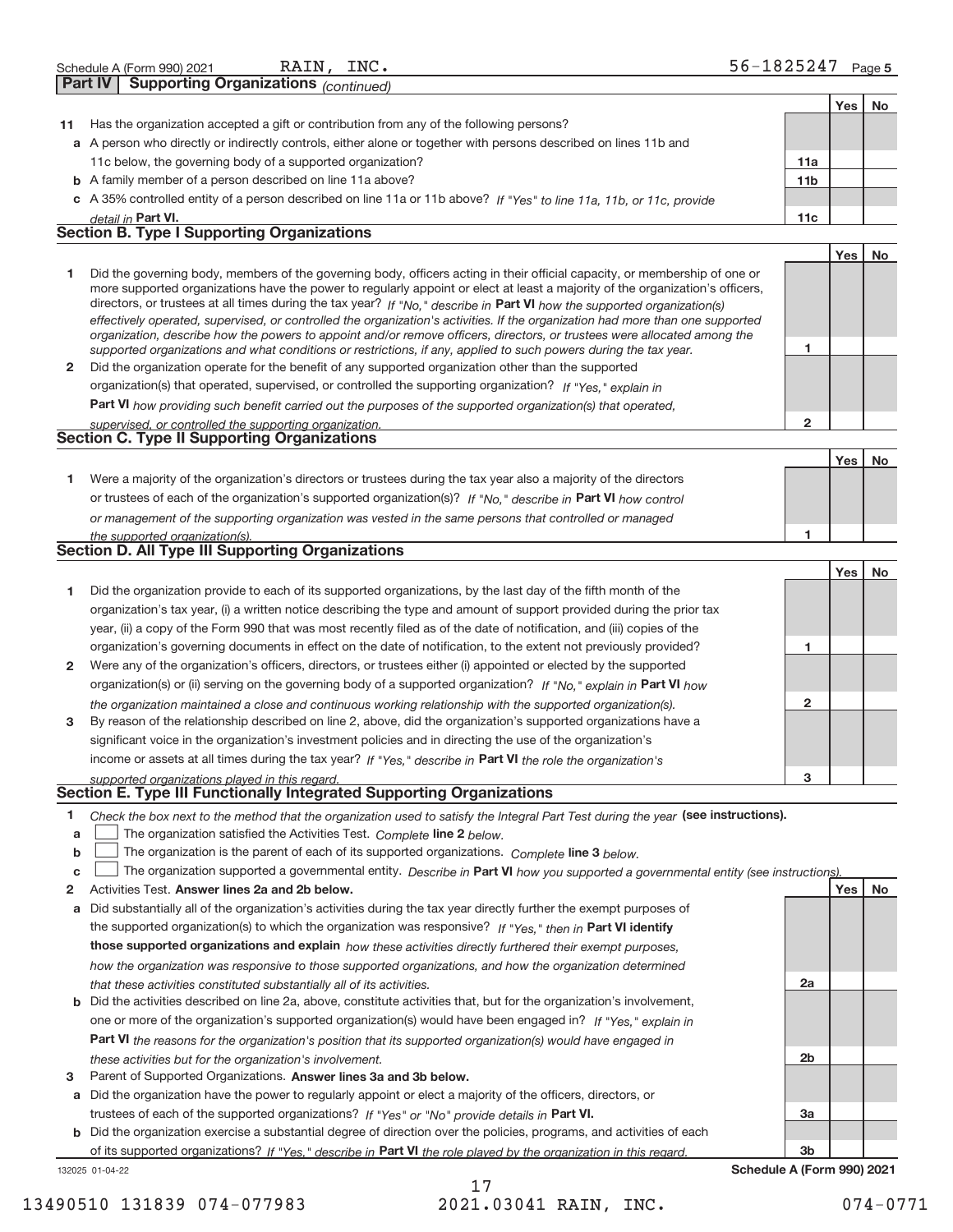| Type III Non-Functionally Integrated 509(a)(3) Supporting Organizations<br><b>Part V</b>                                                            |                         |                |                                |
|-----------------------------------------------------------------------------------------------------------------------------------------------------|-------------------------|----------------|--------------------------------|
| Check here if the organization satisfied the Integral Part Test as a qualifying trust on Nov. 20, 1970 (explain in Part VI). See instructions.      |                         |                |                                |
| All other Type III non-functionally integrated supporting organizations must complete Sections A through E.                                         |                         |                |                                |
| <b>Section A - Adjusted Net Income</b>                                                                                                              |                         | (A) Prior Year | (B) Current Year<br>(optional) |
| $\mathbf{1}$<br>Net short-term capital gain                                                                                                         | 1                       |                |                                |
| $\mathbf{2}$<br>Recoveries of prior-year distributions                                                                                              | $\mathbf{2}$            |                |                                |
| 3<br>Other gross income (see instructions)                                                                                                          | 3                       |                |                                |
| 4<br>Add lines 1 through 3.                                                                                                                         | $\overline{\mathbf{4}}$ |                |                                |
| 5<br>Depreciation and depletion                                                                                                                     | 5                       |                |                                |
| 6<br>Portion of operating expenses paid or incurred for production or                                                                               |                         |                |                                |
| collection of gross income or for management, conservation, or                                                                                      |                         |                |                                |
| maintenance of property held for production of income (see instructions)                                                                            | 6                       |                |                                |
| $\overline{7}$<br>Other expenses (see instructions)                                                                                                 | $\overline{7}$          |                |                                |
| 8<br><b>Adjusted Net Income</b> (subtract lines 5, 6, and 7 from line 4)                                                                            | 8                       |                |                                |
| <b>Section B - Minimum Asset Amount</b>                                                                                                             |                         | (A) Prior Year | (B) Current Year<br>(optional) |
| Aggregate fair market value of all non-exempt-use assets (see<br>1.                                                                                 |                         |                |                                |
| instructions for short tax year or assets held for part of year):                                                                                   |                         |                |                                |
| a Average monthly value of securities                                                                                                               | 1a                      |                |                                |
| <b>b</b> Average monthly cash balances                                                                                                              | 1b                      |                |                                |
| c Fair market value of other non-exempt-use assets                                                                                                  | 1c                      |                |                                |
| d Total (add lines 1a, 1b, and 1c)                                                                                                                  | 1 <sub>d</sub>          |                |                                |
| <b>e</b> Discount claimed for blockage or other factors                                                                                             |                         |                |                                |
| <u>(explain in detail in Part VI):</u>                                                                                                              |                         |                |                                |
| $\mathbf{2}$<br>Acquisition indebtedness applicable to non-exempt-use assets                                                                        | $\mathbf{2}$            |                |                                |
| Subtract line 2 from line 1d.<br>3                                                                                                                  | 3                       |                |                                |
| Cash deemed held for exempt use. Enter 0.015 of line 3 (for greater amount,<br>4                                                                    |                         |                |                                |
| see instructions)                                                                                                                                   | 4                       |                |                                |
| Net value of non-exempt-use assets (subtract line 4 from line 3)<br>5                                                                               | 5                       |                |                                |
| Multiply line 5 by 0.035.<br>6                                                                                                                      | 6                       |                |                                |
| Recoveries of prior-year distributions<br>$\overline{7}$                                                                                            | $\overline{7}$          |                |                                |
| 8<br>Minimum Asset Amount (add line 7 to line 6)                                                                                                    | 8                       |                |                                |
| <b>Section C - Distributable Amount</b>                                                                                                             |                         |                | <b>Current Year</b>            |
| Adjusted net income for prior year (from Section A, line 8, column A)<br>$\mathbf{1}$                                                               | 1                       |                |                                |
| 2<br>Enter 0.85 of line 1.                                                                                                                          | $\mathbf{2}$            |                |                                |
| 3<br>Minimum asset amount for prior year (from Section B, line 8, column A)                                                                         | 3                       |                |                                |
| 4<br>Enter greater of line 2 or line 3.                                                                                                             | 4                       |                |                                |
| 5<br>Income tax imposed in prior year                                                                                                               | 5                       |                |                                |
| 6<br><b>Distributable Amount.</b> Subtract line 5 from line 4, unless subject to                                                                    |                         |                |                                |
| emergency temporary reduction (see instructions).                                                                                                   | 6                       |                |                                |
| $\overline{7}$<br>Check here if the current year is the organization's first as a non-functionally integrated Type III supporting organization (see |                         |                |                                |

56-1825247 Page 6 Schedule A (Form 990) 2021 RAIN,【NC 。 5 b - l 8 2 5 2 4 7 Page RAIN, INC. 56–1825247

132026 01‐04‐22

instructions).

**Schedule A (Form 990) 2021**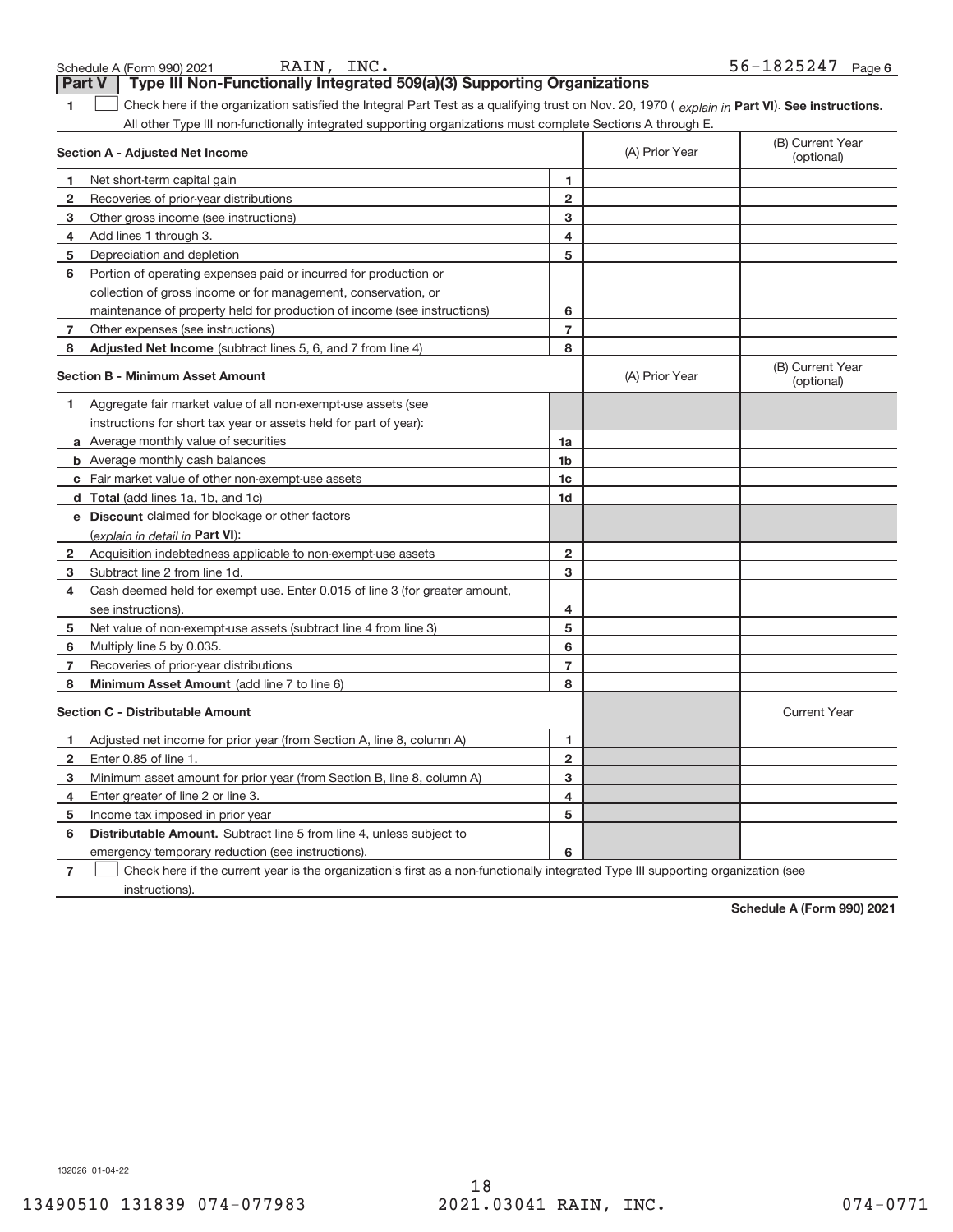| <b>a</b> Excess from 2017  |                       |                            |
|----------------------------|-----------------------|----------------------------|
| <b>b</b> Excess from 2018  |                       |                            |
| c Excess from 2019         |                       |                            |
| d Excess from 2020         |                       |                            |
| e Excess from 2021         |                       |                            |
|                            |                       | Schedule A (Form 990) 2021 |
|                            |                       |                            |
|                            |                       |                            |
|                            |                       |                            |
|                            |                       |                            |
|                            |                       |                            |
|                            |                       |                            |
|                            |                       |                            |
| 132027 01-04-22            |                       |                            |
|                            | 19                    |                            |
| 13490510 131839 074-077983 | 2021.03041 RAIN, INC. | $074 - 0771$               |
|                            |                       |                            |
|                            |                       |                            |
|                            |                       |                            |
|                            |                       |                            |

| $\mathbf{2}$ | Amounts paid to perform activity that directly furthers exempt purposes of supported       |                                    |                                               |    |                                                         |
|--------------|--------------------------------------------------------------------------------------------|------------------------------------|-----------------------------------------------|----|---------------------------------------------------------|
|              | organizations, in excess of income from activity                                           |                                    | $\overline{2}$                                |    |                                                         |
| 3            | Administrative expenses paid to accomplish exempt purposes of supported organizations      |                                    | 3                                             |    |                                                         |
| 4            | Amounts paid to acquire exempt-use assets                                                  |                                    | 4                                             |    |                                                         |
| 5            | Qualified set-aside amounts (prior IRS approval required - provide details in Part VI)     |                                    |                                               | 5  |                                                         |
| 6            | Other distributions ( <i>describe in</i> Part VI). See instructions.                       |                                    |                                               | 6  |                                                         |
| 7            | Total annual distributions. Add lines 1 through 6.                                         |                                    |                                               | 7  |                                                         |
| 8            | Distributions to attentive supported organizations to which the organization is responsive |                                    |                                               |    |                                                         |
|              | (provide details in Part VI). See instructions.                                            |                                    |                                               | 8  |                                                         |
| 9            | Distributable amount for 2021 from Section C, line 6                                       |                                    |                                               | 9  |                                                         |
| 10           | Line 8 amount divided by line 9 amount                                                     |                                    |                                               | 10 |                                                         |
|              | <b>Section E - Distribution Allocations</b> (see instructions)                             | (i)<br><b>Excess Distributions</b> | (ii)<br><b>Underdistributions</b><br>Pre-2021 |    | (iii)<br><b>Distributable</b><br><b>Amount for 2021</b> |
| 1.           | Distributable amount for 2021 from Section C, line 6                                       |                                    |                                               |    |                                                         |
| $\mathbf{2}$ | Underdistributions, if any, for years prior to 2021 (reason-                               |                                    |                                               |    |                                                         |
|              | able cause required - explain in Part VI). See instructions.                               |                                    |                                               |    |                                                         |
| 3            | Excess distributions carryover, if any, to 2021                                            |                                    |                                               |    |                                                         |
|              | a From 2016                                                                                |                                    |                                               |    |                                                         |
|              | <b>b</b> From 2017                                                                         |                                    |                                               |    |                                                         |
|              | c From 2018                                                                                |                                    |                                               |    |                                                         |
|              | d From 2019                                                                                |                                    |                                               |    |                                                         |
|              | e From 2020                                                                                |                                    |                                               |    |                                                         |
|              | f Total of lines 3a through 3e                                                             |                                    |                                               |    |                                                         |
|              | g Applied to underdistributions of prior years                                             |                                    |                                               |    |                                                         |
|              | h Applied to 2021 distributable amount                                                     |                                    |                                               |    |                                                         |
|              | i Carryover from 2016 not applied (see instructions)                                       |                                    |                                               |    |                                                         |
|              | Remainder. Subtract lines 3g, 3h, and 3i from line 3f.                                     |                                    |                                               |    |                                                         |
| 4            | Distributions for 2021 from Section D,                                                     |                                    |                                               |    |                                                         |
|              | \$<br>line $7:$                                                                            |                                    |                                               |    |                                                         |
|              | a Applied to underdistributions of prior years                                             |                                    |                                               |    |                                                         |
|              | <b>b</b> Applied to 2021 distributable amount                                              |                                    |                                               |    |                                                         |
|              | c Remainder. Subtract lines 4a and 4b from line 4.                                         |                                    |                                               |    |                                                         |
| 5            | Remaining underdistributions for years prior to 2021, if                                   |                                    |                                               |    |                                                         |
|              | any. Subtract lines 3q and 4a from line 2. For result greater                              |                                    |                                               |    |                                                         |
|              | than zero, explain in Part VI. See instructions.                                           |                                    |                                               |    |                                                         |
| 6            | Remaining underdistributions for 2021. Subtract lines 3h                                   |                                    |                                               |    |                                                         |
|              | and 4b from line 1. For result greater than zero, explain in                               |                                    |                                               |    |                                                         |
|              | Part VI. See instructions.                                                                 |                                    |                                               |    |                                                         |
| 7            | Excess distributions carryover to 2022. Add lines 3j                                       |                                    |                                               |    |                                                         |
|              | and 4c.                                                                                    |                                    |                                               |    |                                                         |
|              | 8 Breakdown of line 7:                                                                     |                                    |                                               |    |                                                         |
|              | a Excess from 2017                                                                         |                                    |                                               |    |                                                         |
|              | <b>b</b> Excess from 2018                                                                  |                                    |                                               |    |                                                         |
|              | c Excess from 2019                                                                         |                                    |                                               |    |                                                         |
|              | d Excess from 2020                                                                         |                                    |                                               |    |                                                         |
|              | e Excess from 2021                                                                         |                                    |                                               |    |                                                         |
|              |                                                                                            |                                    |                                               |    | Schedule A (Form 990) 2021                              |

**Section D - Distributions Current Year** 

**1** Amounts paid to supported organizations to accomplish exempt purposes

**1**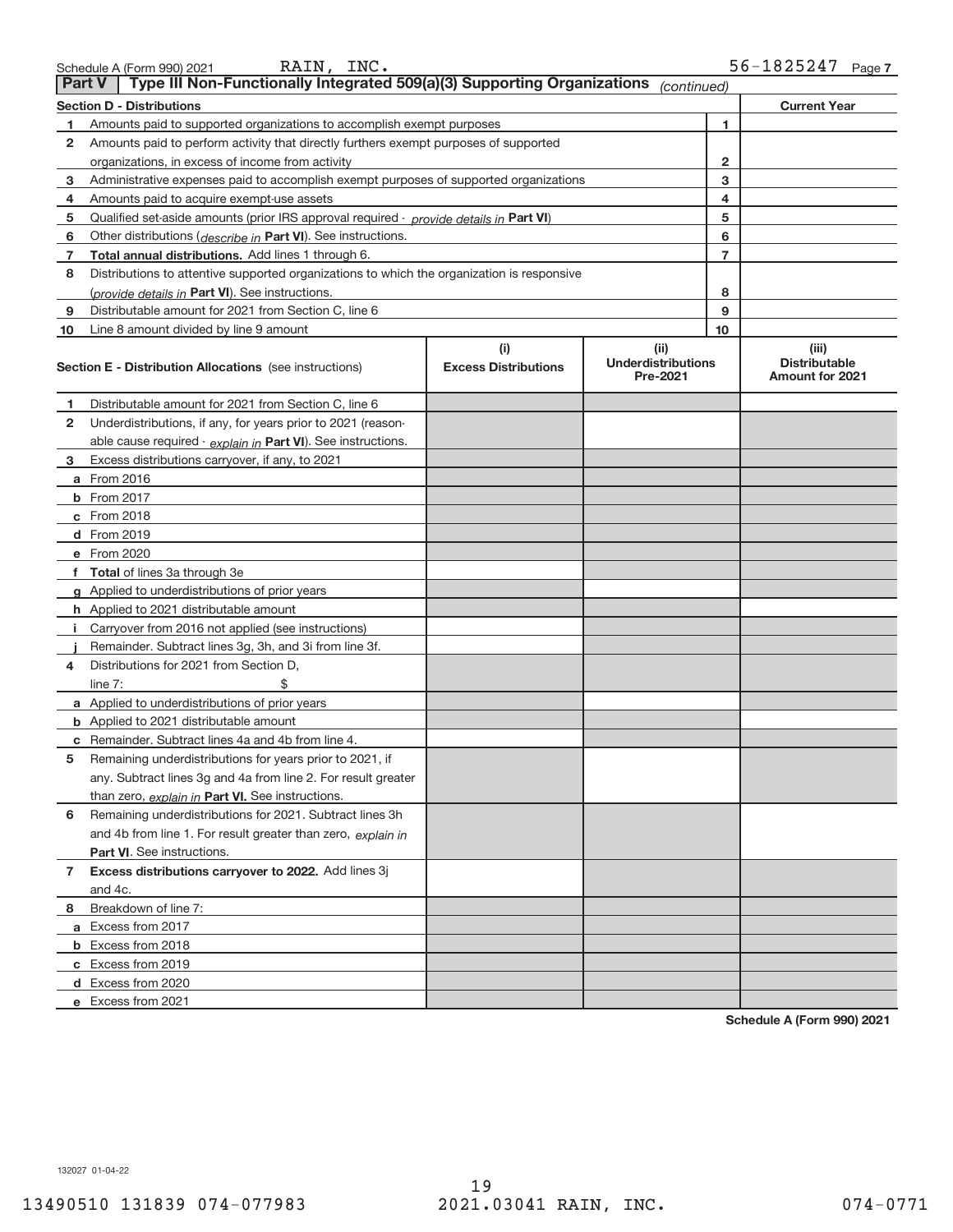|                 | 13490510 131839 074-077983 | 20<br>2021.03041 RAIN, INC. |  |                            | $074 - 0771$ |
|-----------------|----------------------------|-----------------------------|--|----------------------------|--------------|
| 132028 01-04-22 |                            |                             |  | Schedule A (Form 990) 2021 |              |
|                 |                            |                             |  |                            |              |
|                 |                            |                             |  |                            |              |
|                 |                            |                             |  |                            |              |
|                 |                            |                             |  |                            |              |
|                 |                            |                             |  |                            |              |
|                 |                            |                             |  |                            |              |
|                 |                            |                             |  |                            |              |
|                 |                            |                             |  |                            |              |
|                 |                            |                             |  |                            |              |
|                 |                            |                             |  |                            |              |
|                 |                            |                             |  |                            |              |
|                 |                            |                             |  |                            |              |
|                 |                            |                             |  |                            |              |
|                 |                            |                             |  |                            |              |
|                 |                            |                             |  |                            |              |
|                 |                            |                             |  |                            |              |
|                 |                            |                             |  |                            |              |
|                 |                            |                             |  |                            |              |
|                 |                            |                             |  |                            |              |
|                 |                            |                             |  |                            |              |
|                 |                            |                             |  |                            |              |
|                 |                            |                             |  |                            |              |
|                 |                            |                             |  |                            |              |
|                 |                            |                             |  |                            |              |
|                 |                            |                             |  |                            |              |
|                 |                            |                             |  |                            |              |
|                 |                            |                             |  |                            |              |
|                 |                            |                             |  |                            |              |
|                 |                            |                             |  |                            |              |
|                 | (See instructions.)        |                             |  |                            |              |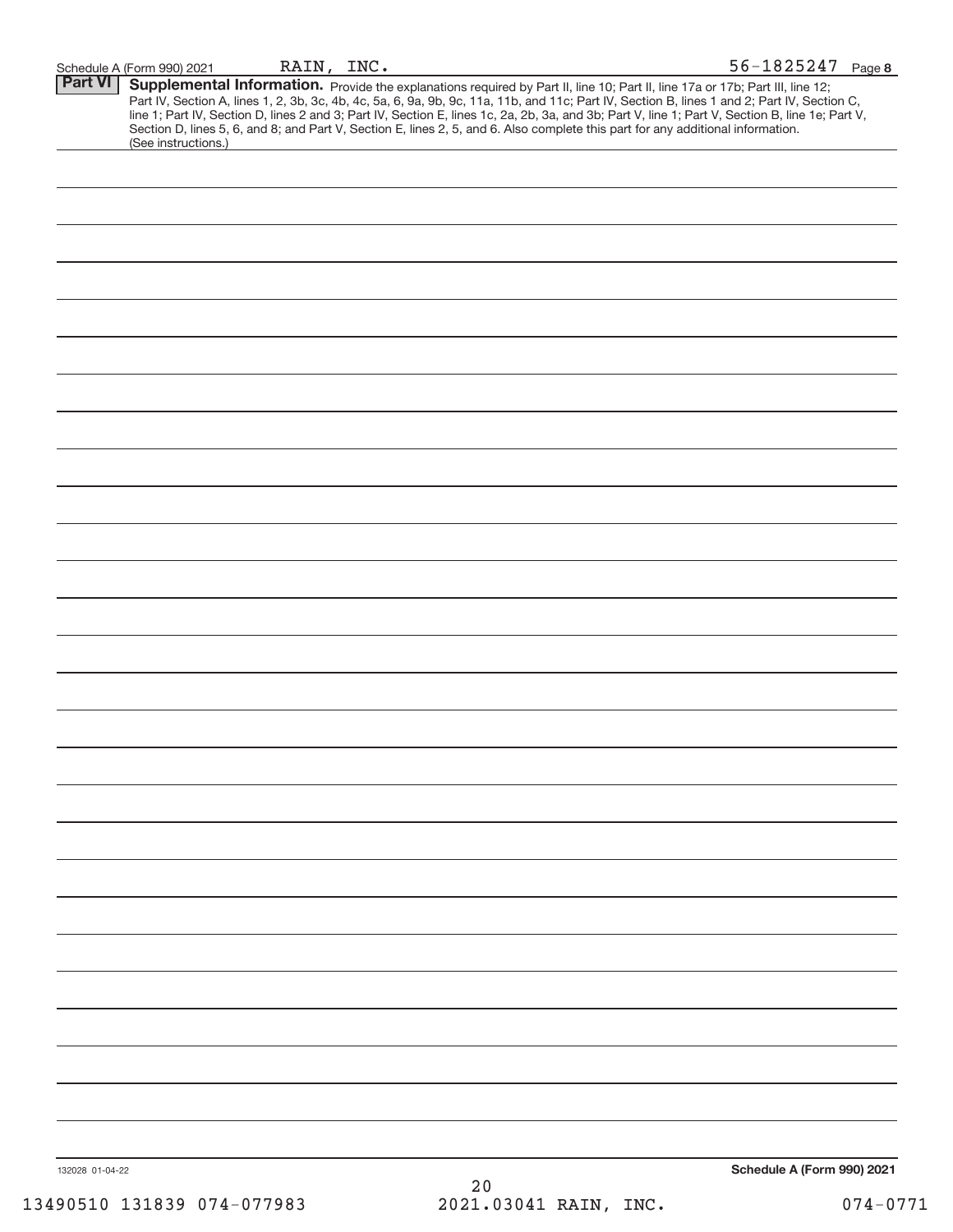Department of the Treasury Internal Revenue Service

Name of the organization

**Organization type** (check one):

\*\* PUBLIC DISCLOSURE COPY \*\*

## **Schedule B Schedule of Contributors**

**(Form 990) | Attach to Form 990 or Form 990‐PF. | Go to www.irs.gov/Form990 for the latest information.** OMB No. 1545-0047

**2021**

**Employer identification number**

| 56-1825247 |
|------------|
|------------|

| Filers of:         | Section:                                                                  |
|--------------------|---------------------------------------------------------------------------|
| Form 990 or 990-EZ | $ \mathbf{X} $ 501(c)( 3) (enter number) organization                     |
|                    | 4947(a)(1) nonexempt charitable trust not treated as a private foundation |
|                    | 527 political organization                                                |
| Form 990-PF        | 501(c)(3) exempt private foundation                                       |
|                    | 4947(a)(1) nonexempt charitable trust treated as a private foundation     |
|                    | 501(c)(3) taxable private foundation                                      |
|                    |                                                                           |

Check if your organization is covered by the General Rule or a Special Rule. **Note:**  Only a section 501(c)(7), (8), or (10) organization can check boxes for both the General Rule and a Special Rule. See instructions.

### **General Rule**

 $\begin{array}{c} \hline \end{array}$ 

For an organization filing Form 990, 990‐EZ, or 990‐PF that received, during the year, contributions totaling \$5,000 or more (in money or property) from any one contributor. Complete Parts I and II. See instructions for determining a contributor's total contributions.

### **Special Rules**

contributor, during the year, total contributions of the greater of (1) \$5,000; or (2) 2% of the amount on (i) Form 990, Part VIII, line 1h;  $\boxed{\text{X}}$  For an organization described in section 501(c)(3) filing Form 990 or 990-EZ that met the 33 1/3% support test of the regulations under sections 509(a)(1) and 170(b)(1)(A)(vi), that checked Schedule A (Form 990), Part II, line 13, 16a, or 16b, and that received from any one or (ii) Form 990‐EZ, line 1. Complete Parts I and II.

For an organization described in section 501(c)(7), (8), or (10) filing Form 990 or 990‐EZ that received from any one contributor, during the year, total contributions of more than \$1,000 exclusively for religious, charitable, scientific, literary, or educational purposes, or for the prevention of cruelty to children or animals. Complete Parts I (entering "N/A" in column (b) instead of the contributor name and address), II, and III.  $\begin{array}{c} \hline \end{array}$ 

purpose. Don't complete any of the parts unless the General Rule applies to this organization because it received nonexclusively year, contributions <sub>exclusively</sub> for religious, charitable, etc., purposes, but no such contributions totaled more than \$1,000. If this box is checked, enter here the total contributions that were received during the year for an *exclusively* religious, charitable, etc., For an organization described in section 501(c)(7), (8), or (10) filing Form 990 or 990‐EZ that received from any one contributor, during the religious, charitable, etc., contributions totaling \$5,000 or more during the year  $\Box$ — $\Box$   $\Box$  $\begin{array}{c} \hline \end{array}$ 

Caution: An organization that isn't covered by the General Rule and/or the Special Rules doesn't file Schedule B (Form 990), but it must answer "No" on Part IV, line 2, of its Form 990; or check the box on line H of its Form 990‐EZ or on its Form 990‐PF, Part I, line 2, to certify that it doesn't meet the filing requirements of Schedule B (Form 990).

LHA For Paperwork Reduction Act Notice, see the instructions for Form 990, 990-<mark>EZ</mark>, or 990-PF. She show that the State of Equal the State of 2021) (2021)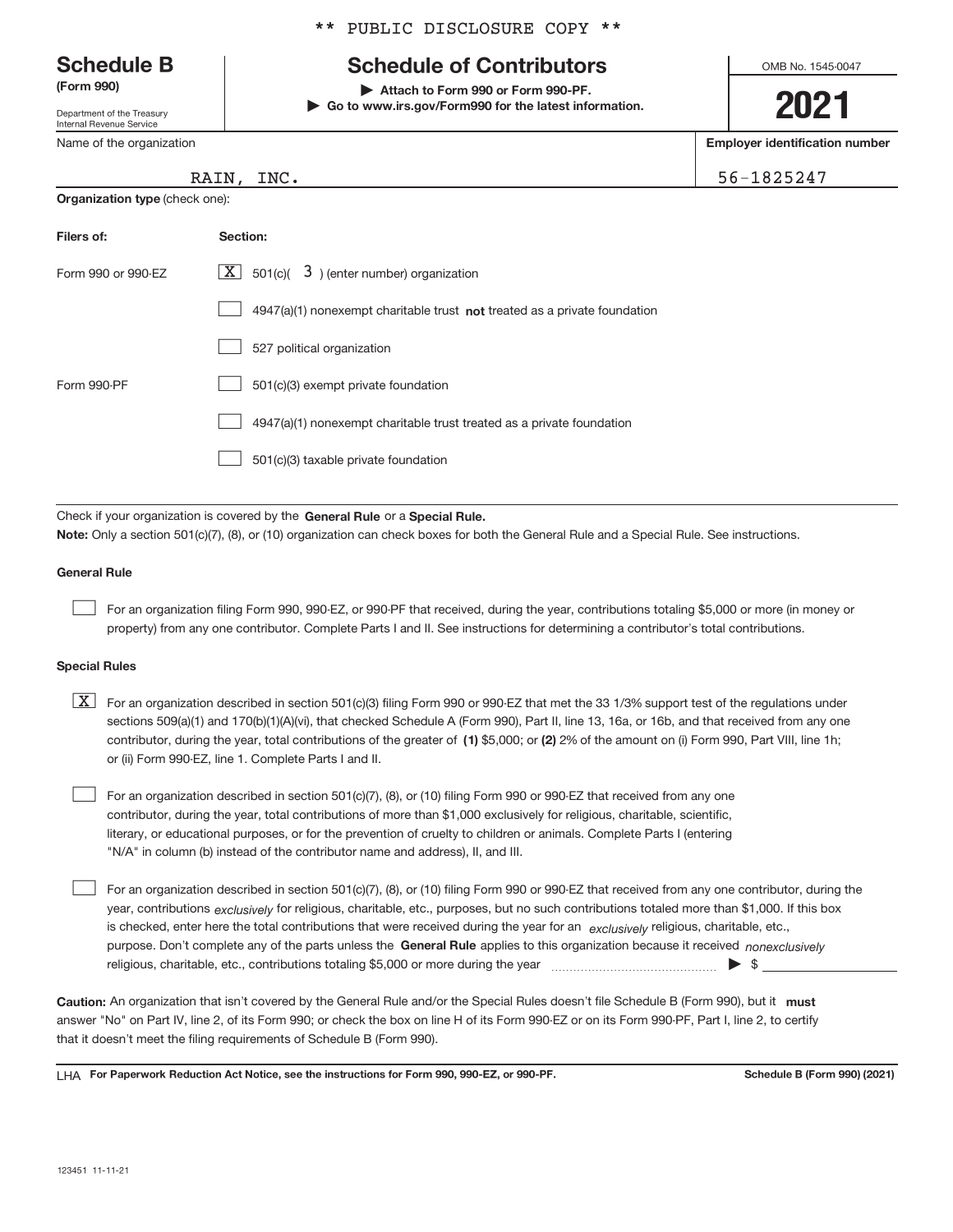|            | $O(1)$ and $O(1)$ and $O(1)$ $O(1)$<br>Name of organization                                           |                                   | ı ay <del>c</del> —<br><b>Employer identification number</b>                                                     |
|------------|-------------------------------------------------------------------------------------------------------|-----------------------------------|------------------------------------------------------------------------------------------------------------------|
| RAIN,      | INC.                                                                                                  |                                   | 56-1825247                                                                                                       |
| Part I     | <b>Contributors</b> (see instructions). Use duplicate copies of Part I if additional space is needed. |                                   |                                                                                                                  |
| (a)<br>No. | (b)<br>Name, address, and ZIP + 4                                                                     | (c)<br><b>Total contributions</b> | (d)<br>Type of contribution                                                                                      |
| 1          |                                                                                                       | 700,485.<br>\$                    | $\overline{\text{X}}$<br>Person<br>Payroll<br><b>Noncash</b><br>(Complete Part II for<br>noncash contributions.) |
| (a)<br>No. | (b)<br>Name, address, and ZIP + 4                                                                     | (c)<br><b>Total contributions</b> | (d)<br>Type of contribution                                                                                      |
| 2          |                                                                                                       | 175,951.<br>$$\mathbb{S}$$        | $\overline{\text{X}}$<br>Person<br>Payroll<br><b>Noncash</b><br>(Complete Part II for<br>noncash contributions.) |
| (a)<br>No. | (b)<br>Name, address, and ZIP + 4                                                                     | (c)<br><b>Total contributions</b> | (d)<br>Type of contribution                                                                                      |
| 3          |                                                                                                       | 120,192.<br>$$\mathbb{S}$$        | $\overline{\text{X}}$<br>Person<br>Payroll<br><b>Noncash</b><br>(Complete Part II for<br>noncash contributions.) |
| (a)<br>No. | (b)<br>Name, address, and ZIP + 4                                                                     | (c)<br><b>Total contributions</b> | (d)<br>Type of contribution                                                                                      |
| 4          |                                                                                                       | 99,849.<br>\$                     | $\overline{\text{X}}$<br>Person<br>Payroll<br>Noncash<br>(Complete Part II for<br>noncash contributions.)        |
| (a)<br>No. | (b)<br>Name, address, and ZIP + 4                                                                     | (c)<br><b>Total contributions</b> | (d)<br>Type of contribution                                                                                      |
| 5          |                                                                                                       | 80,100.<br>\$                     | $\overline{\text{X}}$<br>Person<br>Payroll<br><b>Noncash</b><br>(Complete Part II for<br>noncash contributions.) |
| (a)<br>No. | (b)<br>Name, address, and ZIP + 4                                                                     | (c)<br><b>Total contributions</b> | (d)<br>Type of contribution                                                                                      |
| 6          |                                                                                                       | 49,108.<br>\$                     | $\overline{\text{X}}$<br>Person<br>Payroll<br>Noncash<br>(Complete Part II for<br>noncash contributions.)        |

123452 11‐11‐21 **Schedule B (Form 990) (2021)**

**2**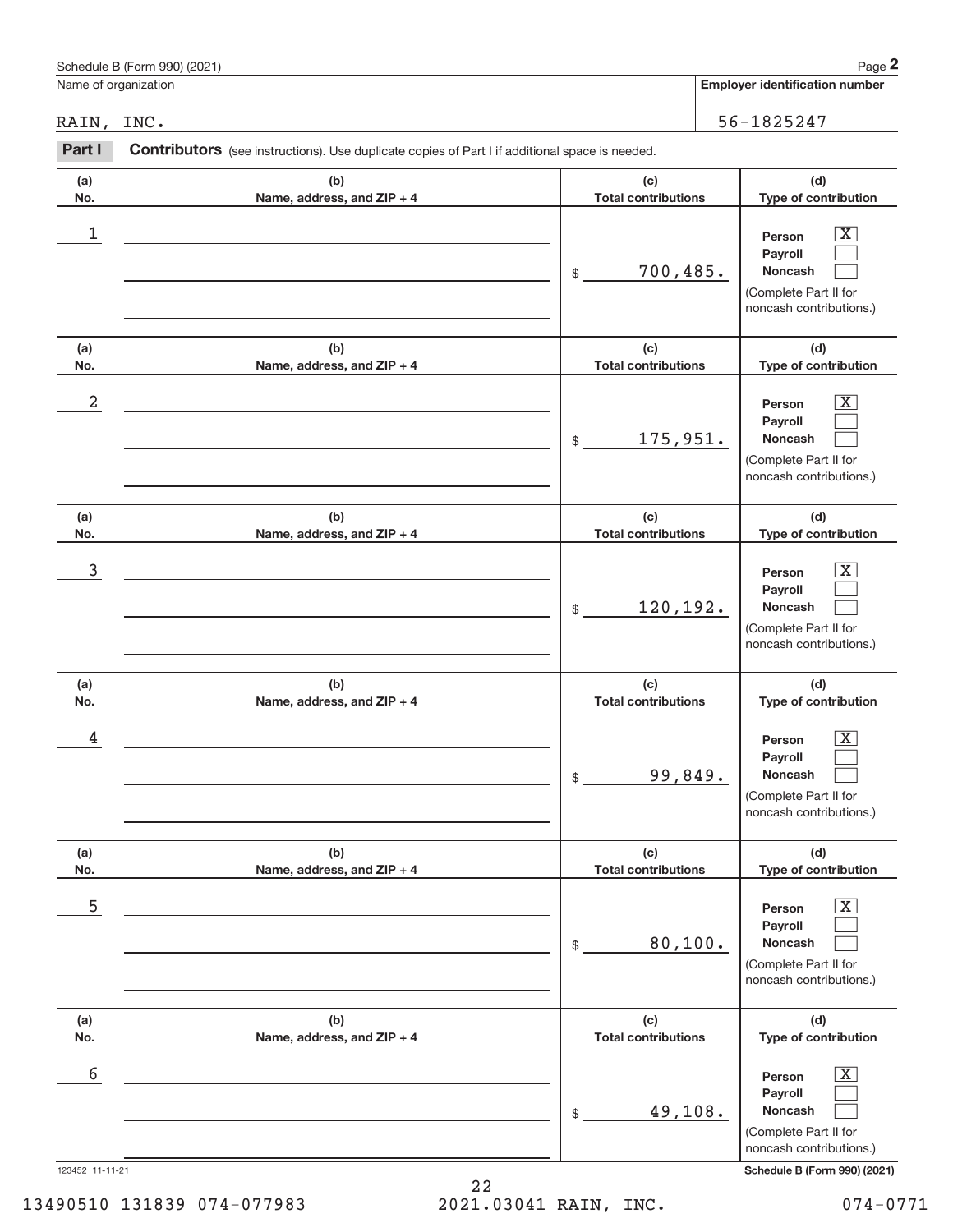|            | Schedule B (Form 990) (2021)                                                                          |                                   | Page 2                                                                                |
|------------|-------------------------------------------------------------------------------------------------------|-----------------------------------|---------------------------------------------------------------------------------------|
|            | Name of organization                                                                                  |                                   | <b>Employer identification number</b>                                                 |
| RAIN, INC. |                                                                                                       |                                   | 56-1825247                                                                            |
| Part I     | <b>Contributors</b> (see instructions). Use duplicate copies of Part I if additional space is needed. |                                   |                                                                                       |
| (a)<br>No. | (b)<br>Name, address, and ZIP + 4                                                                     | (c)<br><b>Total contributions</b> | (d)<br>Type of contribution                                                           |
| 7          |                                                                                                       | 47,466.<br>$$\mathbb{S}$$         | х<br>Person<br>Payroll<br>Noncash<br>(Complete Part II for<br>noncash contributions.) |
| (a)<br>No. | (b)<br>Name, address, and ZIP + 4                                                                     | (c)<br><b>Total contributions</b> | (d)<br>Type of contribution                                                           |
|            |                                                                                                       | \$                                | Person<br>Payroll<br>Noncash<br>(Complete Part II for<br>noncash contributions.)      |
| (a)<br>No. | (b)<br>Name, address, and ZIP + 4                                                                     | (c)<br><b>Total contributions</b> | (d)<br>Type of contribution                                                           |
|            |                                                                                                       | \$                                | Person<br>Payroll<br>Noncash<br>(Complete Part II for<br>noncash contributions.)      |
| (a)<br>No. | (b)<br>Name, address, and ZIP + 4                                                                     | (c)<br><b>Total contributions</b> | (d)<br>Type of contribution                                                           |
|            |                                                                                                       | \$                                | Person<br>Payroll<br>Noncash<br>(Complete Part II for<br>noncash contributions.)      |
| (a)<br>No. | (b)<br>Name, address, and ZIP + 4                                                                     | (c)<br><b>Total contributions</b> | (d)<br>Type of contribution                                                           |
|            |                                                                                                       | \$                                | Person<br>Payroll<br>Noncash<br>(Complete Part II for<br>noncash contributions.)      |
| (a)<br>No. | (b)<br>Name, address, and ZIP + 4                                                                     | (c)<br><b>Total contributions</b> | (d)<br>Type of contribution                                                           |
|            |                                                                                                       | \$                                | Person<br>Payroll<br>Noncash<br>(Complete Part II for<br>noncash contributions.)      |

123452 11‐11‐21 **Schedule B (Form 990) (2021)**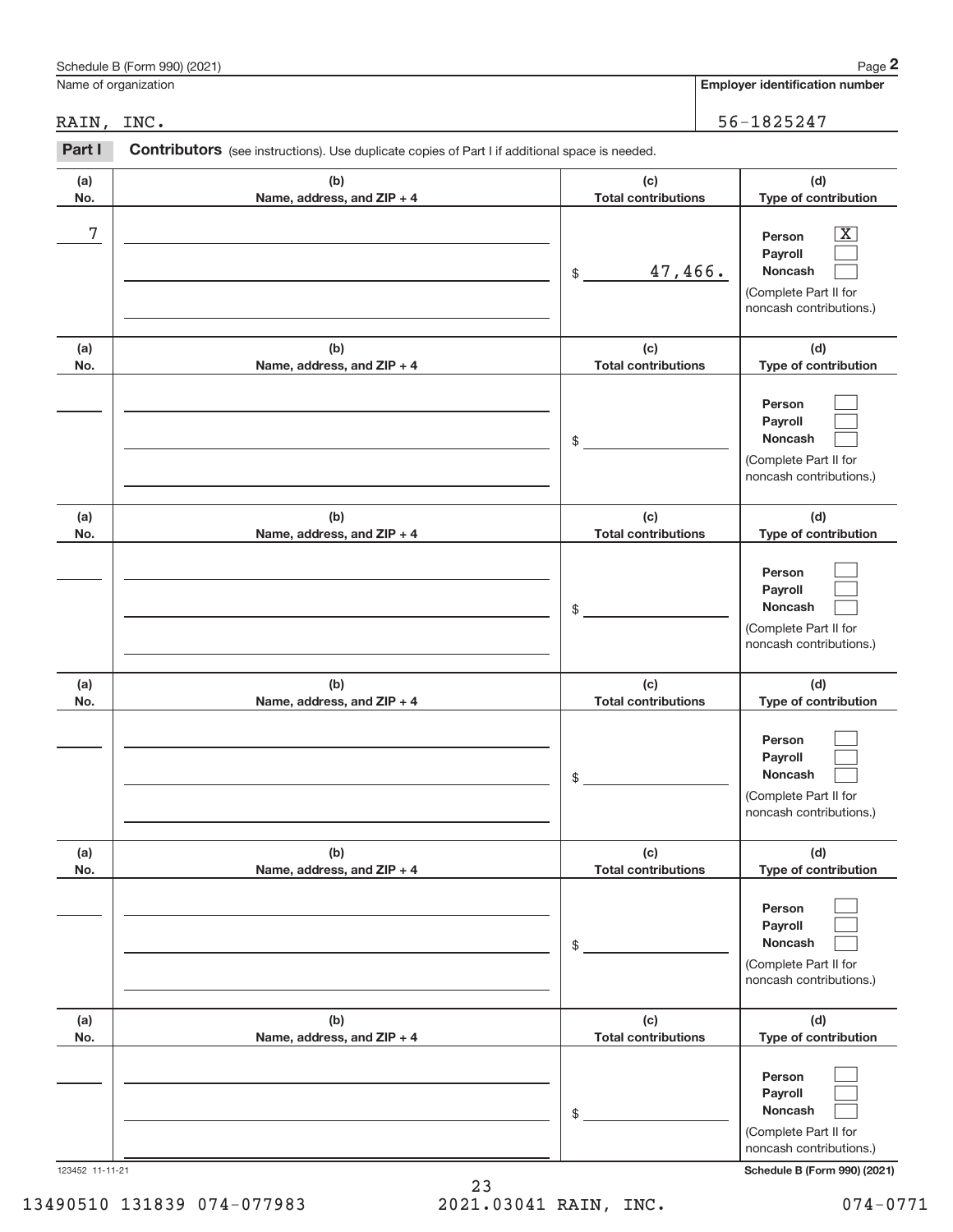|                              | Schedule B (Form 990) (2021)<br>Name of organization                                                |                                                 | Page 3<br><b>Employer identification number</b> |
|------------------------------|-----------------------------------------------------------------------------------------------------|-------------------------------------------------|-------------------------------------------------|
|                              |                                                                                                     |                                                 |                                                 |
| RAIN, INC.                   |                                                                                                     |                                                 | 56-1825247                                      |
| Part II                      | Noncash Property (see instructions). Use duplicate copies of Part II if additional space is needed. |                                                 |                                                 |
| (a)<br>No.<br>from<br>Part I | (b)<br>Description of noncash property given                                                        | (c)<br>FMV (or estimate)<br>(See instructions.) | (d)<br>Date received                            |
|                              |                                                                                                     | \$                                              |                                                 |
| (a)<br>No.<br>from<br>Part I | (b)<br>Description of noncash property given                                                        | (c)<br>FMV (or estimate)<br>(See instructions.) | (d)<br>Date received                            |
|                              |                                                                                                     | \$                                              |                                                 |
| (a)<br>No.<br>from<br>Part I | (b)<br>Description of noncash property given                                                        | (c)<br>FMV (or estimate)<br>(See instructions.) | (d)<br>Date received                            |
|                              |                                                                                                     | \$                                              |                                                 |
| (a)<br>No.<br>from<br>Part I | (b)<br>Description of noncash property given                                                        | (c)<br>FMV (or estimate)<br>(See instructions.) | (d)<br>Date received                            |
|                              |                                                                                                     | \$                                              |                                                 |
| (a)<br>No.<br>from<br>Part I | (b)<br>Description of noncash property given                                                        | (c)<br>FMV (or estimate)<br>(See instructions.) | (d)<br>Date received                            |
|                              |                                                                                                     | \$                                              |                                                 |
| (a)<br>No.<br>from<br>Part I | (b)<br>Description of noncash property given                                                        | (c)<br>FMV (or estimate)<br>(See instructions.) | (d)<br>Date received                            |
|                              |                                                                                                     | \$                                              |                                                 |

123453 11‐11‐21 **Schedule B (Form 990) (2021)**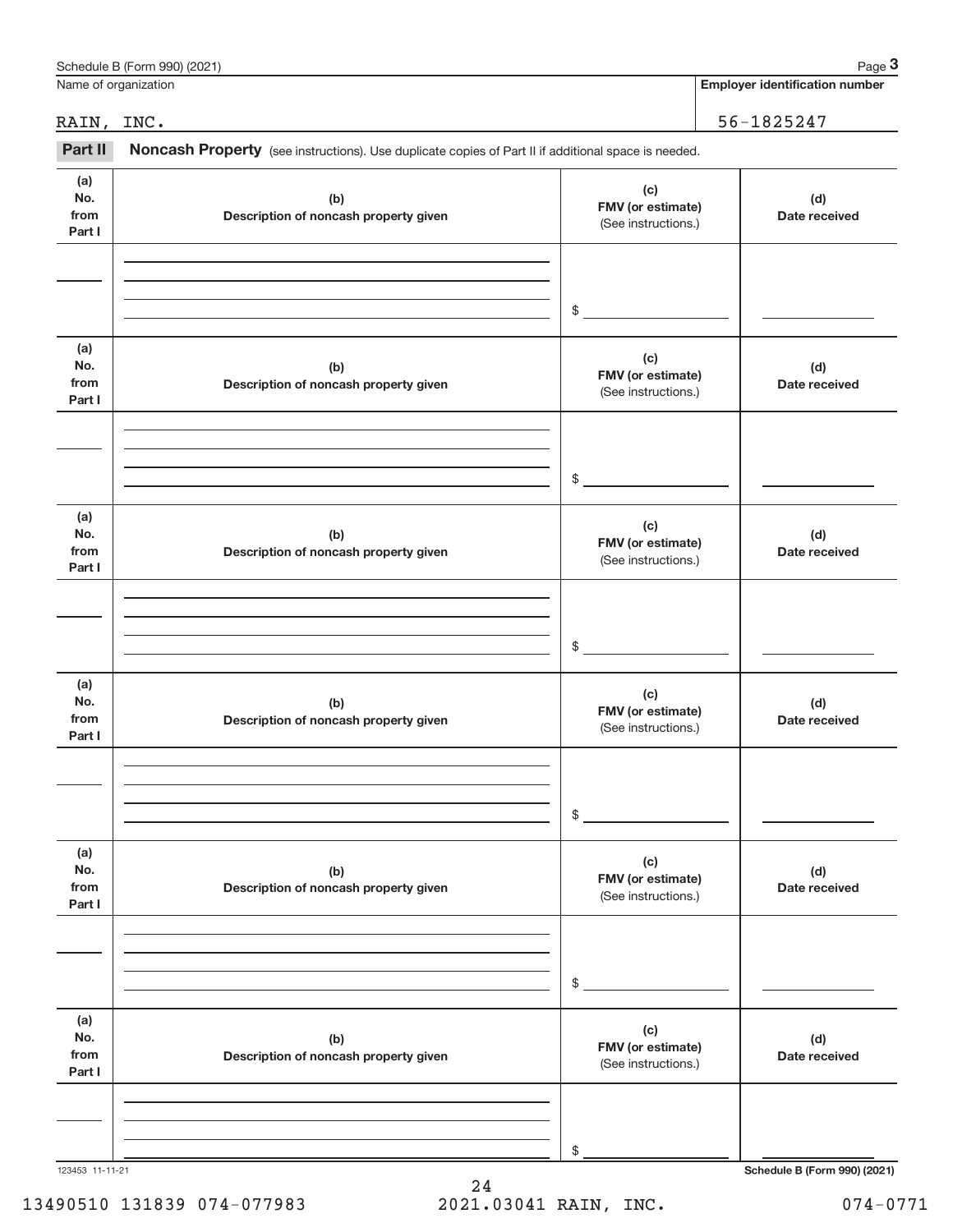|                 | Name of organization                                                                                       |                      | <b>Employer identification number</b>                                                                                                                          |  |  |  |  |  |
|-----------------|------------------------------------------------------------------------------------------------------------|----------------------|----------------------------------------------------------------------------------------------------------------------------------------------------------------|--|--|--|--|--|
| RAIN,           | INC.                                                                                                       |                      | 56-1825247                                                                                                                                                     |  |  |  |  |  |
| <b>Part III</b> | from any one contributor. Complete columns (a) through (e) and the following line entry. For organizations |                      | Exclusively religious, charitable, etc., contributions to organizations described in section 501(c)(7), (8), or (10) that total more than \$1,000 for the year |  |  |  |  |  |
|                 |                                                                                                            |                      | completing Part III, enter the total of exclusively religious, charitable, etc., contributions of $$1,000$ or less for the year. (Enter this info. once.) $$9$ |  |  |  |  |  |
| (a) No.         | Use duplicate copies of Part III if additional space is needed.                                            |                      |                                                                                                                                                                |  |  |  |  |  |
| from<br>Part I  | (b) Purpose of gift                                                                                        | (c) Use of gift      | (d) Description of how gift is held                                                                                                                            |  |  |  |  |  |
|                 |                                                                                                            |                      |                                                                                                                                                                |  |  |  |  |  |
|                 |                                                                                                            |                      |                                                                                                                                                                |  |  |  |  |  |
|                 |                                                                                                            | (e) Transfer of gift |                                                                                                                                                                |  |  |  |  |  |
|                 |                                                                                                            |                      |                                                                                                                                                                |  |  |  |  |  |
|                 | Transferee's name, address, and ZIP + 4                                                                    |                      | Relationship of transferor to transferee                                                                                                                       |  |  |  |  |  |
|                 |                                                                                                            |                      |                                                                                                                                                                |  |  |  |  |  |
|                 |                                                                                                            |                      |                                                                                                                                                                |  |  |  |  |  |
| (a) No.         |                                                                                                            |                      |                                                                                                                                                                |  |  |  |  |  |
| from<br>Part I  | (b) Purpose of gift                                                                                        | (c) Use of gift      | (d) Description of how gift is held                                                                                                                            |  |  |  |  |  |
|                 |                                                                                                            |                      |                                                                                                                                                                |  |  |  |  |  |
|                 |                                                                                                            |                      |                                                                                                                                                                |  |  |  |  |  |
|                 |                                                                                                            |                      |                                                                                                                                                                |  |  |  |  |  |
|                 |                                                                                                            | (e) Transfer of gift |                                                                                                                                                                |  |  |  |  |  |
|                 | Transferee's name, address, and ZIP + 4                                                                    |                      | Relationship of transferor to transferee                                                                                                                       |  |  |  |  |  |
|                 |                                                                                                            |                      |                                                                                                                                                                |  |  |  |  |  |
|                 |                                                                                                            |                      |                                                                                                                                                                |  |  |  |  |  |
|                 |                                                                                                            |                      |                                                                                                                                                                |  |  |  |  |  |
| (a) No.<br>from | (b) Purpose of gift                                                                                        | (c) Use of gift      | (d) Description of how gift is held                                                                                                                            |  |  |  |  |  |
| Part I          |                                                                                                            |                      |                                                                                                                                                                |  |  |  |  |  |
|                 |                                                                                                            |                      |                                                                                                                                                                |  |  |  |  |  |
|                 |                                                                                                            |                      |                                                                                                                                                                |  |  |  |  |  |
|                 | (e) Transfer of gift                                                                                       |                      |                                                                                                                                                                |  |  |  |  |  |
|                 | Transferee's name, address, and ZIP + 4                                                                    |                      |                                                                                                                                                                |  |  |  |  |  |
|                 |                                                                                                            |                      | Relationship of transferor to transferee                                                                                                                       |  |  |  |  |  |
|                 |                                                                                                            |                      |                                                                                                                                                                |  |  |  |  |  |
|                 |                                                                                                            |                      |                                                                                                                                                                |  |  |  |  |  |
| (a) No.<br>from | (b) Purpose of gift                                                                                        | (c) Use of gift      |                                                                                                                                                                |  |  |  |  |  |
| Part I          |                                                                                                            |                      | (d) Description of how gift is held                                                                                                                            |  |  |  |  |  |
|                 |                                                                                                            |                      |                                                                                                                                                                |  |  |  |  |  |
|                 |                                                                                                            |                      |                                                                                                                                                                |  |  |  |  |  |
|                 |                                                                                                            |                      |                                                                                                                                                                |  |  |  |  |  |
|                 |                                                                                                            | (e) Transfer of gift |                                                                                                                                                                |  |  |  |  |  |
|                 | Transferee's name, address, and ZIP + 4                                                                    |                      | Relationship of transferor to transferee                                                                                                                       |  |  |  |  |  |
|                 |                                                                                                            |                      |                                                                                                                                                                |  |  |  |  |  |
|                 |                                                                                                            |                      |                                                                                                                                                                |  |  |  |  |  |
|                 |                                                                                                            |                      |                                                                                                                                                                |  |  |  |  |  |
| 123454 11-11-21 |                                                                                                            |                      | Schedule B (Form 990) (2021)                                                                                                                                   |  |  |  |  |  |

25<br>2021.03041 RAIN, INC. 13490510 131839 074‐077983 2021.03041 RAIN, INC. 074‐0771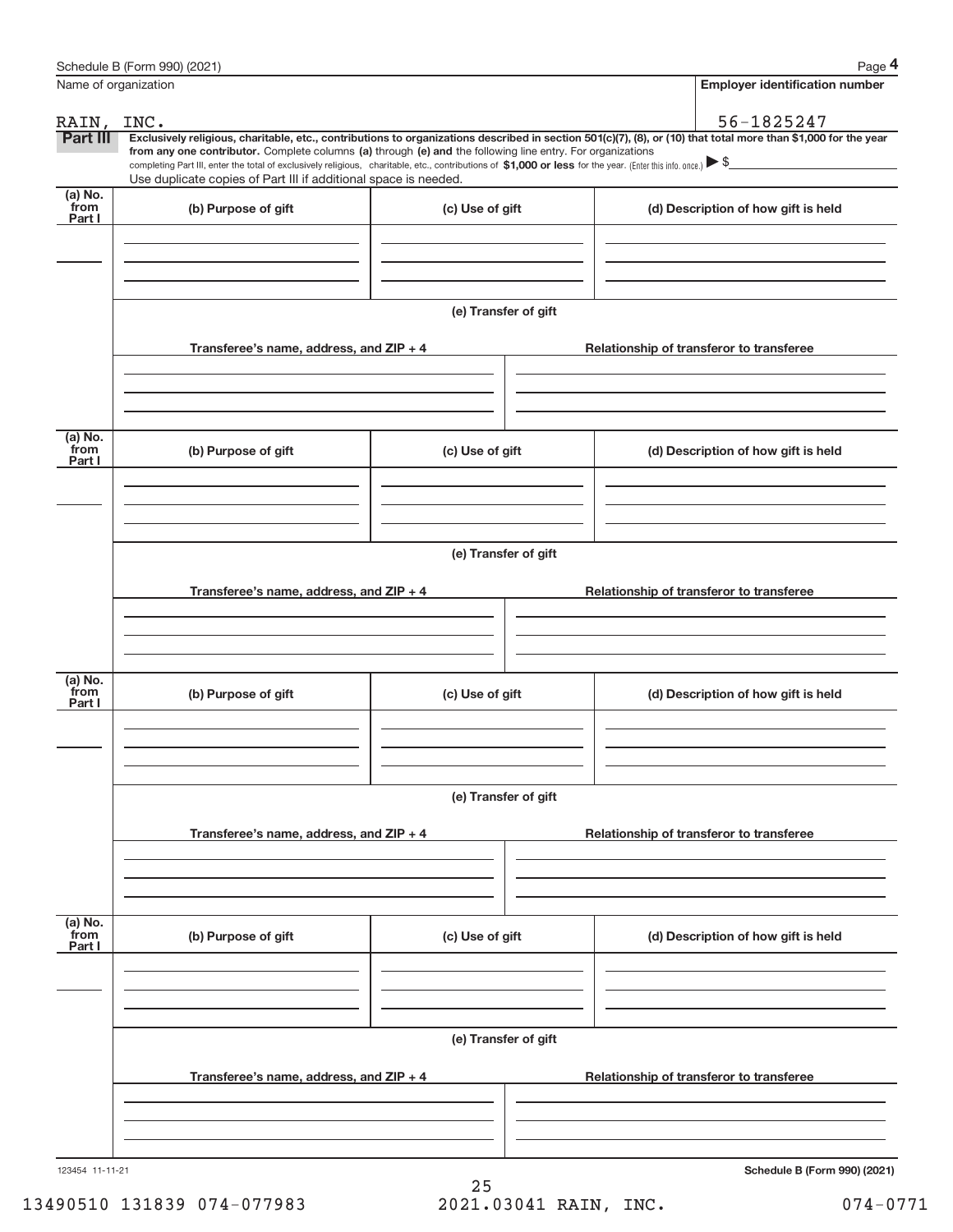|         |                                                                                                                                                         |                               |                                                                                                                                                                                                                                                    |                         |                                                    |  |                |                                                                                                                                                                                                                                                                                                                                                                                                                                 | OMB No. 1545-0047 |
|---------|---------------------------------------------------------------------------------------------------------------------------------------------------------|-------------------------------|----------------------------------------------------------------------------------------------------------------------------------------------------------------------------------------------------------------------------------------------------|-------------------------|----------------------------------------------------|--|----------------|---------------------------------------------------------------------------------------------------------------------------------------------------------------------------------------------------------------------------------------------------------------------------------------------------------------------------------------------------------------------------------------------------------------------------------|-------------------|
|         | <b>SCHEDULE D</b>                                                                                                                                       |                               | <b>Supplemental Financial Statements</b><br>Complete if the organization answered "Yes" on Form 990,                                                                                                                                               |                         |                                                    |  |                |                                                                                                                                                                                                                                                                                                                                                                                                                                 |                   |
|         | (Form 990)                                                                                                                                              |                               | Part IV, line 6, 7, 8, 9, 10, 11a, 11b, 11c, 11d, 11e, 11f, 12a, or 12b.                                                                                                                                                                           |                         |                                                    |  |                |                                                                                                                                                                                                                                                                                                                                                                                                                                 |                   |
|         | Attach to Form 990.<br>Department of the Treasury<br>Go to www.irs.gov/Form990 for instructions and the latest information.<br>Internal Revenue Service |                               |                                                                                                                                                                                                                                                    |                         |                                                    |  |                | <b>Inspection</b>                                                                                                                                                                                                                                                                                                                                                                                                               | Open to Public    |
|         | Name of the organization                                                                                                                                | RAIN, INC.                    |                                                                                                                                                                                                                                                    |                         |                                                    |  |                | <b>Employer identification number</b><br>56-1825247                                                                                                                                                                                                                                                                                                                                                                             |                   |
| Part I  |                                                                                                                                                         |                               | Organizations Maintaining Donor Advised Funds or Other Similar Funds or Accounts. Complete if the                                                                                                                                                  |                         |                                                    |  |                |                                                                                                                                                                                                                                                                                                                                                                                                                                 |                   |
|         |                                                                                                                                                         |                               | organization answered "Yes" on Form 990, Part IV, line 6.                                                                                                                                                                                          |                         |                                                    |  |                |                                                                                                                                                                                                                                                                                                                                                                                                                                 |                   |
|         |                                                                                                                                                         |                               |                                                                                                                                                                                                                                                    | (a) Donor advised funds |                                                    |  |                | (b) Funds and other accounts                                                                                                                                                                                                                                                                                                                                                                                                    |                   |
| 1       |                                                                                                                                                         |                               |                                                                                                                                                                                                                                                    |                         |                                                    |  |                |                                                                                                                                                                                                                                                                                                                                                                                                                                 |                   |
| 2       |                                                                                                                                                         |                               | Aggregate value of contributions to (during year)                                                                                                                                                                                                  |                         |                                                    |  |                |                                                                                                                                                                                                                                                                                                                                                                                                                                 |                   |
| з       |                                                                                                                                                         |                               |                                                                                                                                                                                                                                                    |                         |                                                    |  |                |                                                                                                                                                                                                                                                                                                                                                                                                                                 |                   |
| 4       |                                                                                                                                                         |                               |                                                                                                                                                                                                                                                    |                         |                                                    |  |                |                                                                                                                                                                                                                                                                                                                                                                                                                                 |                   |
| 5       |                                                                                                                                                         |                               | Did the organization inform all donors and donor advisors in writing that the assets held in donor advised funds                                                                                                                                   |                         |                                                    |  |                |                                                                                                                                                                                                                                                                                                                                                                                                                                 |                   |
|         |                                                                                                                                                         |                               |                                                                                                                                                                                                                                                    |                         |                                                    |  |                | Yes                                                                                                                                                                                                                                                                                                                                                                                                                             | No                |
| 6       |                                                                                                                                                         |                               | Did the organization inform all grantees, donors, and donor advisors in writing that grant funds can be used only                                                                                                                                  |                         |                                                    |  |                |                                                                                                                                                                                                                                                                                                                                                                                                                                 |                   |
|         |                                                                                                                                                         |                               | for charitable purposes and not for the benefit of the donor or donor advisor, or for any other purpose conferring                                                                                                                                 |                         |                                                    |  |                |                                                                                                                                                                                                                                                                                                                                                                                                                                 |                   |
|         |                                                                                                                                                         |                               |                                                                                                                                                                                                                                                    |                         |                                                    |  |                | <b>Yes</b>                                                                                                                                                                                                                                                                                                                                                                                                                      | No                |
| Part II |                                                                                                                                                         |                               | Conservation Easements. Complete if the organization answered "Yes" on Form 990, Part IV, line 7.                                                                                                                                                  |                         |                                                    |  |                |                                                                                                                                                                                                                                                                                                                                                                                                                                 |                   |
| 1       |                                                                                                                                                         |                               | Purpose(s) of conservation easements held by the organization (check all that apply).                                                                                                                                                              |                         |                                                    |  |                |                                                                                                                                                                                                                                                                                                                                                                                                                                 |                   |
|         |                                                                                                                                                         |                               | Preservation of land for public use (for example, recreation or education)                                                                                                                                                                         |                         | Preservation of a historically important land area |  |                |                                                                                                                                                                                                                                                                                                                                                                                                                                 |                   |
|         |                                                                                                                                                         | Protection of natural habitat |                                                                                                                                                                                                                                                    |                         | Preservation of a certified historic structure     |  |                |                                                                                                                                                                                                                                                                                                                                                                                                                                 |                   |
|         |                                                                                                                                                         | Preservation of open space    |                                                                                                                                                                                                                                                    |                         |                                                    |  |                |                                                                                                                                                                                                                                                                                                                                                                                                                                 |                   |
| 2       |                                                                                                                                                         |                               | Complete lines 2a through 2d if the organization held a qualified conservation contribution in the form of a conservation easement on the last                                                                                                     |                         |                                                    |  |                | Held at the End of the Tax Year                                                                                                                                                                                                                                                                                                                                                                                                 |                   |
|         | day of the tax year.                                                                                                                                    |                               |                                                                                                                                                                                                                                                    |                         |                                                    |  |                |                                                                                                                                                                                                                                                                                                                                                                                                                                 |                   |
| а       |                                                                                                                                                         |                               |                                                                                                                                                                                                                                                    |                         |                                                    |  | 2a             |                                                                                                                                                                                                                                                                                                                                                                                                                                 |                   |
| b       | Total acreage restricted by conservation easements                                                                                                      |                               |                                                                                                                                                                                                                                                    |                         |                                                    |  | 2 <sub>b</sub> |                                                                                                                                                                                                                                                                                                                                                                                                                                 |                   |
| С       |                                                                                                                                                         |                               |                                                                                                                                                                                                                                                    |                         |                                                    |  | 2c             |                                                                                                                                                                                                                                                                                                                                                                                                                                 |                   |
| d       |                                                                                                                                                         |                               | Number of conservation easements included in (c) acquired after 7/25/06, and not on a historic structure                                                                                                                                           |                         |                                                    |  | 2d             |                                                                                                                                                                                                                                                                                                                                                                                                                                 |                   |
| 3       |                                                                                                                                                         |                               | listed in the National Register [111] is a substitution of the National Register [11] is a substitution of the<br>Number of conservation easements modified, transferred, released, extinguished, or terminated by the organization during the tax |                         |                                                    |  |                |                                                                                                                                                                                                                                                                                                                                                                                                                                 |                   |
|         | $\vee$ ear                                                                                                                                              |                               |                                                                                                                                                                                                                                                    |                         |                                                    |  |                |                                                                                                                                                                                                                                                                                                                                                                                                                                 |                   |
| 4       |                                                                                                                                                         |                               | Number of states where property subject to conservation easement is located $\blacktriangleright$                                                                                                                                                  |                         |                                                    |  |                |                                                                                                                                                                                                                                                                                                                                                                                                                                 |                   |
| 5       |                                                                                                                                                         |                               | Does the organization have a written policy regarding the periodic monitoring, inspection, handling of                                                                                                                                             |                         |                                                    |  |                |                                                                                                                                                                                                                                                                                                                                                                                                                                 |                   |
|         |                                                                                                                                                         |                               | violations, and enforcement of the conservation easements it holds?                                                                                                                                                                                |                         |                                                    |  |                | Yes                                                                                                                                                                                                                                                                                                                                                                                                                             | <b>No</b>         |
| 6       |                                                                                                                                                         |                               | Staff and volunteer hours devoted to monitoring, inspecting, handling of violations, and enforcing conservation easements during the year                                                                                                          |                         |                                                    |  |                |                                                                                                                                                                                                                                                                                                                                                                                                                                 |                   |
|         |                                                                                                                                                         |                               |                                                                                                                                                                                                                                                    |                         |                                                    |  |                |                                                                                                                                                                                                                                                                                                                                                                                                                                 |                   |
| 7       |                                                                                                                                                         |                               | Amount of expenses incurred in monitoring, inspecting, handling of violations, and enforcing conservation easements during the year                                                                                                                |                         |                                                    |  |                |                                                                                                                                                                                                                                                                                                                                                                                                                                 |                   |
|         | $\triangleright$ \$                                                                                                                                     |                               |                                                                                                                                                                                                                                                    |                         |                                                    |  |                |                                                                                                                                                                                                                                                                                                                                                                                                                                 |                   |
| 8       |                                                                                                                                                         |                               | Does each conservation easement reported on line 2(d) above satisfy the requirements of section 170(h)(4)(B)(i)                                                                                                                                    |                         |                                                    |  |                |                                                                                                                                                                                                                                                                                                                                                                                                                                 |                   |
|         | and section $170(h)(4)(B)(ii)?$                                                                                                                         |                               |                                                                                                                                                                                                                                                    |                         |                                                    |  |                | Yes                                                                                                                                                                                                                                                                                                                                                                                                                             | No                |
| 9       |                                                                                                                                                         |                               | In Part XIII, describe how the organization reports conservation easements in its revenue and expense statement and                                                                                                                                |                         |                                                    |  |                |                                                                                                                                                                                                                                                                                                                                                                                                                                 |                   |
|         |                                                                                                                                                         |                               | balance sheet, and include, if applicable, the text of the footnote to the organization's financial statements that describes the                                                                                                                  |                         |                                                    |  |                |                                                                                                                                                                                                                                                                                                                                                                                                                                 |                   |
|         |                                                                                                                                                         |                               | organization's accounting for conservation easements.                                                                                                                                                                                              |                         |                                                    |  |                |                                                                                                                                                                                                                                                                                                                                                                                                                                 |                   |
|         | Part III                                                                                                                                                |                               | Organizations Maintaining Collections of Art, Historical Treasures, or Other Similar Assets.                                                                                                                                                       |                         |                                                    |  |                |                                                                                                                                                                                                                                                                                                                                                                                                                                 |                   |
|         |                                                                                                                                                         |                               | Complete if the organization answered "Yes" on Form 990, Part IV, line 8.                                                                                                                                                                          |                         |                                                    |  |                |                                                                                                                                                                                                                                                                                                                                                                                                                                 |                   |
|         |                                                                                                                                                         |                               | 1a If the organization elected, as permitted under FASB ASC 958, not to report in its revenue statement and balance sheet works                                                                                                                    |                         |                                                    |  |                |                                                                                                                                                                                                                                                                                                                                                                                                                                 |                   |
|         |                                                                                                                                                         |                               | of art, historical treasures, or other similar assets held for public exhibition, education, or research in furtherance of public                                                                                                                  |                         |                                                    |  |                |                                                                                                                                                                                                                                                                                                                                                                                                                                 |                   |
|         |                                                                                                                                                         |                               | service, provide in Part XIII the text of the footnote to its financial statements that describes these items.                                                                                                                                     |                         |                                                    |  |                |                                                                                                                                                                                                                                                                                                                                                                                                                                 |                   |
|         |                                                                                                                                                         |                               | <b>b</b> If the organization elected, as permitted under FASB ASC 958, to report in its revenue statement and balance sheet works of                                                                                                               |                         |                                                    |  |                |                                                                                                                                                                                                                                                                                                                                                                                                                                 |                   |
|         |                                                                                                                                                         |                               | art, historical treasures, or other similar assets held for public exhibition, education, or research in furtherance of public service,                                                                                                            |                         |                                                    |  |                |                                                                                                                                                                                                                                                                                                                                                                                                                                 |                   |
|         |                                                                                                                                                         |                               | provide the following amounts relating to these items:                                                                                                                                                                                             |                         |                                                    |  |                |                                                                                                                                                                                                                                                                                                                                                                                                                                 |                   |
|         |                                                                                                                                                         |                               |                                                                                                                                                                                                                                                    |                         |                                                    |  |                | $\frac{1}{2}$                                                                                                                                                                                                                                                                                                                                                                                                                   |                   |
|         | (ii) Assets included in Form 990, Part X                                                                                                                |                               |                                                                                                                                                                                                                                                    |                         |                                                    |  |                | $\frac{1}{\sqrt{1-\frac{1}{2}}}\frac{1}{\sqrt{1-\frac{1}{2}}}\frac{1}{\sqrt{1-\frac{1}{2}}}\frac{1}{\sqrt{1-\frac{1}{2}}}\frac{1}{\sqrt{1-\frac{1}{2}}}\frac{1}{\sqrt{1-\frac{1}{2}}}\frac{1}{\sqrt{1-\frac{1}{2}}}\frac{1}{\sqrt{1-\frac{1}{2}}}\frac{1}{\sqrt{1-\frac{1}{2}}}\frac{1}{\sqrt{1-\frac{1}{2}}}\frac{1}{\sqrt{1-\frac{1}{2}}}\frac{1}{\sqrt{1-\frac{1}{2}}}\frac{1}{\sqrt{1-\frac{1}{2}}}\frac{1}{\sqrt{1-\frac{$ |                   |
| 2       |                                                                                                                                                         |                               | If the organization received or held works of art, historical treasures, or other similar assets for financial gain, provide                                                                                                                       |                         |                                                    |  |                |                                                                                                                                                                                                                                                                                                                                                                                                                                 |                   |

132051 10‐28‐21

**b** Assets included in Form 990, Part X

26 13490510 131839 074‐077983 2021.03041 RAIN, INC. 074‐0771

| \$

**a** Revenue included on Form 990, Part VIII, line 1 ~~~~~~~~~~~~~~~~~~~~~~~~~~~~~~ | \$

the following amounts required to be reported under FASB ASC 958 relating to these items:

LHA For Paperwork Reduction Act Notice, see the Instructions for Form 990. Name of the Schedule D (Form 990) 2021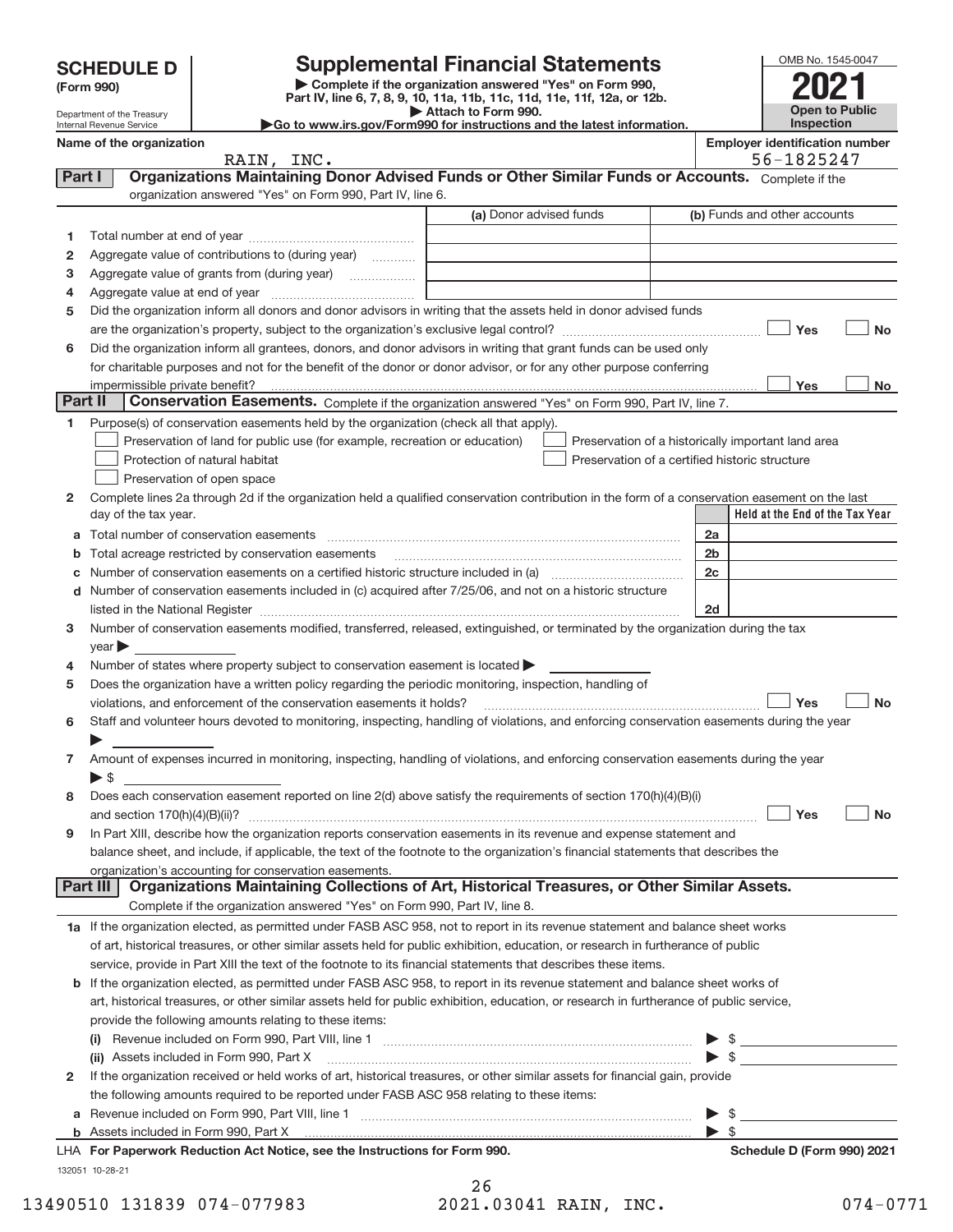|               | RAIN, INC.<br>Schedule D (Form 990) 2021                                                                                                                                                                                                                                                                                                                                                                                                                        |                                         |                |                                                                                                                                                                                                                                |                                 | 56-1825247           |                     |         | Page 2    |
|---------------|-----------------------------------------------------------------------------------------------------------------------------------------------------------------------------------------------------------------------------------------------------------------------------------------------------------------------------------------------------------------------------------------------------------------------------------------------------------------|-----------------------------------------|----------------|--------------------------------------------------------------------------------------------------------------------------------------------------------------------------------------------------------------------------------|---------------------------------|----------------------|---------------------|---------|-----------|
|               | Organizations Maintaining Collections of Art, Historical Treasures, or Other Similar Assets (continued)<br>Part III                                                                                                                                                                                                                                                                                                                                             |                                         |                |                                                                                                                                                                                                                                |                                 |                      |                     |         |           |
| 3             | Using the organization's acquisition, accession, and other records, check any of the following that make significant use of its                                                                                                                                                                                                                                                                                                                                 |                                         |                |                                                                                                                                                                                                                                |                                 |                      |                     |         |           |
|               | collection items (check all that apply):                                                                                                                                                                                                                                                                                                                                                                                                                        |                                         |                |                                                                                                                                                                                                                                |                                 |                      |                     |         |           |
| a             | Public exhibition                                                                                                                                                                                                                                                                                                                                                                                                                                               |                                         |                | Loan or exchange program                                                                                                                                                                                                       |                                 |                      |                     |         |           |
| b             | Scholarly research                                                                                                                                                                                                                                                                                                                                                                                                                                              | e                                       |                | Other the contract of the contract of the contract of the contract of the contract of the contract of the contract of the contract of the contract of the contract of the contract of the contract of the contract of the cont |                                 |                      |                     |         |           |
| c             | Preservation for future generations                                                                                                                                                                                                                                                                                                                                                                                                                             |                                         |                |                                                                                                                                                                                                                                |                                 |                      |                     |         |           |
| 4             | Provide a description of the organization's collections and explain how they further the organization's exempt purpose in Part XIII.                                                                                                                                                                                                                                                                                                                            |                                         |                |                                                                                                                                                                                                                                |                                 |                      |                     |         |           |
| 5             | During the year, did the organization solicit or receive donations of art, historical treasures, or other similar assets                                                                                                                                                                                                                                                                                                                                        |                                         |                |                                                                                                                                                                                                                                |                                 |                      |                     |         |           |
|               |                                                                                                                                                                                                                                                                                                                                                                                                                                                                 |                                         |                |                                                                                                                                                                                                                                |                                 |                      | Yes                 |         | No        |
|               | <b>Part IV</b><br>Escrow and Custodial Arrangements. Complete if the organization answered "Yes" on Form 990, Part IV, line 9, or<br>reported an amount on Form 990, Part X, line 21.                                                                                                                                                                                                                                                                           |                                         |                |                                                                                                                                                                                                                                |                                 |                      |                     |         |           |
|               |                                                                                                                                                                                                                                                                                                                                                                                                                                                                 |                                         |                |                                                                                                                                                                                                                                |                                 |                      |                     |         |           |
|               | 1a Is the organization an agent, trustee, custodian or other intermediary for contributions or other assets not included                                                                                                                                                                                                                                                                                                                                        |                                         |                |                                                                                                                                                                                                                                |                                 |                      |                     |         |           |
|               |                                                                                                                                                                                                                                                                                                                                                                                                                                                                 |                                         |                |                                                                                                                                                                                                                                |                                 |                      | Yes                 |         | <b>No</b> |
| b             | If "Yes," explain the arrangement in Part XIII and complete the following table:                                                                                                                                                                                                                                                                                                                                                                                |                                         |                |                                                                                                                                                                                                                                |                                 |                      | Amount              |         |           |
|               |                                                                                                                                                                                                                                                                                                                                                                                                                                                                 |                                         |                |                                                                                                                                                                                                                                | 1c                              |                      |                     |         |           |
| С             | Beginning balance measurements and the contract of the contract of the contract of the contract of the contract of the contract of the contract of the contract of the contract of the contract of the contract of the contrac<br>Additions during the year manufactured and an account of the year manufactured and account of the year manufactured and account of the state of the state of the state of the state of the state of the state of the state of |                                         |                |                                                                                                                                                                                                                                | 1d                              |                      |                     |         |           |
|               | Distributions during the year manufactured and content to the year manufactured and the year manufactured and the year manufactured and the year manufactured and the year manufactured and the state of the state of the stat                                                                                                                                                                                                                                  |                                         |                |                                                                                                                                                                                                                                | 1e                              |                      |                     |         |           |
|               |                                                                                                                                                                                                                                                                                                                                                                                                                                                                 |                                         |                |                                                                                                                                                                                                                                | 1f                              |                      |                     |         |           |
|               | 2a Did the organization include an amount on Form 990, Part X, line 21, for escrow or custodial account liability?                                                                                                                                                                                                                                                                                                                                              |                                         |                |                                                                                                                                                                                                                                |                                 |                      | Yes                 |         | No        |
|               | <b>b</b> If "Yes," explain the arrangement in Part XIII. Check here if the explanation has been provided on Part XIII                                                                                                                                                                                                                                                                                                                                           |                                         |                |                                                                                                                                                                                                                                |                                 |                      |                     |         |           |
| <b>Part V</b> | Endowment Funds. Complete if the organization answered "Yes" on Form 990, Part IV, line 10.                                                                                                                                                                                                                                                                                                                                                                     |                                         |                |                                                                                                                                                                                                                                |                                 |                      |                     |         |           |
|               |                                                                                                                                                                                                                                                                                                                                                                                                                                                                 | (a) Current year                        | (b) Prior year | (c) Two years back                                                                                                                                                                                                             |                                 | (d) Three years back | (e) Four years back |         |           |
| 1a            | Beginning of year balance                                                                                                                                                                                                                                                                                                                                                                                                                                       |                                         |                |                                                                                                                                                                                                                                |                                 |                      |                     |         |           |
|               |                                                                                                                                                                                                                                                                                                                                                                                                                                                                 |                                         |                |                                                                                                                                                                                                                                |                                 |                      |                     |         |           |
|               | Net investment earnings, gains, and losses                                                                                                                                                                                                                                                                                                                                                                                                                      |                                         |                |                                                                                                                                                                                                                                |                                 |                      |                     |         |           |
|               |                                                                                                                                                                                                                                                                                                                                                                                                                                                                 |                                         |                |                                                                                                                                                                                                                                |                                 |                      |                     |         |           |
|               | e Other expenditures for facilities                                                                                                                                                                                                                                                                                                                                                                                                                             |                                         |                |                                                                                                                                                                                                                                |                                 |                      |                     |         |           |
|               | and programs                                                                                                                                                                                                                                                                                                                                                                                                                                                    |                                         |                |                                                                                                                                                                                                                                |                                 |                      |                     |         |           |
| Ť.            | Administrative expenses                                                                                                                                                                                                                                                                                                                                                                                                                                         |                                         |                |                                                                                                                                                                                                                                |                                 |                      |                     |         |           |
|               | End of year balance                                                                                                                                                                                                                                                                                                                                                                                                                                             |                                         |                |                                                                                                                                                                                                                                |                                 |                      |                     |         |           |
| 2             | Provide the estimated percentage of the current year end balance (line 1g, column (a)) held as:                                                                                                                                                                                                                                                                                                                                                                 |                                         |                |                                                                                                                                                                                                                                |                                 |                      |                     |         |           |
|               | Board designated or quasi-endowment                                                                                                                                                                                                                                                                                                                                                                                                                             |                                         | %              |                                                                                                                                                                                                                                |                                 |                      |                     |         |           |
|               | Permanent endowment > 1                                                                                                                                                                                                                                                                                                                                                                                                                                         | %                                       |                |                                                                                                                                                                                                                                |                                 |                      |                     |         |           |
| С             | Term endowment                                                                                                                                                                                                                                                                                                                                                                                                                                                  | %                                       |                |                                                                                                                                                                                                                                |                                 |                      |                     |         |           |
|               | The percentages on lines 2a, 2b, and 2c should equal 100%.                                                                                                                                                                                                                                                                                                                                                                                                      |                                         |                |                                                                                                                                                                                                                                |                                 |                      |                     |         |           |
|               | 3a Are there endowment funds not in the possession of the organization that are held and administered for the organization                                                                                                                                                                                                                                                                                                                                      |                                         |                |                                                                                                                                                                                                                                |                                 |                      |                     | Yes     | No        |
|               | by:                                                                                                                                                                                                                                                                                                                                                                                                                                                             |                                         |                |                                                                                                                                                                                                                                |                                 |                      |                     |         |           |
|               | (i)                                                                                                                                                                                                                                                                                                                                                                                                                                                             |                                         |                |                                                                                                                                                                                                                                |                                 |                      | 3a(i)               |         |           |
|               |                                                                                                                                                                                                                                                                                                                                                                                                                                                                 |                                         |                |                                                                                                                                                                                                                                |                                 |                      | 3a(ii)              |         |           |
|               | Describe in Part XIII the intended uses of the organization's endowment funds.                                                                                                                                                                                                                                                                                                                                                                                  |                                         |                |                                                                                                                                                                                                                                |                                 |                      | 3 <sub>b</sub>      |         |           |
|               | Land, Buildings, and Equipment.<br><b>Part VI</b>                                                                                                                                                                                                                                                                                                                                                                                                               |                                         |                |                                                                                                                                                                                                                                |                                 |                      |                     |         |           |
|               | Complete if the organization answered "Yes" on Form 990, Part IV, line 11a. See Form 990, Part X, line 10.                                                                                                                                                                                                                                                                                                                                                      |                                         |                |                                                                                                                                                                                                                                |                                 |                      |                     |         |           |
|               | Description of property                                                                                                                                                                                                                                                                                                                                                                                                                                         | (a) Cost or other<br>basis (investment) |                | (b) Cost or other<br>basis (other)                                                                                                                                                                                             | (c) Accumulated<br>depreciation |                      | (d) Book value      |         |           |
|               |                                                                                                                                                                                                                                                                                                                                                                                                                                                                 |                                         |                |                                                                                                                                                                                                                                |                                 |                      |                     |         |           |
| b             |                                                                                                                                                                                                                                                                                                                                                                                                                                                                 |                                         |                |                                                                                                                                                                                                                                |                                 |                      |                     |         |           |
|               |                                                                                                                                                                                                                                                                                                                                                                                                                                                                 |                                         |                | 5,330.                                                                                                                                                                                                                         |                                 | 4,097.               |                     | 1,233.  |           |
| d             |                                                                                                                                                                                                                                                                                                                                                                                                                                                                 |                                         |                | 74,181.                                                                                                                                                                                                                        | $\overline{51,323}$ .           |                      |                     | 22,858. |           |
|               |                                                                                                                                                                                                                                                                                                                                                                                                                                                                 |                                         |                |                                                                                                                                                                                                                                |                                 |                      |                     |         |           |
|               |                                                                                                                                                                                                                                                                                                                                                                                                                                                                 |                                         |                |                                                                                                                                                                                                                                |                                 |                      |                     | 24,091. |           |

**Schedule D (Form 990) 2021**

132052 10‐28‐21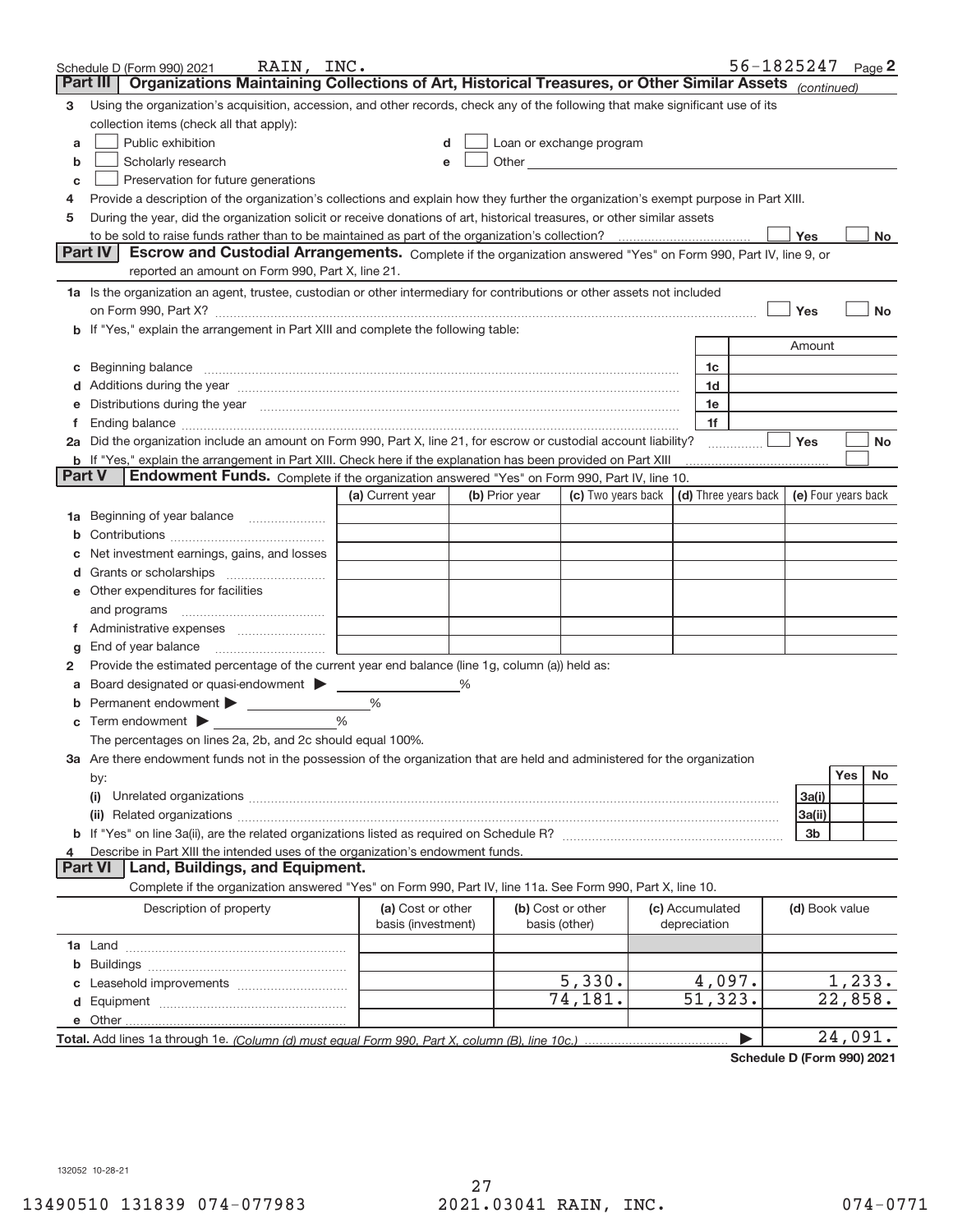|                | <b>Part VII</b> Investments - Other Securities.<br>Complete if the organization answered "Yes" on Form 990, Part IV, line 11b. See Form 990, Part X, line 12. |                 |                                                           |                |
|----------------|---------------------------------------------------------------------------------------------------------------------------------------------------------------|-----------------|-----------------------------------------------------------|----------------|
|                | (a) Description of security or category (including name of security)                                                                                          | (b) Book value  | (c) Method of valuation: Cost or end-of-year market value |                |
|                | (1) Financial derivatives                                                                                                                                     |                 |                                                           |                |
|                |                                                                                                                                                               |                 |                                                           |                |
| $(3)$ Other    |                                                                                                                                                               |                 |                                                           |                |
| (A)            |                                                                                                                                                               |                 |                                                           |                |
| (B)            |                                                                                                                                                               |                 |                                                           |                |
| (C)            |                                                                                                                                                               |                 |                                                           |                |
| (D)            |                                                                                                                                                               |                 |                                                           |                |
| (E)            |                                                                                                                                                               |                 |                                                           |                |
| (F)            |                                                                                                                                                               |                 |                                                           |                |
| (G)            |                                                                                                                                                               |                 |                                                           |                |
| (H)            |                                                                                                                                                               |                 |                                                           |                |
|                | Total. (Col. (b) must equal Form 990, Part X, col. (B) line 12.)                                                                                              |                 |                                                           |                |
|                | <b>Part VIII Investments - Program Related.</b>                                                                                                               |                 |                                                           |                |
|                | Complete if the organization answered "Yes" on Form 990, Part IV, line 11c. See Form 990, Part X, line 13.                                                    |                 |                                                           |                |
|                | (a) Description of investment                                                                                                                                 | (b) Book value  | (c) Method of valuation: Cost or end-of-year market value |                |
| (1)            |                                                                                                                                                               |                 |                                                           |                |
| (2)            |                                                                                                                                                               |                 |                                                           |                |
| (3)            |                                                                                                                                                               |                 |                                                           |                |
| (4)            |                                                                                                                                                               |                 |                                                           |                |
| (5)            |                                                                                                                                                               |                 |                                                           |                |
| (6)            |                                                                                                                                                               |                 |                                                           |                |
| (7)            |                                                                                                                                                               |                 |                                                           |                |
| (8)            |                                                                                                                                                               |                 |                                                           |                |
| (9)            |                                                                                                                                                               |                 |                                                           |                |
|                | Total. (Col. (b) must equal Form 990, Part X, col. (B) line 13.)                                                                                              |                 |                                                           |                |
| <b>Part IX</b> | <b>Other Assets.</b>                                                                                                                                          |                 |                                                           |                |
|                | Complete if the organization answered "Yes" on Form 990, Part IV, line 11d. See Form 990, Part X, line 15.                                                    |                 |                                                           |                |
|                |                                                                                                                                                               | (a) Description |                                                           | (b) Book value |
| (1)            |                                                                                                                                                               |                 |                                                           |                |
| (2)            |                                                                                                                                                               |                 |                                                           |                |
| (3)            |                                                                                                                                                               |                 |                                                           |                |
| (4)            |                                                                                                                                                               |                 |                                                           |                |
| (5)            |                                                                                                                                                               |                 |                                                           |                |
| (6)            |                                                                                                                                                               |                 |                                                           |                |
| (7)            |                                                                                                                                                               |                 |                                                           |                |
| (8)            |                                                                                                                                                               |                 |                                                           |                |
| (9)            |                                                                                                                                                               |                 |                                                           |                |
| <b>Part X</b>  | Total. (Column (b) must equal Form 990, Part X, col. (B) line 15.)                                                                                            |                 |                                                           |                |
|                | <b>Other Liabilities.</b>                                                                                                                                     |                 |                                                           |                |
|                | Complete if the organization answered "Yes" on Form 990, Part IV, line 11e or 11f. See Form 990, Part X, line 25.                                             |                 |                                                           |                |
| 1.             | (a) Description of liability                                                                                                                                  |                 |                                                           | (b) Book value |
| (1)            | Federal income taxes                                                                                                                                          |                 |                                                           |                |
| (2)            |                                                                                                                                                               |                 |                                                           |                |
| (3)            |                                                                                                                                                               |                 |                                                           |                |
| (4)            |                                                                                                                                                               |                 |                                                           |                |
| (5)            |                                                                                                                                                               |                 |                                                           |                |
| (6)            |                                                                                                                                                               |                 |                                                           |                |
| (7)            |                                                                                                                                                               |                 |                                                           |                |
| (8)            |                                                                                                                                                               |                 |                                                           |                |
| (9)            |                                                                                                                                                               |                 |                                                           |                |
|                | Total. (Column (b) must equal Form 990, Part X, col. (B) line 25.)                                                                                            |                 |                                                           |                |

**2.** Liability for uncertain tax positions. In Part XIII, provide the text of the footnote to the organization's financial statements that reports the organization's liability for uncertain tax positions under FASB ASC 740. Check here if the text of the footnote has been provided in Part XIII  $\boxed{\text{X}}$ 

**Schedule D (Form 990) 2021**

132053 10‐28‐21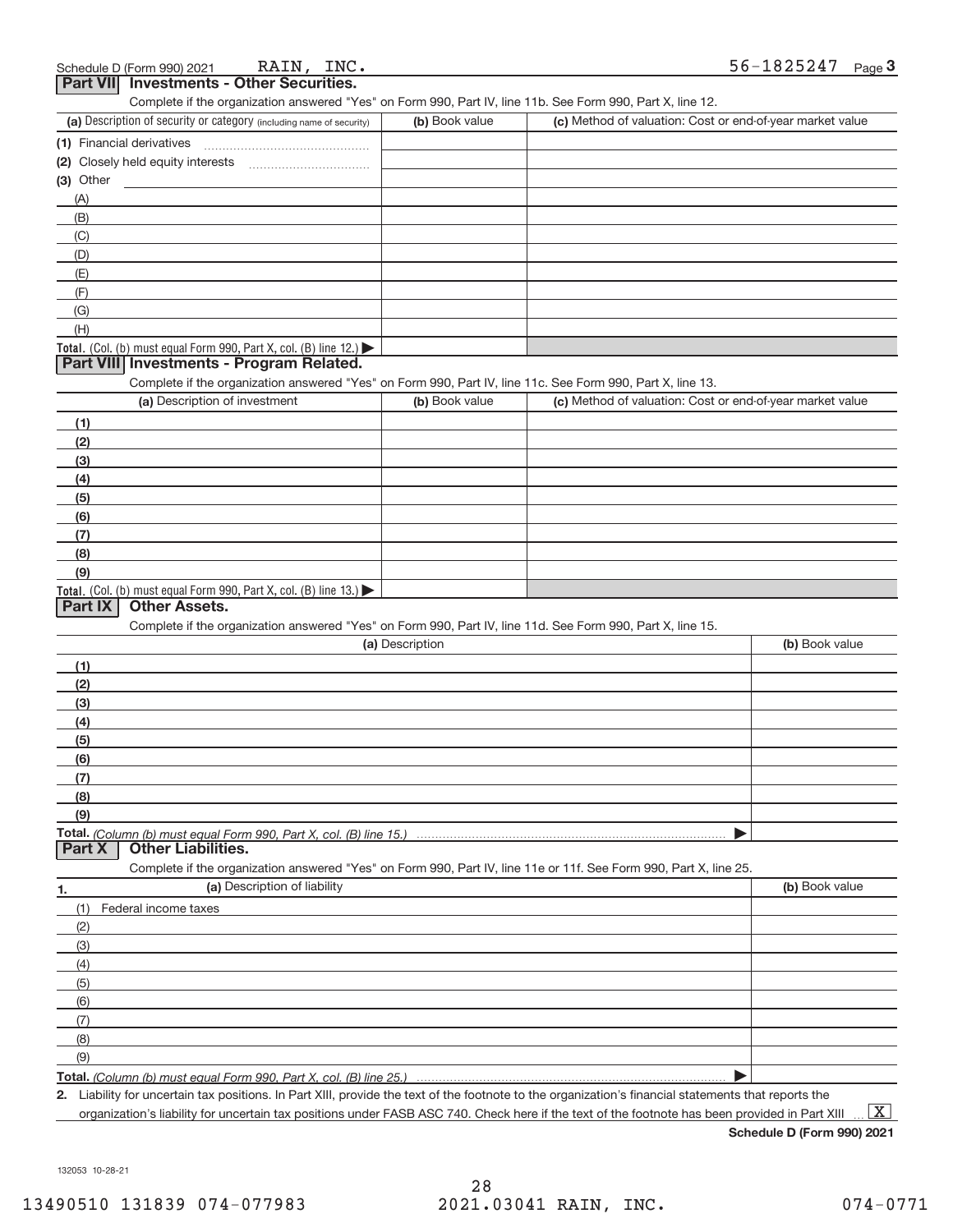|    | RAIN, INC.<br>Schedule D (Form 990) 2021                                                                                                                                                                                            |                |          |                | 56-1825247<br>Page 4 |
|----|-------------------------------------------------------------------------------------------------------------------------------------------------------------------------------------------------------------------------------------|----------------|----------|----------------|----------------------|
|    | Reconciliation of Revenue per Audited Financial Statements With Revenue per Return.<br>Part XI                                                                                                                                      |                |          |                |                      |
|    | Complete if the organization answered "Yes" on Form 990, Part IV, line 12a.                                                                                                                                                         |                |          |                |                      |
| 1  | Total revenue, gains, and other support per audited financial statements                                                                                                                                                            |                |          | $\blacksquare$ | 6,634,889.           |
| 2  | Amounts included on line 1 but not on Form 990, Part VIII, line 12:                                                                                                                                                                 |                |          |                |                      |
| a  |                                                                                                                                                                                                                                     | 2a             |          |                |                      |
|    |                                                                                                                                                                                                                                     | 2 <sub>b</sub> | 153,023. |                |                      |
| c  |                                                                                                                                                                                                                                     | 2c             |          |                |                      |
| d  |                                                                                                                                                                                                                                     | 2d             |          |                |                      |
| e  | Add lines 2a through 2d <b>must be a constructed as the constant of the constant of the constant of the construction</b>                                                                                                            |                |          | 2e             | 153,023.             |
| 3  |                                                                                                                                                                                                                                     |                |          | 3              | 6,481,866.           |
| 4  | Amounts included on Form 990, Part VIII, line 12, but not on line 1:                                                                                                                                                                |                |          |                |                      |
|    |                                                                                                                                                                                                                                     | 4a             |          |                |                      |
| b  |                                                                                                                                                                                                                                     | 4 <sub>b</sub> |          |                |                      |
| c. | Add lines 4a and 4b                                                                                                                                                                                                                 |                |          | 4c             | 0.                   |
|    |                                                                                                                                                                                                                                     |                |          | 5              | 6,481,866.           |
|    |                                                                                                                                                                                                                                     |                |          |                |                      |
|    | Part XII   Reconciliation of Expenses per Audited Financial Statements With Expenses per Return.                                                                                                                                    |                |          |                |                      |
|    | Complete if the organization answered "Yes" on Form 990, Part IV, line 12a.                                                                                                                                                         |                |          |                |                      |
| 1  | Total expenses and losses per audited financial statements [11] [11] Total expenses and losses per audited financial statements [11] [11] Total expenses and losses per audited financial statements                                |                |          | $\blacksquare$ | 5,816,712.           |
| 2  | Amounts included on line 1 but not on Form 990, Part IX, line 25:                                                                                                                                                                   |                |          |                |                      |
| a  |                                                                                                                                                                                                                                     | 2a             | 153,023. |                |                      |
| b  |                                                                                                                                                                                                                                     | 2 <sub>b</sub> |          |                |                      |
| c  |                                                                                                                                                                                                                                     | 2c             |          |                |                      |
| d  |                                                                                                                                                                                                                                     | 2d             |          |                |                      |
| e  | Add lines 2a through 2d <b>contained a contained a contained a contained a</b> contained a contact the state of the state of the state of the state of the state of the state of the state of the state of the state of the state o |                |          | 2e             | 153,023.             |
| 3  |                                                                                                                                                                                                                                     |                |          | 3              | 5,663,689.           |
| 4  | Amounts included on Form 990, Part IX, line 25, but not on line 1:                                                                                                                                                                  |                |          |                |                      |
| a  |                                                                                                                                                                                                                                     | 4a             |          |                |                      |
| b  |                                                                                                                                                                                                                                     | 4b             |          |                |                      |
|    | Add lines 4a and 4b                                                                                                                                                                                                                 |                |          | 4c             | 0.                   |
|    | Part XIII Supplemental Information.                                                                                                                                                                                                 |                |          | 5              | 5,663,689.           |

Provide the descriptions required for Part II, lines 3, 5, and 9; Part III, lines 1a and 4; Part IV, lines 1b and 2b; Part V, line 4; Part X, line 2; Part XI, lines 2d and 4b; and Part XII, lines 2d and 4b. Also complete this part to provide any additional information.

PART X, LINE 2:

THE ORGANIZATION IS A NOT‐FOR‐PROFIT ORGANIZATION THAT IS EXEMPT FROM

INCOME TAXES UNDER SECTION 501(C)(3) OF THE INTERNAL REVENUE CODE AND

CLASSIFIED BY THE INTERNAL REVENUE SERVICE AS OTHER THAN A PRIVATE

FOUNDATION.

THE ORGANIZATION'S INCOME TAX RETURNS ARE SUBJECT TO REVIEW AND

EXAMINATION BY FEDERAL, STATE AND LOCAL AUTHORITIES. THE ORGANIZATION IS

NOT AWARE OF ANY ACTIVITIES THAT WOULD JEOPARDIZE ITS TAX‐EXEMPT STATUS.

THE ORGANIZATION IS NOT AWARE OF ANY ACTIVITIES THAT ARE SUBJECT TO TAX ON

UNRELATED BUSINESS INCOME OR EXCISE OR OTHER TAXES.

132054 10‐28‐21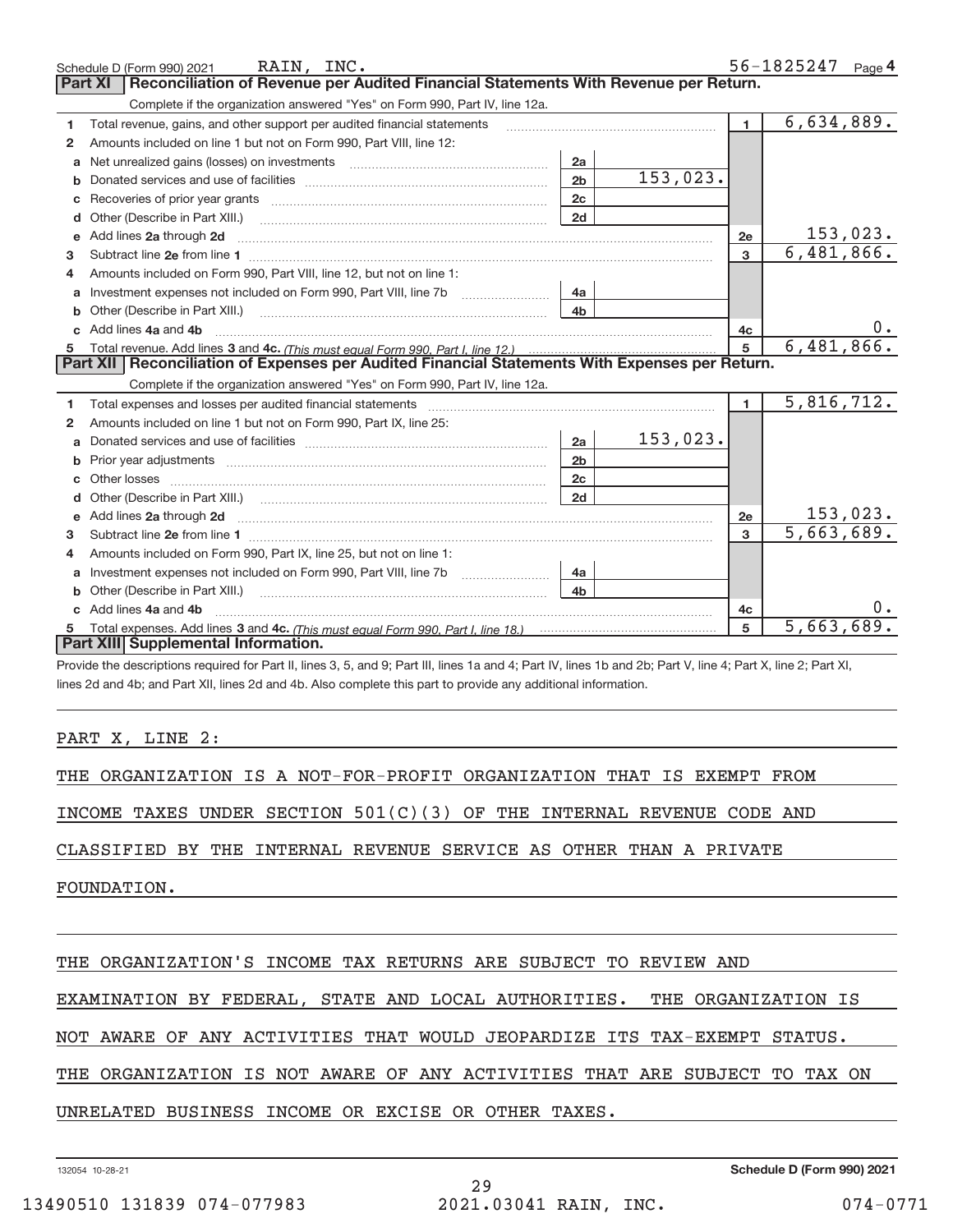*(continued)*

| U.S. GAAP REQUIRES AN ORGANIZATION TO RECOGNIZE A TAX BENEFIT OR EXPENSE   |
|----------------------------------------------------------------------------|
| FROM AN UNCERTAIN TAX POSITION ONLY IF IT IS MORE LIKELY THAN NOT THAT THE |
| TAX POSITION WILL BE SUSTAINED ON EXAMINATION BY THE TAX AUTHORITIES,      |
| BASED ON THE TECHNICAL MERITS OF THE POSITION. MANAGEMENT BELIEVES THE     |
| ORGANIZATION HAS NO UNCERTAIN TAX POSITIONS AS OF DECEMBER 31, 2021 AND    |
| 2020.                                                                      |
|                                                                            |
|                                                                            |
|                                                                            |
|                                                                            |
|                                                                            |
|                                                                            |
|                                                                            |
|                                                                            |
|                                                                            |
|                                                                            |
|                                                                            |
|                                                                            |
|                                                                            |
|                                                                            |
|                                                                            |
|                                                                            |
|                                                                            |
|                                                                            |
|                                                                            |
|                                                                            |
|                                                                            |
|                                                                            |
|                                                                            |
| Schedule D (Form 990) 2021                                                 |

132055 10‐28‐21

30 13490510 131839 074‐077983 2021.03041 RAIN, INC. 074‐0771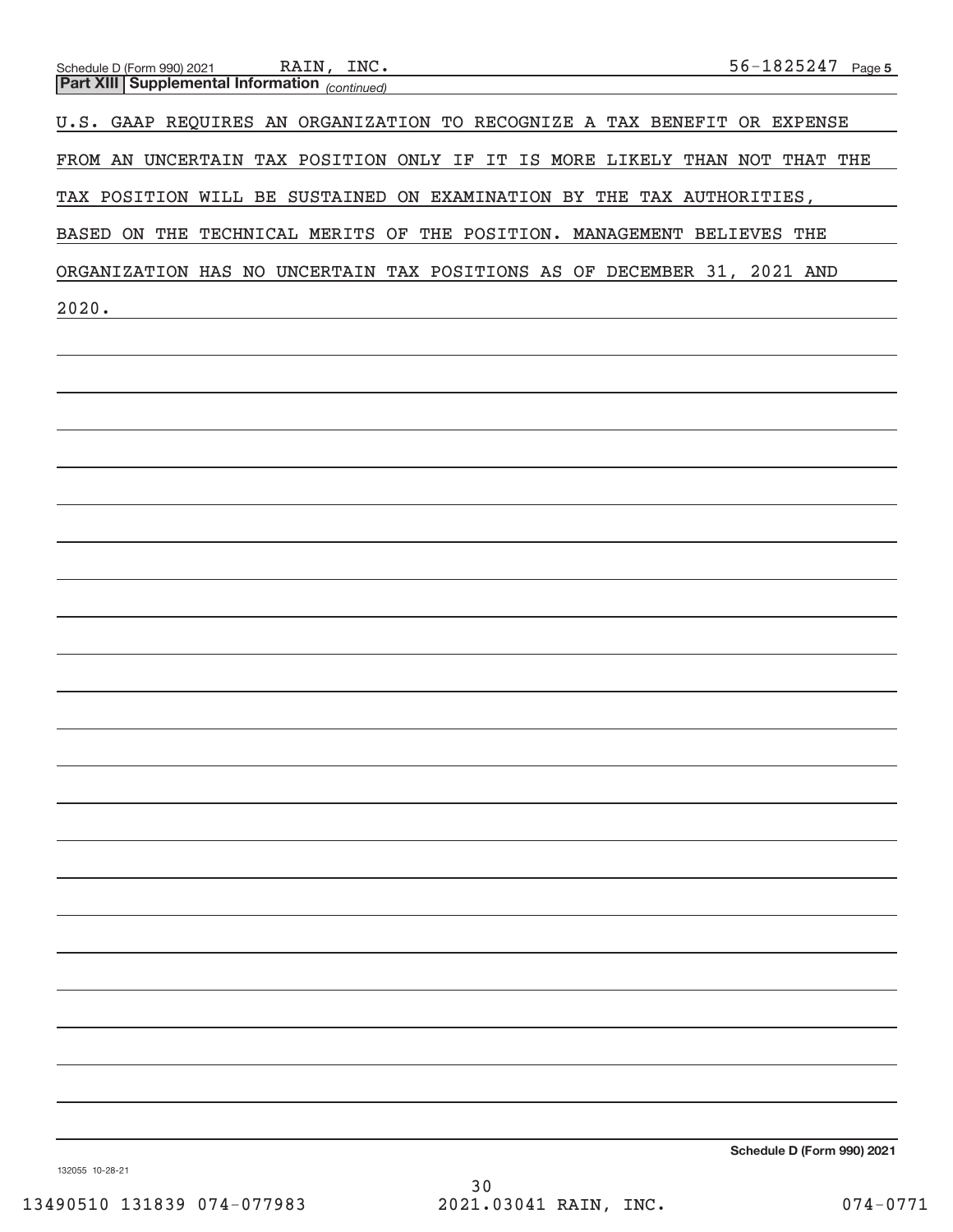| <b>SCHEDULE G</b>                                                                        |                                                                                                                                                                     | <b>Supplemental Information Regarding Fundraising or Gaming Activities</b>                                                                                                                                                                                                                                                                                                                                                                                                                                                                         |                                                                            |    |                                                                            |  |                                                                            | OMB No. 1545-0047                                       |
|------------------------------------------------------------------------------------------|---------------------------------------------------------------------------------------------------------------------------------------------------------------------|----------------------------------------------------------------------------------------------------------------------------------------------------------------------------------------------------------------------------------------------------------------------------------------------------------------------------------------------------------------------------------------------------------------------------------------------------------------------------------------------------------------------------------------------------|----------------------------------------------------------------------------|----|----------------------------------------------------------------------------|--|----------------------------------------------------------------------------|---------------------------------------------------------|
| (Form 990)                                                                               | Complete if the organization answered "Yes" on Form 990, Part IV, line 17, 18, or 19, or if the<br>organization entered more than \$15,000 on Form 990-EZ, line 6a. |                                                                                                                                                                                                                                                                                                                                                                                                                                                                                                                                                    |                                                                            |    |                                                                            |  |                                                                            |                                                         |
| Department of the Treasury                                                               |                                                                                                                                                                     | Attach to Form 990 or Form 990-EZ.                                                                                                                                                                                                                                                                                                                                                                                                                                                                                                                 |                                                                            |    |                                                                            |  |                                                                            | 2021<br><b>Open to Public</b>                           |
| Internal Revenue Service                                                                 |                                                                                                                                                                     | ► Go to www.irs.gov/Form990 for instructions and the latest information.                                                                                                                                                                                                                                                                                                                                                                                                                                                                           |                                                                            |    |                                                                            |  |                                                                            | Inspection                                              |
| Name of the organization                                                                 | RAIN, INC.                                                                                                                                                          |                                                                                                                                                                                                                                                                                                                                                                                                                                                                                                                                                    |                                                                            |    |                                                                            |  | 56-1825247                                                                 | <b>Employer identification number</b>                   |
| Part I                                                                                   |                                                                                                                                                                     | Fundraising Activities. Complete if the organization answered "Yes" on Form 990, Part IV, line 17. Form 990-EZ filers are not                                                                                                                                                                                                                                                                                                                                                                                                                      |                                                                            |    |                                                                            |  |                                                                            |                                                         |
| Mail solicitations<br>a<br>b<br>Phone solicitations<br>с<br>In-person solicitations<br>d | required to complete this part.<br>Internet and email solicitations<br>compensated at least \$5,000 by the organization.                                            | 1 Indicate whether the organization raised funds through any of the following activities. Check all that apply.<br>e<br>f<br>Special fundraising events<br>g<br>2 a Did the organization have a written or oral agreement with any individual (including officers, directors, trustees, or<br>key employees listed in Form 990, Part VII) or entity in connection with professional fundraising services?<br>b If "Yes," list the 10 highest paid individuals or entities (fundraisers) pursuant to agreements under which the fundraiser is to be |                                                                            |    | Solicitation of non-government grants<br>Solicitation of government grants |  | <b>Yes</b>                                                                 | <b>No</b>                                               |
| (i) Name and address of individual<br>or entity (fundraiser)                             |                                                                                                                                                                     | (ii) Activity                                                                                                                                                                                                                                                                                                                                                                                                                                                                                                                                      | (iii) Did<br>fundraiser<br>have custody<br>or control of<br>contributions? |    | (iv) Gross receipts<br>from activity                                       |  | (v) Amount paid<br>to (or retained by)<br>fundraiser<br>listed in col. (i) | (vi) Amount paid<br>to (or retained by)<br>organization |
|                                                                                          |                                                                                                                                                                     |                                                                                                                                                                                                                                                                                                                                                                                                                                                                                                                                                    | Yes                                                                        | No |                                                                            |  |                                                                            |                                                         |
|                                                                                          |                                                                                                                                                                     |                                                                                                                                                                                                                                                                                                                                                                                                                                                                                                                                                    |                                                                            |    |                                                                            |  |                                                                            |                                                         |
|                                                                                          |                                                                                                                                                                     |                                                                                                                                                                                                                                                                                                                                                                                                                                                                                                                                                    |                                                                            |    |                                                                            |  |                                                                            |                                                         |
|                                                                                          |                                                                                                                                                                     |                                                                                                                                                                                                                                                                                                                                                                                                                                                                                                                                                    |                                                                            |    |                                                                            |  |                                                                            |                                                         |
|                                                                                          |                                                                                                                                                                     |                                                                                                                                                                                                                                                                                                                                                                                                                                                                                                                                                    |                                                                            |    |                                                                            |  |                                                                            |                                                         |
|                                                                                          |                                                                                                                                                                     |                                                                                                                                                                                                                                                                                                                                                                                                                                                                                                                                                    |                                                                            |    |                                                                            |  |                                                                            |                                                         |
|                                                                                          |                                                                                                                                                                     |                                                                                                                                                                                                                                                                                                                                                                                                                                                                                                                                                    |                                                                            |    |                                                                            |  |                                                                            |                                                         |
|                                                                                          |                                                                                                                                                                     |                                                                                                                                                                                                                                                                                                                                                                                                                                                                                                                                                    |                                                                            |    |                                                                            |  |                                                                            |                                                         |
|                                                                                          |                                                                                                                                                                     |                                                                                                                                                                                                                                                                                                                                                                                                                                                                                                                                                    |                                                                            |    |                                                                            |  |                                                                            |                                                         |
|                                                                                          |                                                                                                                                                                     |                                                                                                                                                                                                                                                                                                                                                                                                                                                                                                                                                    |                                                                            |    |                                                                            |  |                                                                            |                                                         |
|                                                                                          |                                                                                                                                                                     |                                                                                                                                                                                                                                                                                                                                                                                                                                                                                                                                                    |                                                                            |    |                                                                            |  |                                                                            |                                                         |
|                                                                                          |                                                                                                                                                                     |                                                                                                                                                                                                                                                                                                                                                                                                                                                                                                                                                    |                                                                            |    |                                                                            |  |                                                                            |                                                         |
|                                                                                          |                                                                                                                                                                     |                                                                                                                                                                                                                                                                                                                                                                                                                                                                                                                                                    |                                                                            |    |                                                                            |  |                                                                            |                                                         |
| Total<br>or licensing.                                                                   |                                                                                                                                                                     | 3 List all states in which the organization is registered or licensed to solicit contributions or has been notified it is exempt from registration                                                                                                                                                                                                                                                                                                                                                                                                 |                                                                            |    |                                                                            |  |                                                                            |                                                         |
|                                                                                          |                                                                                                                                                                     |                                                                                                                                                                                                                                                                                                                                                                                                                                                                                                                                                    |                                                                            |    |                                                                            |  |                                                                            |                                                         |
|                                                                                          |                                                                                                                                                                     |                                                                                                                                                                                                                                                                                                                                                                                                                                                                                                                                                    |                                                                            |    |                                                                            |  |                                                                            |                                                         |
|                                                                                          |                                                                                                                                                                     |                                                                                                                                                                                                                                                                                                                                                                                                                                                                                                                                                    |                                                                            |    |                                                                            |  |                                                                            |                                                         |
|                                                                                          |                                                                                                                                                                     |                                                                                                                                                                                                                                                                                                                                                                                                                                                                                                                                                    |                                                                            |    |                                                                            |  |                                                                            |                                                         |
|                                                                                          |                                                                                                                                                                     |                                                                                                                                                                                                                                                                                                                                                                                                                                                                                                                                                    |                                                                            |    |                                                                            |  |                                                                            |                                                         |
|                                                                                          |                                                                                                                                                                     |                                                                                                                                                                                                                                                                                                                                                                                                                                                                                                                                                    |                                                                            |    |                                                                            |  |                                                                            |                                                         |
|                                                                                          |                                                                                                                                                                     | LHA For Paperwork Reduction Act Notice, see the Instructions for Form 990 or 990-EZ.                                                                                                                                                                                                                                                                                                                                                                                                                                                               |                                                                            |    |                                                                            |  |                                                                            | Schedule G (Form 990) 2021                              |

132081 10‐21‐21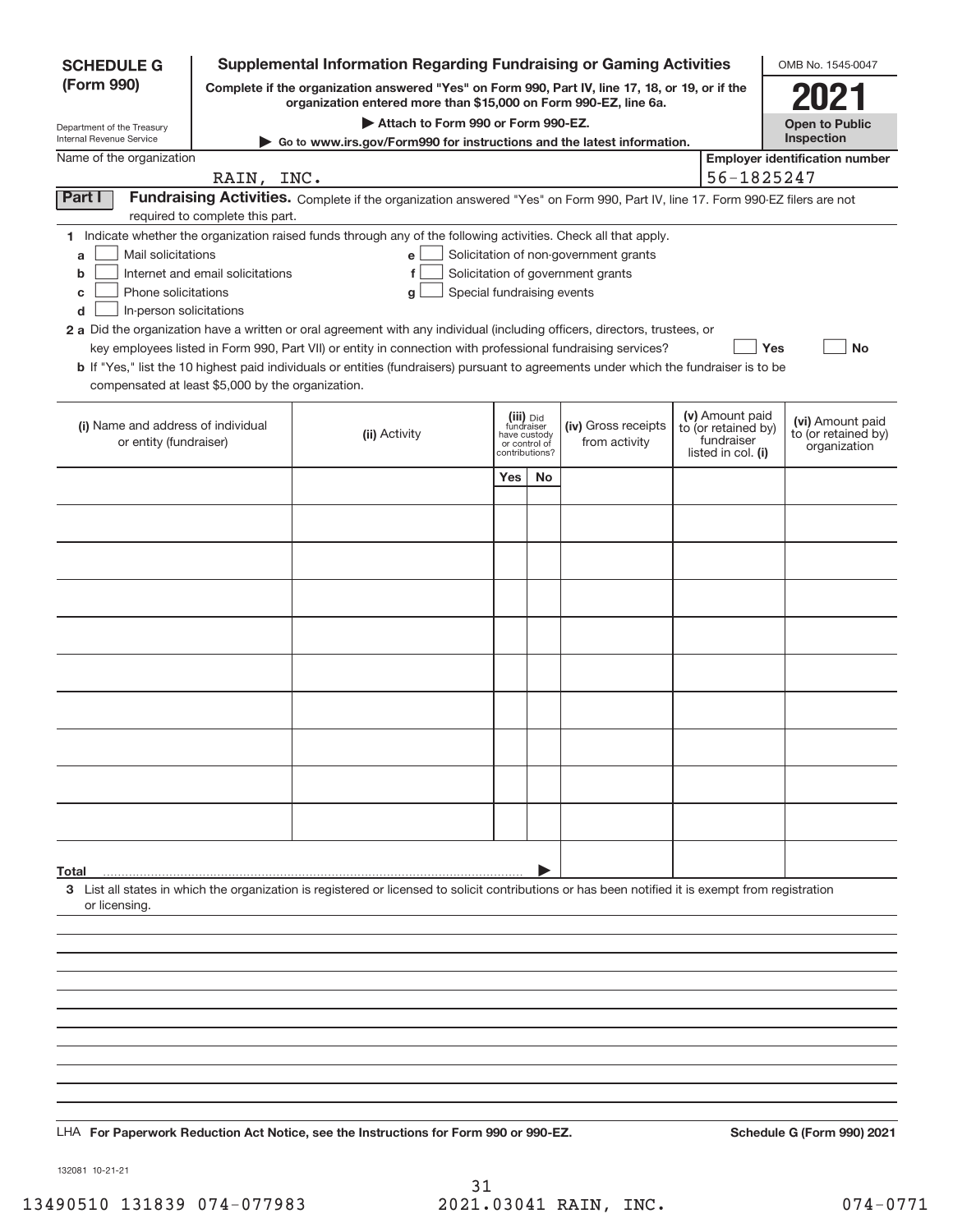**2** RAIN, INC. 56‐1825247

Part II | Fundraising Events. Complete if the organization answered "Yes" on Form 990, Part IV, line 18, or reported more than \$15,000

|                 |    | of fundraising event contributions and gross income on Form 990-EZ, lines 1 and 6b. List events with gross receipts greater than \$5,000. |                       |                                                  |                  |                                                     |
|-----------------|----|-------------------------------------------------------------------------------------------------------------------------------------------|-----------------------|--------------------------------------------------|------------------|-----------------------------------------------------|
|                 |    |                                                                                                                                           | (a) Event $#1$        | (b) Event #2                                     | (c) Other events | (d) Total events                                    |
|                 |    |                                                                                                                                           | AIDS WALK             | GAY BINGO                                        | 2                | (add col. (a) through                               |
|                 |    |                                                                                                                                           | (event type)          | (event type)                                     | (total number)   | col. (c)                                            |
| Revenue         |    |                                                                                                                                           | 140,927.              | 110,382.                                         | 111,188.         | <u>362,497.</u>                                     |
|                 |    |                                                                                                                                           | 140,927.              | 110,382.                                         | 111,188.         | 362,497.                                            |
|                 |    | 3 Gross income (line 1 minus line 2)                                                                                                      |                       |                                                  |                  |                                                     |
|                 |    | 4 Cash prizes                                                                                                                             |                       |                                                  |                  |                                                     |
|                 | 5. |                                                                                                                                           |                       |                                                  |                  |                                                     |
|                 |    |                                                                                                                                           | 8,000.                | 5,040.                                           | 31,550.          | 44,590.                                             |
| Direct Expenses |    | 7 Food and beverages                                                                                                                      |                       | 885.                                             |                  | 885.                                                |
|                 |    |                                                                                                                                           |                       | <u>2,851.</u>                                    | 211.             |                                                     |
|                 | 9  |                                                                                                                                           | $\overline{21,723}$ . | 41, 486.                                         | 6,179.           | $\frac{3,062}{69,388}$                              |
|                 | 10 | Direct expense summary. Add lines 4 through 9 in column (d)                                                                               |                       |                                                  |                  | 117,925.                                            |
|                 |    | 11 Net income summary. Subtract line 10 from line 3, column (d)                                                                           |                       |                                                  |                  | $-117,925.$                                         |
| Part III        |    | Gaming. Complete if the organization answered "Yes" on Form 990, Part IV, line 19, or reported more than                                  |                       |                                                  |                  |                                                     |
|                 |    | \$15,000 on Form 990-EZ, line 6a.                                                                                                         |                       |                                                  |                  |                                                     |
| Revenue         |    |                                                                                                                                           | (a) Bingo             | (b) Pull tabs/instant<br>bingo/progressive bingo | (c) Other gaming | (d) Total gaming (add<br>col. (a) through col. (c)) |
|                 |    |                                                                                                                                           |                       |                                                  |                  |                                                     |
|                 |    |                                                                                                                                           |                       |                                                  |                  |                                                     |
| Expenses        |    |                                                                                                                                           |                       |                                                  |                  |                                                     |
| Direct          |    |                                                                                                                                           |                       |                                                  |                  |                                                     |
|                 | 5  |                                                                                                                                           |                       |                                                  |                  |                                                     |
|                 | 6  | Volunteer labor                                                                                                                           | %<br>Yes<br>No        | %<br>Yes<br>No                                   | Yes_<br>%<br>No  |                                                     |
|                 | 7  | Direct expense summary. Add lines 2 through 5 in column (d)                                                                               |                       |                                                  |                  |                                                     |
|                 | 8  |                                                                                                                                           |                       |                                                  |                  |                                                     |
|                 |    | 9 Enter the state(s) in which the organization conducts gaming activities:                                                                |                       |                                                  |                  |                                                     |
|                 |    | <b>b</b> If "No," explain:                                                                                                                |                       |                                                  |                  | Yes<br><b>No</b>                                    |
|                 |    |                                                                                                                                           |                       |                                                  |                  |                                                     |
|                 |    |                                                                                                                                           |                       |                                                  |                  | Yes<br><b>No</b>                                    |

132082 10‐21‐21

**Schedule G (Form 990) 2021**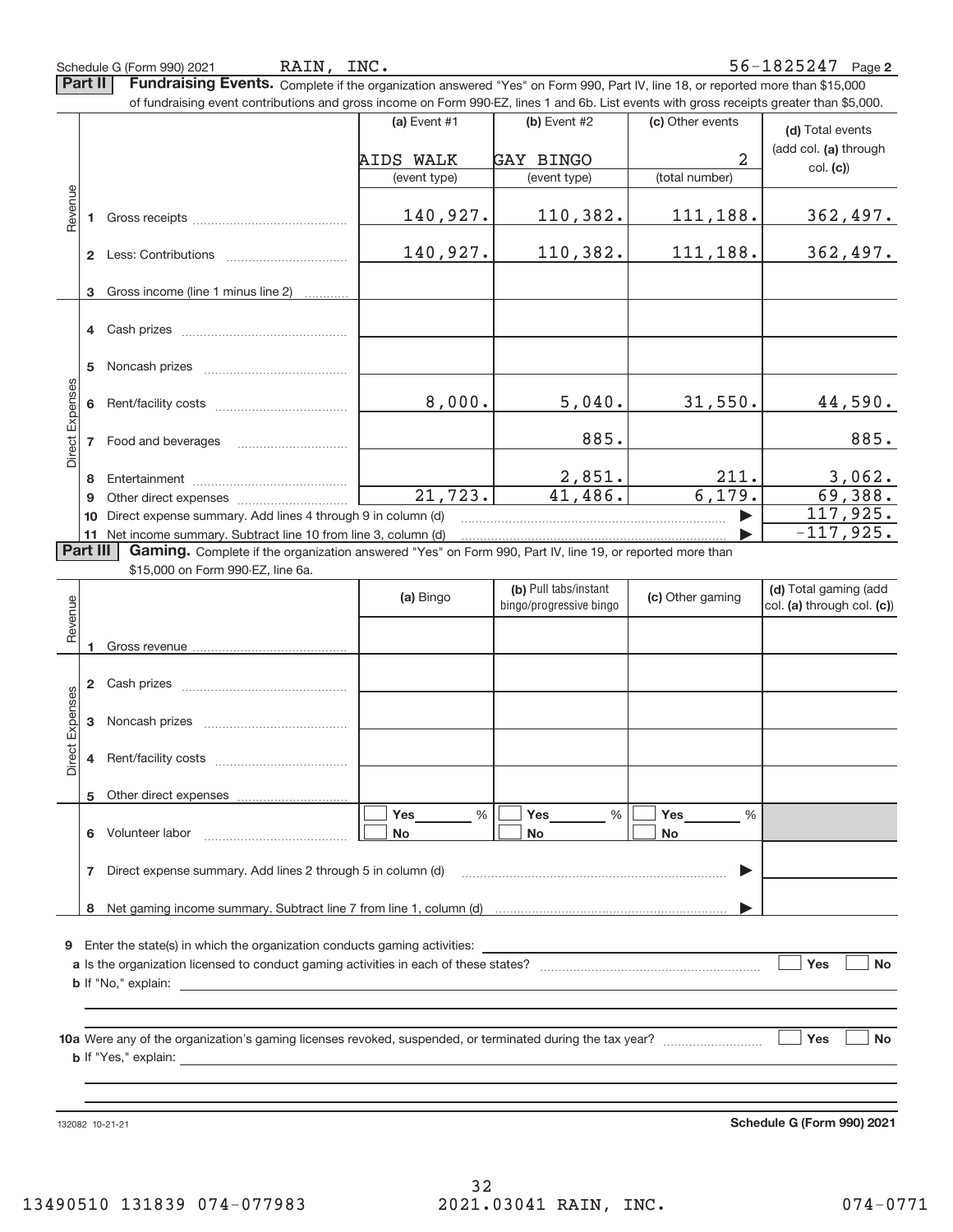| Schedule G (Form 990) 2021                                                   | RAIN, INC. |                                                                                                                                                                                                                                    | 56-1825247                 | Page 3    |
|------------------------------------------------------------------------------|------------|------------------------------------------------------------------------------------------------------------------------------------------------------------------------------------------------------------------------------------|----------------------------|-----------|
|                                                                              |            |                                                                                                                                                                                                                                    | Yes                        | No        |
|                                                                              |            | 12 Is the organization a grantor, beneficiary or trustee of a trust, or a member of a partnership or other entity formed                                                                                                           |                            |           |
|                                                                              |            |                                                                                                                                                                                                                                    | $\vert$ Yes                | No        |
| 13 Indicate the percentage of gaming activity conducted in:                  |            |                                                                                                                                                                                                                                    |                            |           |
|                                                                              |            |                                                                                                                                                                                                                                    | 13a                        | %         |
|                                                                              |            | <b>b</b> An outside facility <i>www.communically.communically.communically.communically.communically.communically.communically.communically.com</i>                                                                                | 13 <sub>b</sub>            | $\%$      |
|                                                                              |            | 14 Enter the name and address of the person who prepares the organization's gaming/special events books and records:                                                                                                               |                            |           |
|                                                                              |            |                                                                                                                                                                                                                                    |                            |           |
|                                                                              |            |                                                                                                                                                                                                                                    |                            |           |
|                                                                              |            |                                                                                                                                                                                                                                    |                            | <b>No</b> |
|                                                                              |            |                                                                                                                                                                                                                                    |                            |           |
|                                                                              |            |                                                                                                                                                                                                                                    |                            |           |
| c If "Yes," enter name and address of the third party:                       |            |                                                                                                                                                                                                                                    |                            |           |
|                                                                              |            |                                                                                                                                                                                                                                    |                            |           |
|                                                                              |            | Name $\blacktriangleright$ $\frac{1}{\sqrt{1-\frac{1}{2}}\left(1-\frac{1}{2}\right)}$                                                                                                                                              |                            |           |
|                                                                              |            |                                                                                                                                                                                                                                    |                            |           |
|                                                                              |            |                                                                                                                                                                                                                                    |                            |           |
| 16 Gaming manager information:                                               |            |                                                                                                                                                                                                                                    |                            |           |
|                                                                              |            |                                                                                                                                                                                                                                    |                            |           |
|                                                                              |            |                                                                                                                                                                                                                                    |                            |           |
|                                                                              |            |                                                                                                                                                                                                                                    |                            |           |
| Gaming manager compensation > \$                                             |            |                                                                                                                                                                                                                                    |                            |           |
|                                                                              |            |                                                                                                                                                                                                                                    |                            |           |
|                                                                              |            | Description of services provided > <u>example and the services</u> of the services of the services of the services of the services of the services of the services of the services of the services of the services of the services |                            |           |
|                                                                              |            |                                                                                                                                                                                                                                    |                            |           |
|                                                                              |            |                                                                                                                                                                                                                                    |                            |           |
| Director/officer                                                             | Employee   | Independent contractor                                                                                                                                                                                                             |                            |           |
|                                                                              |            |                                                                                                                                                                                                                                    |                            |           |
| <b>17</b> Mandatory distributions:                                           |            |                                                                                                                                                                                                                                    |                            |           |
|                                                                              |            | a Is the organization required under state law to make charitable distributions from the gaming proceeds to                                                                                                                        |                            |           |
| retain the state gaming license?                                             |            | $\Box$ Yes $\Box$ No<br><b>b</b> Enter the amount of distributions required under state law to be distributed to other exempt organizations or spent in the                                                                        |                            |           |
| organization's own exempt activities during the tax year $\triangleright$ \$ |            |                                                                                                                                                                                                                                    |                            |           |
| Part IV                                                                      |            | Supplemental Information. Provide the explanations required by Part I, line 2b, columns (iii) and (v); and Part III, lines 9, 9b, 10b,                                                                                             |                            |           |
|                                                                              |            | 15b, 15c, 16, and 17b, as applicable. Also provide any additional information. See instructions.                                                                                                                                   |                            |           |
|                                                                              |            |                                                                                                                                                                                                                                    |                            |           |
|                                                                              |            |                                                                                                                                                                                                                                    |                            |           |
|                                                                              |            |                                                                                                                                                                                                                                    |                            |           |
|                                                                              |            |                                                                                                                                                                                                                                    |                            |           |
|                                                                              |            |                                                                                                                                                                                                                                    |                            |           |
|                                                                              |            |                                                                                                                                                                                                                                    |                            |           |
|                                                                              |            |                                                                                                                                                                                                                                    |                            |           |
|                                                                              |            |                                                                                                                                                                                                                                    |                            |           |
|                                                                              |            |                                                                                                                                                                                                                                    |                            |           |
|                                                                              |            |                                                                                                                                                                                                                                    |                            |           |
|                                                                              |            |                                                                                                                                                                                                                                    |                            |           |
|                                                                              |            |                                                                                                                                                                                                                                    |                            |           |
|                                                                              |            |                                                                                                                                                                                                                                    |                            |           |
|                                                                              |            |                                                                                                                                                                                                                                    |                            |           |
|                                                                              |            |                                                                                                                                                                                                                                    |                            |           |
| 132083 10-21-21                                                              |            | 33                                                                                                                                                                                                                                 | Schedule G (Form 990) 2021 |           |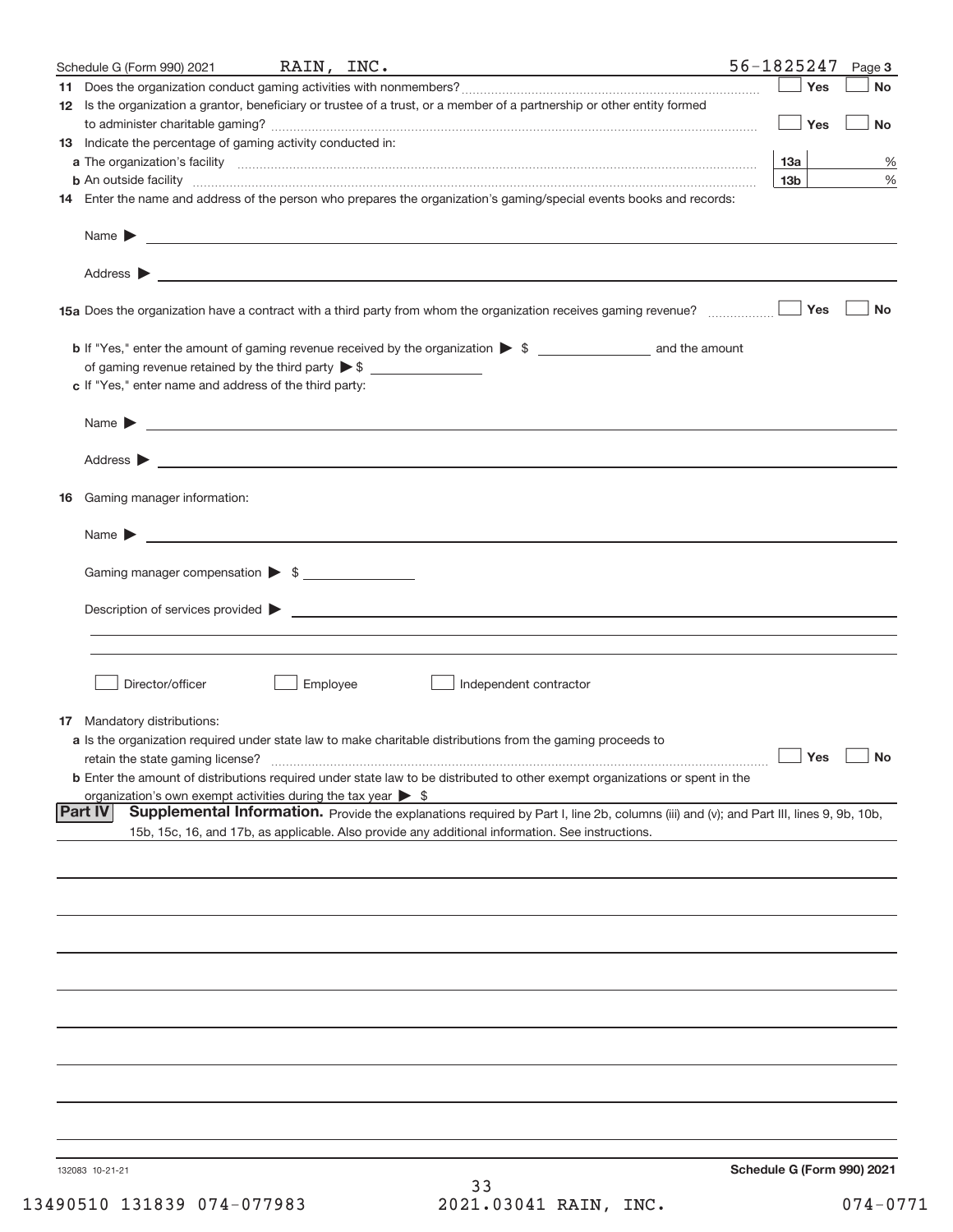| [commaray] |                       |
|------------|-----------------------|
|            |                       |
|            |                       |
|            |                       |
|            |                       |
|            |                       |
|            |                       |
|            |                       |
|            |                       |
|            |                       |
|            |                       |
|            |                       |
|            |                       |
|            |                       |
|            |                       |
|            |                       |
|            |                       |
|            |                       |
|            |                       |
|            |                       |
|            |                       |
|            |                       |
|            |                       |
|            |                       |
|            |                       |
|            |                       |
|            |                       |
|            |                       |
|            |                       |
|            |                       |
|            |                       |
|            |                       |
|            |                       |
|            |                       |
|            |                       |
|            |                       |
|            |                       |
|            |                       |
|            |                       |
|            |                       |
|            |                       |
|            |                       |
|            |                       |
|            |                       |
|            |                       |
|            |                       |
|            |                       |
|            |                       |
|            |                       |
|            |                       |
|            | Schedule G (Form 990) |

132084 11‐18‐21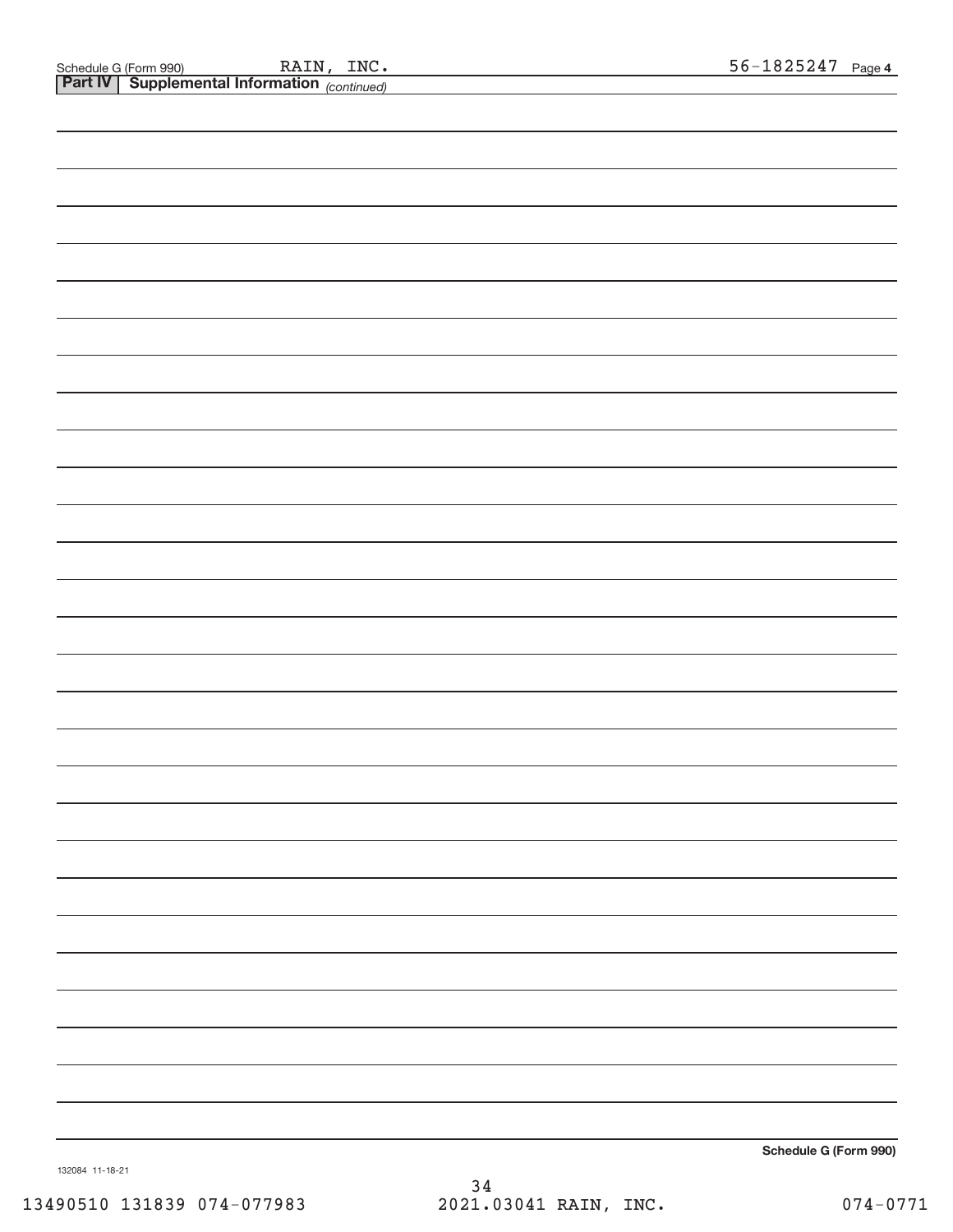**(Form 990)**

Department of the Treasury Internal Revenue Service

Name of the organization



FORM 990, PART III, LINE 4A, PROGRAM SERVICE ACCOMPLISHMENTS:

CARE PLAN, DEVELOPED IN COLLABORATION WITH THEIR MEDICAL CASE MANAGER.

THE PLAN IDENTIFIES AND ADDRESSES BARRIERS THAT IMPACT HEALTH AND

WELLNESS. THE ULTIMATE GOAL FOR MCM CLIENTS IS TO ACHIEVE AND MAINTAIN

HIV VIRAL SUPPRESSION. IN 2021, 106INDIVIDUALS WERE SERVED WITH MEDICAL

CASE MANAGEMENT.

‐‐MENTAL HEALTH SERVICES ‐ ON‐SITE AND TELEHEALTH COUNSELING FOR

CLIENTS THROUGH ONE‐ON‐ONE SESSIONS AND SUPPORT GROUPS TO ADDRESS

ISSUES THAT IMPACT INDIVIDUALS LIVING WITH HIV. SERVICES ARE PROVIDED

BY TWO LICENSED MARRIAGE AND FAMILY THERAPISTS. IN IN 2021, 52

INDIVIDUALS WERE SERVED IN THE MENTAL HEALTH PROGRAM.

‐PREP / PEP PROGRAMS PREP (PRE‐EXPOSURE PROPHYLAXIS) AND PEP

(POST‐EXPOSURE PROPHYLAXIS ) IS A BIOMEDICAL HIV PREVENTION STRATEGY

FOR HIV NEGATIVE PEOPLE THAT REDUCES THE RISK OF CONTRACTING THE VIRUS.

RAIN CONNECTS HIV NEGATIVE PEOPLE TO A PRESCRIBING PHYSICIAN TO OBTAIN

MEDICATIONS TO REDUCE THE RISK OF CONTRACTING HIV. IN 2021, 94

INDIVIDUALS WERE SERVED IN THIS PROGRAM.

‐‐HEALTH INSURANCE ASSISTANCE SERVICES ‐ EXPERT GUIDANCE FOR UNINSURED INDIVIDUALS LIVING WITH HIV, INCLUDING: ASSISTANCE WITH REVIEWING ELIGIBLE HEALTH CARE PLANS, ENROLLMENT IN APPROPRIATE, AFFORDABLE COVERAGE, AND PREMIUM ASSISTANCE FOR THOSE THAT QUALIFY. IN 2021, 280 INDIVIDUALS WERE SERVED THROUGH THE HEALTH INSURANCE ASSISTANCE

SERVICES.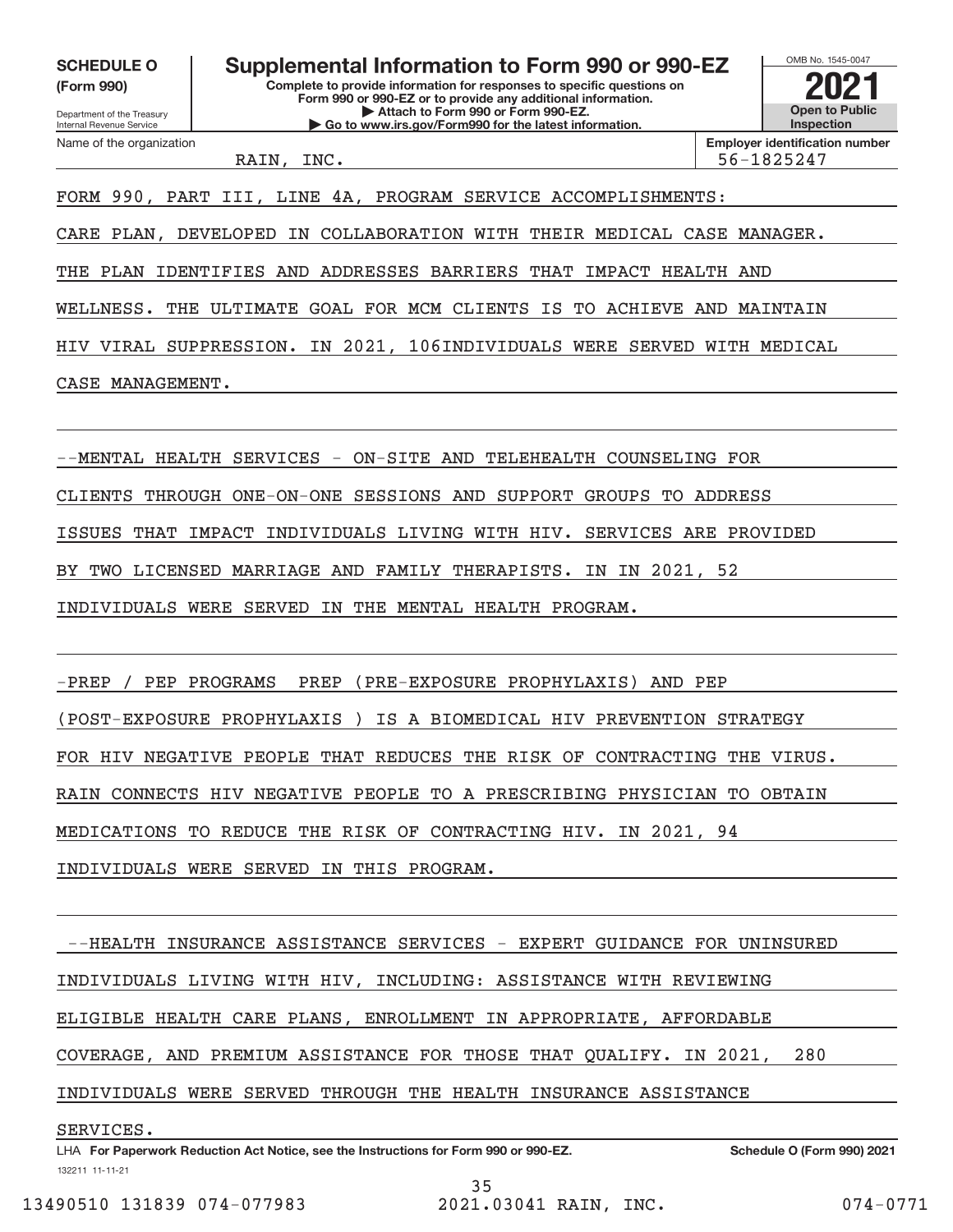‐‐SERVICES FOR THE SPANISH SPEAKING COMMUNITY ‐ STAFF MEMBERS ADDRESS UNIQUE CULTURAL BARRIERS TO HEALTHCARE AND ENGAGE CLIENTS IN MEDICAL CARE WITH THE GOAL OF LONG TERM RETENTION AND VIRAL SUPPRESSION. IN 2021, 17% OF CLIENTS SERVED BY RAIN IDENTIFIED AS HAVING LATINO ETHNICITY.

‐ EARLY INTERVENTION SERVICES (EIS) PREFORMS OUTREACH ACTIVITIES TO IDENTIFY INDIVIDUALS LIVING WITH HIV WHO ARE NOT IN CARE OR THOSE THAT ARE UNAWARE OF THEIR HIV STATUS. IN 2021, 116 INDIVIDUALS WERE SERVED THROUGH THE EIS PROGRAM.

‐ HIV TESTING IS PERFORMED TO IDENTIFY INDIVIDUALS WHO ARE LIVING WITH HIV AND UNAWARE OF THEIR STATUS OR AT RISK. HIV TESTING STAFF LINK INDIVIDUALS WHO ARE TESTING TO FOLLOW‐UP CARE DEPENDING ON THEIR UNIQUE NEEDS. HIV/STD TESTING IS OFFERED ON WEDNESDAY EVENINGS IN OUR UPTOWN OFFICE (5 TO 7 PM) IN PARTNERSHIP WITH THE MECKLENBURG COUNTY HEALTH DEPARTMENT. OUR OUTREACH TEAM PERFORMS HIV TESTS BY APPOINTMENT AND IN THE COMMUNITY. IN 2021, THROUGH OUR PARTNERSHIP WITH THE HEALTH DEPARTMENT, 148 PEOPLE WERE TESTED AND AN ADDITIONAL 147 BY RAIN'S OUTREACH DEPARTMENT FOR A TOTAL OF 383 PEOPLE.

‐ CREW (COMMUNITY RESOURCES FOR EMPOWERMENT & WELLNESS) RAIN PARTNERS WITH CREW TO HELP INDIVIDUALS DECIDE IF THEY ARE READY FOR TREATMENT THROUGH A HOLISTIC WELLNESS PROGRAM THAT FOCUSES ON HARM REDUCTION BASED ONE-ON-ONE COUNSELING, GROUP SUPPORT AND SUBSTANCE USE TREATMENT. IN 2021, RAIN STAFF SERVED 10 INDIVIDUALS THROUGH THIS PARTNERSHIP.

132212 11‐11‐21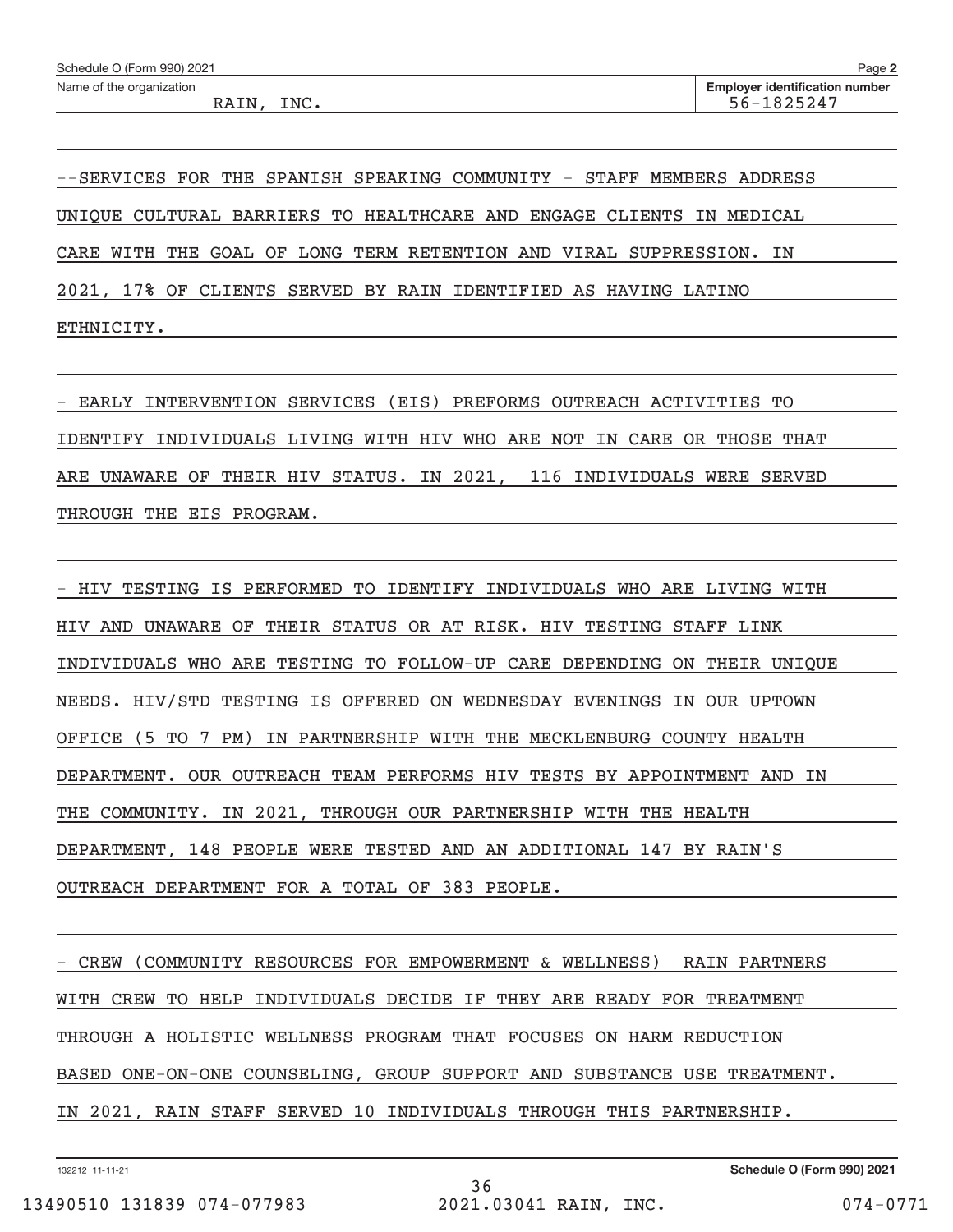| Schedule O (Form 990) 2021                                             | Page 2                                              |
|------------------------------------------------------------------------|-----------------------------------------------------|
| Name of the organization<br>RAIN, INC.                                 | <b>Employer identification number</b><br>56-1825247 |
|                                                                        |                                                     |
| RESEARCH STUDIES: RAIN PARTNERS WITH PROMINENT UNIVERSITIES THAT ARE   |                                                     |
| STUDYING HIV ART (ANTI-RETROVIRAL THERAPY) USAGE AND ADHERENCE, VIRAL  |                                                     |
| LOAD MAINTENANCE, MENTAL HEALTH AND WELLNESS, SUBSTANCE USE,           | SEXUAL                                              |
| HEALTH, STIGMA, DISCLOSURE, HIV WELLNESS AND THE USE OF                | PREP.<br>IN 2021,                                   |
| STAFF ASSISTED<br>THE ENROLLMENT OF 13<br>IN<br>INDIVIDUALS IN<br>RAIN | THESE                                               |
| RESEARCH STUDIES.                                                      |                                                     |

‐IN 2021, RAIN SERVED 700 UNIQUE INDIVIDUALS. 96.5% LIVE AT OR BELOW 300% OF THE FEDERAL POVERTY LEVEL. 9% OF CLIENTS UTILIZED MULTIPLE SERVICES AT RAIN.

PROGRAM SERVICES INCLUDE:

‐EPY ‐ EMPOWERING POSITIVE YOUTH ‐ A UNIQUE SUPPORT PROGRAM FOR YOUTH AND YOUNG ADULTS LIVING WITH HIV BETWEEN THE AGES OF 13 ‐ 24. EPY PEER NAVIGATORS WORK WITH YOUTH, CONNECTING THEM TO HEALTH CARE, MEDICATION, HIV EDUCATION, EMERGENCY ASSISTANCE. SUPPORT GROUPS FOR YOUTH ARE ALSO OFFERED AS WELL AS PERIODIC GROUPS FOR PARENTS. IN 2021, 68 INDIVIDUALS WERE SERVED THROUGH THE EPY PROGRAM.

‐‐MEDICAL CASE MANAGEMENT ‐ PROVIDES LINKAGE AND RETENTION IN HIV MEDICAL CARE, ACCESS TO SUPPORT SERVICES AND COMMUNITY REFERRALS TO ADDRESS THE NEEDS OF EACH PATIENT. EACH CLIENT HAS AN INDIVIDUALIZED CARE PLAN, DEVELOPED IN COLLABORATION WITH THEIR MEDICAL CASE MANAGER. THE PLAN IDENTIFIES AND ADDRESSES BARRIERS THAT IMPACT HEALTH AND WELLNESS. THE ULTIMATE GOAL FOR MCM CLIENTS IS TO ACHIEVE AND MAINTAIN HIV VIRAL SUPPRESSION. IN 2021, 106INDIVIDUALS WERE SERVED WITH MEDICAL CASE MANAGEMENT.

132212 11‐11‐21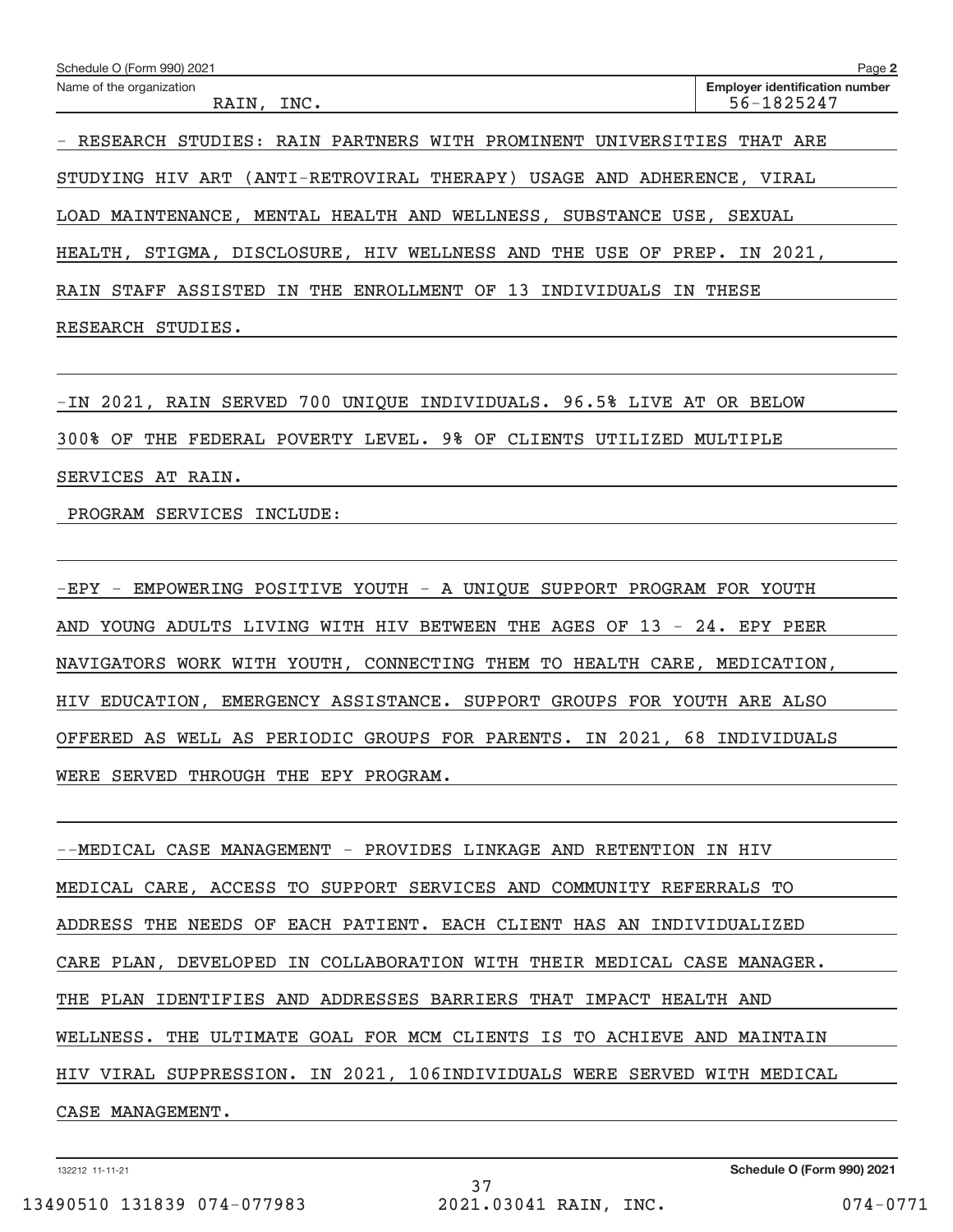| Schedule O (Form 990) 2021                                               | Page 2                                              |  |  |
|--------------------------------------------------------------------------|-----------------------------------------------------|--|--|
| Name of the organization<br>RAIN, INC.                                   | <b>Employer identification number</b><br>56-1825247 |  |  |
| --MENTAL HEALTH SERVICES - ON-SITE AND TELEHEALTH COUNSELING FOR         |                                                     |  |  |
| CLIENTS THROUGH ONE-ON-ONE SESSIONS AND SUPPORT GROUPS TO ADDRESS        |                                                     |  |  |
| IMPACT INDIVIDUALS LIVING WITH HIV. SERVICES ARE PROVIDED<br>ISSUES THAT |                                                     |  |  |
| TWO LICENSED MARRIAGE AND FAMILY THERAPISTS. IN<br>IN 2021, 52<br>BY     |                                                     |  |  |

INDIVIDUALS WERE SERVED IN THE MENTAL HEALTH PROGRAM.

‐PREP / PEP PROGRAMS PREP (PRE‐EXPOSURE PROPHYLAXIS) AND PEP

(POST‐EXPOSURE PROPHYLAXIS ) IS A BIOMEDICAL HIV PREVENTION STRATEGY

FOR HIV NEGATIVE PEOPLE THAT REDUCES THE RISK OF CONTRACTING THE VIRUS.

RAIN CONNECTS HIV NEGATIVE PEOPLE TO A PRESCRIBING PHYSICIAN TO OBTAIN

MEDICATIONS TO REDUCE THE RISK OF CONTRACTING HIV. IN 2021, 94

INDIVIDUALS WERE SERVED IN THIS PROGRAM.

‐‐HEALTH INSURANCE ASSISTANCE SERVICES ‐ EXPERT GUIDANCE FOR UNINSURED INDIVIDUALS LIVING WITH HIV, INCLUDING: ASSISTANCE WITH REVIEWING ELIGIBLE HEALTH CARE PLANS, ENROLLMENT IN APPROPRIATE, AFFORDABLE COVERAGE, AND PREMIUM ASSISTANCE FOR THOSE THAT QUALIFY. IN 2021, 280 INDIVIDUALS WERE SERVED THROUGH THE HEALTH INSURANCE ASSISTANCE SERVICES.

--SERVICES FOR THE SPANISH SPEAKING COMMUNITY - STAFF MEMBERS ADDRESS UNIQUE CULTURAL BARRIERS TO HEALTHCARE AND ENGAGE CLIENTS IN MEDICAL CARE WITH THE GOAL OF LONG TERM RETENTION AND VIRAL SUPPRESSION. IN 2021, 17% OF CLIENTS SERVED BY RAIN IDENTIFIED AS HAVING LATINO ETHNICITY.

‐ EARLY INTERVENTION SERVICES (EIS) PREFORMS OUTREACH ACTIVITIES TO

132212 11‐11‐21 **Schedule O (Form 990) 2021** IDENTIFY INDIVIDUALS LIVING WITH HIV WHO ARE NOT IN CARE OR THOSE THAT 38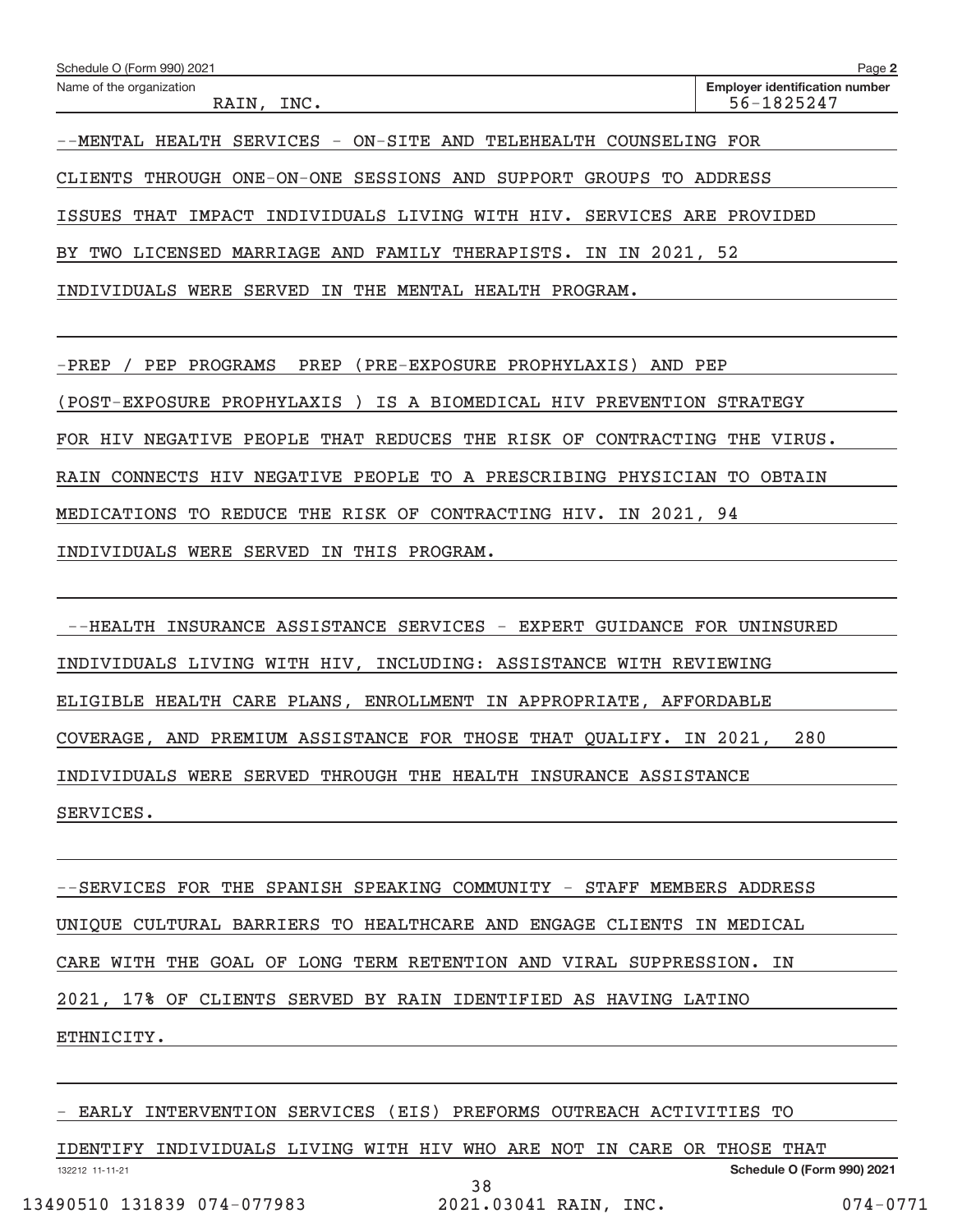| Schedule O (Form 990) 2021 | Page 2                                |
|----------------------------|---------------------------------------|
| Name of the organization   | <b>Employer identification number</b> |
| INC.<br>RAIN               | 56-1825247                            |

ARE UNAWARE OF THEIR HIV STATUS. IN 2021, 116 INDIVIDUALS WERE SERVED THROUGH THE EIS PROGRAM.

‐ HIV TESTING IS PERFORMED TO IDENTIFY INDIVIDUALS WHO ARE LIVING WITH HIV AND UNAWARE OF THEIR STATUS OR AT RISK. HIV TESTING STAFF LINK INDIVIDUALS WHO ARE TESTING TO FOLLOW‐UP CARE DEPENDING ON THEIR UNIQUE NEEDS. HIV/STD TESTING IS OFFERED ON WEDNESDAY EVENINGS IN OUR UPTOWN OFFICE (5 TO 7 PM) IN PARTNERSHIP WITH THE MECKLENBURG COUNTY HEALTH DEPARTMENT. OUR OUTREACH TEAM PERFORMS HIV TESTS BY APPOINTMENT AND IN THE COMMUNITY. IN 2021, THROUGH OUR PARTNERSHIP WITH THE HEALTH DEPARTMENT, 148 PEOPLE WERE TESTED AND AN ADDITIONAL 147 BY RAIN'S OUTREACH DEPARTMENT FOR A TOTAL OF 383 PEOPLE.

‐ CREW (COMMUNITY RESOURCES FOR EMPOWERMENT & WELLNESS) RAIN PARTNERS WITH CREW TO HELP INDIVIDUALS DECIDE IF THEY ARE READY FOR TREATMENT THROUGH A HOLISTIC WELLNESS PROGRAM THAT FOCUSES ON HARM REDUCTION BASED ONE‐ON‐ONE COUNSELING, GROUP SUPPORT AND SUBSTANCE USE TREATMENT. IN 2021, RAIN STAFF SERVED 10 INDIVIDUALS THROUGH THIS PARTNERSHIP.

‐ RESEARCH STUDIES: RAIN PARTNERS WITH PROMINENT UNIVERSITIES THAT ARE STUDYING HIV ART (ANTI‐RETROVIRAL THERAPY) USAGE AND ADHERENCE, VIRAL LOAD MAINTENANCE, MENTAL HEALTH AND WELLNESS, SUBSTANCE USE, SEXUAL HEALTH, STIGMA, DISCLOSURE, HIV WELLNESS AND THE USE OF PREP. IN 2021, RAIN STAFF ASSISTED IN THE ENROLLMENT OF 13 INDIVIDUALS IN THESE RESEARCH STUDIES.

132212 11‐11‐21 **Schedule O (Form 990) 2021** ‐IN 2021, RAIN SERVED 700 UNIQUE INDIVIDUALS. 96.5% LIVE AT OR BELOW 300% OF THE FEDERAL POVERTY LEVEL. 9% OF CLIENTS UTILIZED MULTIPLE 39 13490510 131839 074‐077983 2021.03041 RAIN, INC. 074‐0771